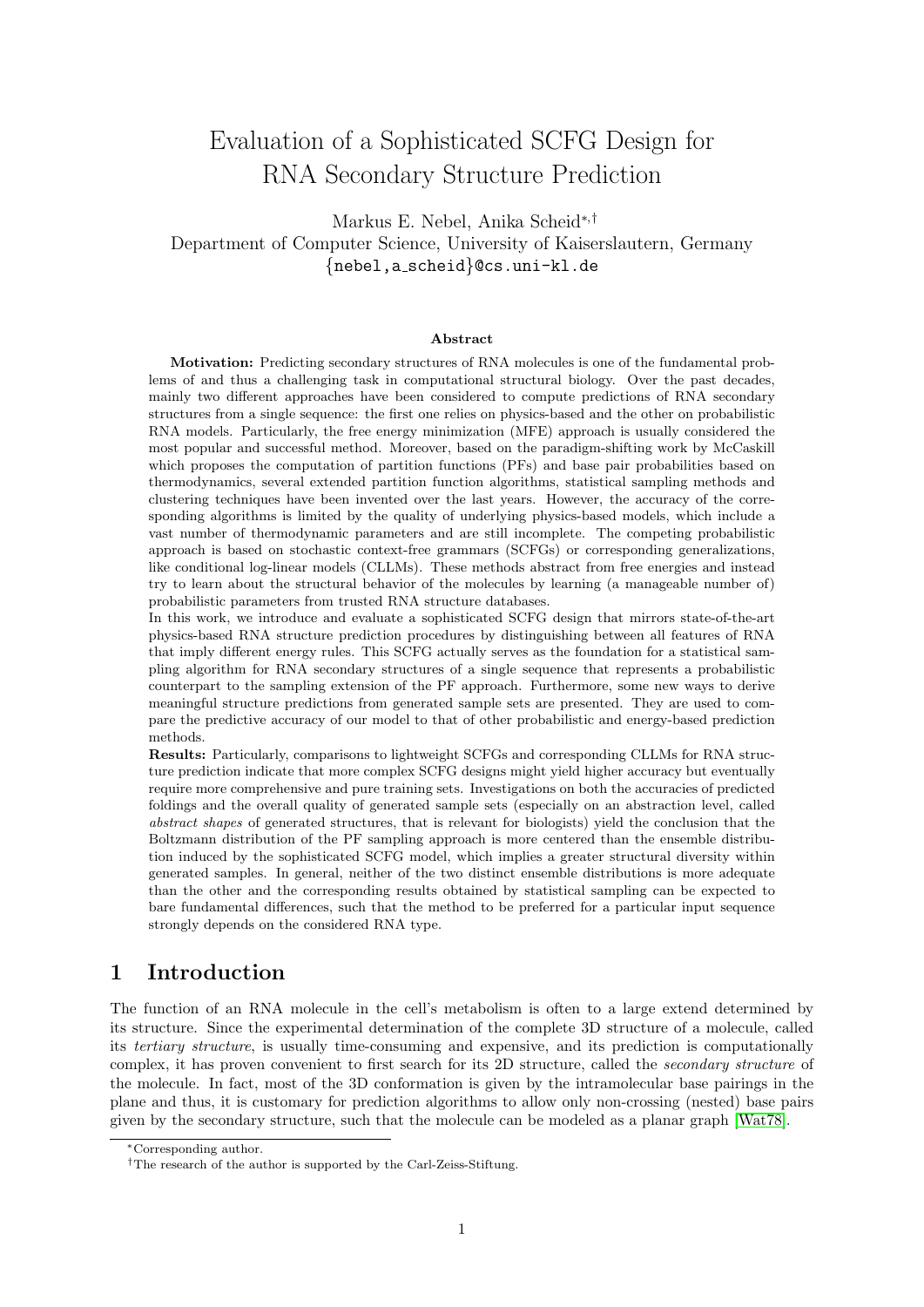In structural biology, the most successful and still most appreciated techniques for the computational prediction of RNA secondary structure from a single sequence are based on thermodynamic models and use the free energy minimization (MFE) paradigm to identify candidate structures for the given RNA sequence. All these algorithms are realized by dynamic programming (DP) routines that run in  $\mathcal{O}(n^3)$  time and require  $\mathcal{O}(n^2)$  storage for a sequence of length n. While early methods, like [\[NPGK78,](#page-24-0) [NJ80,](#page-24-1) [ZS81\]](#page-25-1), computed only one structure (the MFE structure of the molecule), several efficient algorithms have been developed over the years for generating a set of suboptimal foldings (see e.g. [\[WFHS99,](#page-25-2) [Zuk89\]](#page-25-3)). Widely used implementations of such MFE based algorithms are for instance the Mfold software [\[Zuk89,](#page-25-3) [Zuk03\]](#page-25-4) or the Vienna RNA package [\[HFS](#page-24-2)+94, [Hof03\]](#page-24-3). However, the quality of such physics-based methods is strongly dependent on and thus limited by the used thermodynamic models.

For the standard sequence-dependent thermodynamic model for RNA secondary structures, usually called *Turner model*, free energy parameters and rules have been estimated for basic structural motifs [\[XSB](#page-25-5)+98, [MSZT99\]](#page-24-4), but there are still substantial uncertainties in the corresponding comprehensive free energy parameters. Actually, since the considered thermodynamic parameters are mostly estimated from experimental results the rules for computing the energies of particular substructures are still incomplete. In particular, extrapolations are currently used for large loops.

Moreover, it is practically impossible to incorporate information on folding kinetics, as certain important chemical aspects (like for example the influence of proteins/enzymes or the effect of co-transcriptional folding) can simply not be measured in terms of free energy. As a consequence, although the Turner model is considered valid for any type of RNA, it encounters specific problems for particular types of RNA (e.g., for tRNAs where it is well-known that modified nucleotides introduce problems for structure prediction [\[RCM99\]](#page-24-5)).

One way to overcome these problems is to estimate the thermodynamic parameters from RNA structure databases via Bayesian statistical inference (where the experimentally derived Turner parameter values can be used for prior specification) [\[Din06\]](#page-23-0). In fact, such a Bayesian inference approach not only makes it possible to derive energy estimates that are suited for structure prediction. If applied to a training set of RNA data from a single biological class it may also manage to indirectly incorporate non-energetic effects (like, e.g., modified nucleotides) into the model, since those are observed in the trusted training set and thus may alter the energy parameters derived. In any case, the accuracy of the estimated parameters strongly depends on the quality of the employed data.

Another way to overcome difficulties in connection with MFE structures is the partition function (PF) approach for computing base pair probabilities as introduced in [\[McC90\]](#page-24-6), providing a statistical characterization of the equilibrium ensemble of RNA secondary structures. On its basis, a statistical sampling algorithm as implemented in the Sfold software [\[DL03,](#page-23-1) [DCL04\]](#page-23-2)) can be used to generate a structurally diverse set of suboptimal foldings which – compared to the set of structurally quite similar suboptimal structures usually computed by MFE based DP algorithms – can be much closer to the structure determined by comparative analysis [\[Din06\]](#page-23-0). Note that Sfold actually predicts suboptimal foldings as centroids of clusters of candidate structures obtained from statistical sampling (by employing precomputed base pairing probabilities) rather than from an MFE based DP traceback. However, if only the optimal (MFE) structure is needed, a strict DP variant should be preferred in terms of the running time. Nevertheless, since the  $PF$  – and thus sampling based on it – is dependent on free energies, it is however also limited by the underlying thermodynamic model. In fact, as the most probable structures in the Boltzmannweighted ensemble are equal to the MFE (or something close to it) structures, this approach inherits some of the problems associated with traditional MFE approaches. As one consequence, Bayesian inference of energy parameters is also used in connection with PF based sampling approaches.

An alternative methodology towards single sequence RNA secondary structure prediction is based on modeling the class of all feasible secondary structures (that obey to certain structural constraints like for example the non-existence of isolated base pairs) by *stochastic context-free grammars (SCFGs)*, which induce a (non-uniform) probability distribution on the considered class. Particularly, being an extension of usual context-free grammars (CFGs), SCFGs do not only model the class of objects (language) to be generated, but also define a joint probability distribution on them. In a sense, this SCFG approach can be seen as a generalization of hidden Markov models, which are widely and successfully used in the large field of bioinformatics. In fact, when using SCFG based approaches, the main focus of attention is laid on the typical structural composition of foldings and free energies are disregarded. An example for a popular SCFG based prediction tool for RNA secondary structure is Pfold [\[KH99,](#page-24-7) [KH03\]](#page-24-8).

As there is no *lab-based* prior to the grammar parameters like the Turner model for MFE and PF approaches, the corresponding distribution has to be derived from a collection of real-life RNA data (RNA sequences with known secondary structures) when using probabilistic<sup>[1](#page-1-0)</sup> approaches to RNA structure pre-

<span id="page-1-0"></span><sup>&</sup>lt;sup>1</sup>In this paper we call an approach *probabilistic* if it makes no use of free energy based models; even if a PF based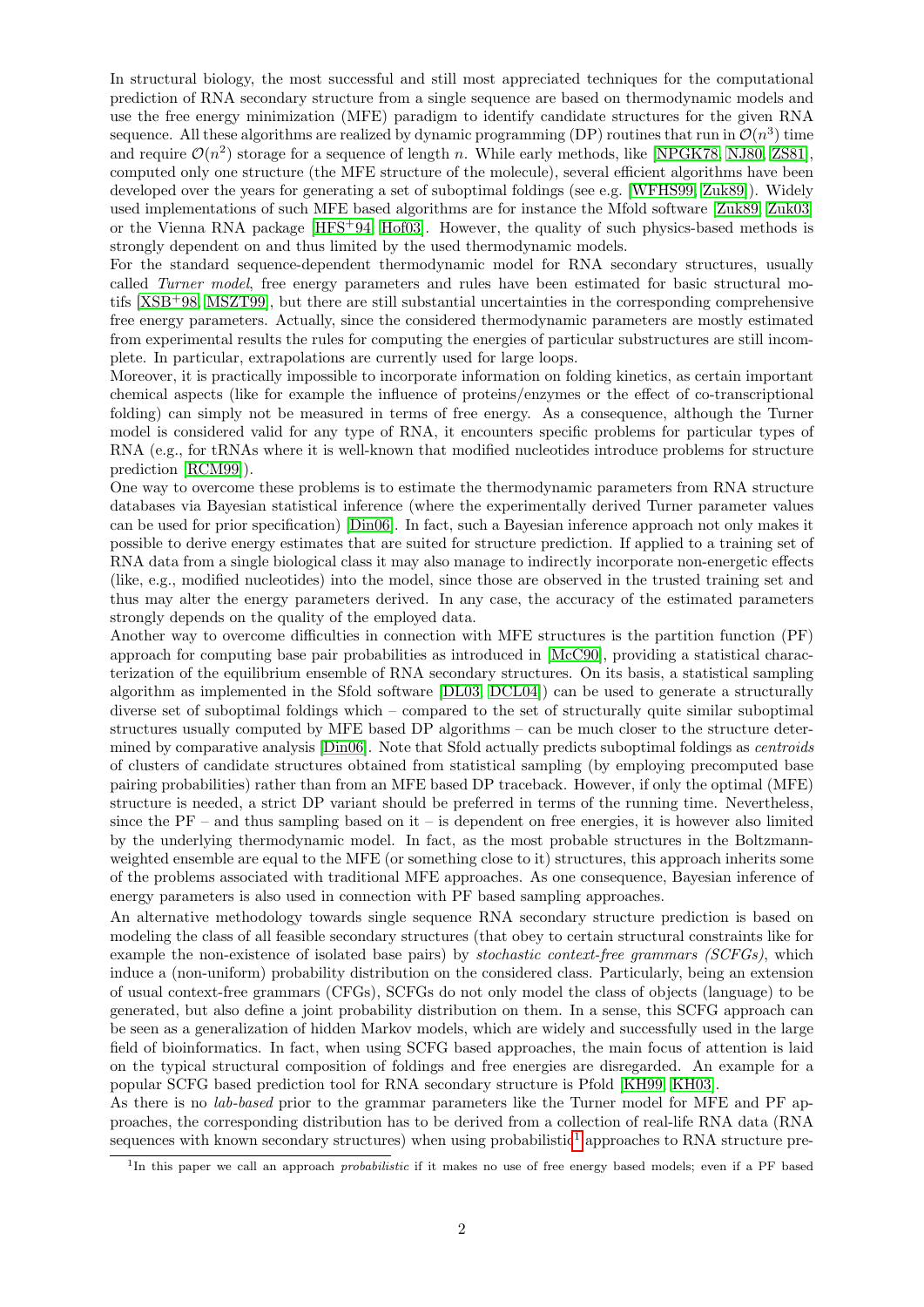diction. This for example can be done by counting the observed frequencies of applications of the distinct production rules of an unambiguous SCFG (yielding a maximum likelihood estimator), by expectation maximization or similar methods from machine-learning. That way, the resulting estimates of the grammar parameters are adapted to the considered data set. Again, we have two different choices: First, we may consider a training set where only structures of a single biological class (e.g., tRNA) are contained. Here, we may expect that all structural properties (including aspects which are caused by interaction with proteins or by other *non-energetic* details of RNA folding) typical to this class are trained into the respective parameter values. For a general model of RNA folding, this may lead to lack of generalization since we cannot be sure that the model adapts well to new data from a different class. Second, we may use a rich training set of mixed biological classes. Here, the before mentioned danger is much smaller but we lose the chance to capture some class-specific properties of the structures within our model. In both cases, the main problem that comes inherently with the SCFG approach for modeling RNA structures and limits the performance of the corresponding computational prediction methods is that it is obviously highly dependent on the availability of a rich, reliable training set. This is especially the case when using a complex SCFG design that distinguishes between all different features in RNA structure aiming at a highly realistic model for there a large number of parameters needs to be determined.

Early probabilistic approaches such as [\[KH99\]](#page-24-7) seem to have chosen the structure of their SCFG rather arbitrarily; at least, there is almost no discussion about the motivation for the choice of the productions. This problem has first been addressed in [\[DE04\]](#page-23-3) where nine different SCFGs have been evaluated in connection with RNA secondary structure prediction. Aiming at an exploration on how different SCFG designs affect the accuracy of single sequence RNA secondary structure prediction methods, the authors observed that fairly simple SCFGs achieve respectable prediction accuracies, but – despite the uncertainties in Turner's energy model – the best physics-based methods still generally perform significantly better than the best SCFGs. Therefore, the authors of [\[DE04\]](#page-23-3) raised the following questions, which will be addressed by this article:

- 1) Could an appropriately designed sophisticated SCFG be able to outperform the existing MFE methods for single sequence prediction?
- 2) How would an (unambiguous)[2](#page-2-0) SCFG mirroring state-of-the-art physics-based algorithms (i.e. a grammar with specific productions for all structural motifs for which there are different thermodynamic parameters or energy rules) perform?

As already noted, in order to improve the predictive accuracy of energy-based algorithms, (some of) the corresponding thermodynamic parameters might be estimated or improved via statistical inference methods, by taking advantage of a particular RNA database. This obviously strongly relates to the estimation of the grammar parameters of a sophisticated SCFG design as described in question 2). Actually, if a certain energy parameter value for a specific structural motif can be statistically estimated from a given set of real-world RNA data, then the corresponding grammar parameter for the production that generates this motif can effectively be trained from the same data set, yielding a one-to-one correspondence between estimated thermodynamic and grammar parameter values. Hence, it might be assumed that a sophisticated SCFG satisfying the conditions formulated in question 2) has a similar predictive power than modern physics-based algorithms that employ elaborate free energy models.

According to these aspects, it should also be mentioned that recently, a new RNA secondary structure prediction tool named CONTRAfold [\[DWB06\]](#page-23-4) has been introduced, which is based on a flexible probabilistic model, called conditional log-linear model (CLLM). CLLMs are a generalization of traditional SCFGs according to the following facts: While SCFGs (like hidden Markov models) are generative probabilistic models, which are intuitive and allow convenient generative parameter training via maximum joint likelihood techniques, CLLMs are *discriminative* probabilistic models, where the parameters are learned by discriminative training which maximizes the conditional likelihood. As stated in [\[DWB06\]](#page-23-4), any SCFG has an equivalent representation as an appropriately parameterized CLLM. The prime advantage of using CLLMs instead of vanilla SCFGs (i.e. discriminate instead of generative training) is that CLLMs have the power to represent more complex scoring schemes than the corresponding SCFG can represent. In fact, CONTRAfold uses a simplified Mfold-like scoring scheme for the underlying CLLM providing a rather high single sequence prediction accuracy and closing the performance gap between the best physics-based and the best probabilistic RNA structure prediction methods.

Boltzmann sample is a random event, we accordingly do not assume it probabilistic.

<span id="page-2-0"></span><sup>2</sup>A structurally ambiguous SCFG mirror of modern energy-based algorithms for single sequence structure prediction has already been described in [\[RE00\]](#page-24-9).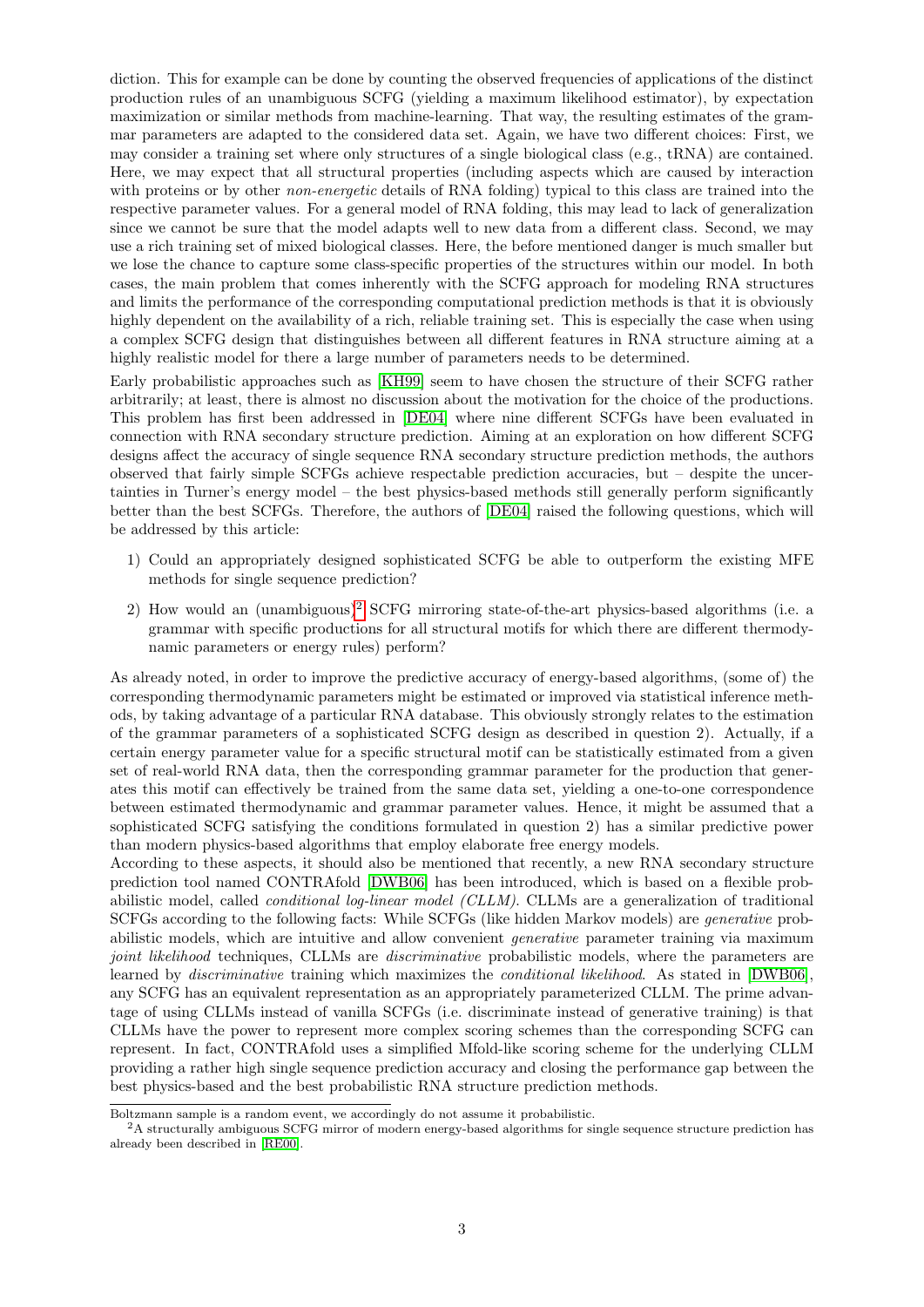Moreover, due to the previously mentioned benefit caused by departing from the common MFE approach to considering the sampling extension of the PF approach, it seems reasonable to rely on Boltzmann samples rather than on single MFE structures in order to address question 1). Accordingly, we decided to oppose the Boltzmann samples to corresponding samples obtained by a SCFG version of Sfold's statistical sampling strategy based on an appropriately designed grammar that actually meets the requirements raised in question 2). This means we will employ an efficient statistical sampling algorithm that incorporates comprehensive structural features and – instead of the recent thermodynamic Turner parameters – additional information obtained from trusted databases of real-world RNA structures in order to generate probabilistic counterparts of the Boltzmann samples. Actually, just like in the PF variant, secondary structures are sampled rigorously from the ensemble distribution of all feasible foldings for a given input sequence, but the distribution will be induced by the parameter values of the underlying SCFG.

Altogether, due to the before mentioned connection of thermodynamic parameters and probabilities of a sophisticated grammar (especially if both are estimated statistically), it seems adequate to put the following hypothesis which will be examined within this article:

 $H_0$ : The Boltzmann distribution implied by a thermodynamic PF approach and the ensemble distribution induced by a corresponding (sophisticated) SCFG are similar and thus yield comparable statistical sampling results (i.e. no significant differences of the generated sample sets can be expected).

According to the preceding explanations, the main objectives of this paper are given as follows: We will answer the two important questions 1) and 2) already raised in [\[DE04\]](#page-23-3) (according to the previously mentioned aspects) and essentially check whether hypothesis  $H_0$  can be verified. Therefore, we will first define a sophisticated SCFG that represents a probabilistic mirror to the optimization schemes applied in modern MFE based dynamic programming routines and statistical sampling approaches based on free energies and PFs. Actually, that SCFG is designed to represent an exact probabilistic mirror to the diverse recursions and formulae for calculating all equilibrium PFs and sampling probabilities that are needed for the elaborate statistical sampling procedure applied in the Sfold software.

Another take on the same kind of problems but with slightly different intensions can be found in [\[RLE11\]](#page-25-6). There, in order to explore a range of probabilistic models of increasing complexity, and to directly compare probabilistic, thermodynamic, and discriminative approaches, a computational tool is created that can parse a wide spectrum of RNA grammar architectures (including the standard nearest-neighbor model and more) using a generalized super-grammar that can be parameterized with probabilities, energies, or arbitrary scores. The authors put forward that discriminative training is not required, simple ML learning is enough. Therefore, their tool uses only generative training, not discriminative. Parameters can, however, be imported from other sources. Using their tool Rivas et al. show that probabilistic nearestneighbor models perform comparably to (but not significantly better than) discriminative methods and that complex statistical models are prone to overfitting RNA structure.

The rest of the present paper is organized as follows: Section [2](#page-4-0) describes the SCFG model for secondary structures that will be used as the foundation for the probabilistic sampling approach. The complete sampling strategy is introduced in Section [3](#page-6-0) and Section [4](#page-8-0) proposes several appropriate ways for deriving particular predictions from generated structure samples. Notably, some of them deal with a new mechanism for controlling the prediction accuracy (by a sensitivity/PPV trade-off parameter  $\gamma_{t-0}$ ) similar to the one implemented in the CONTRAfold software. Section [5](#page-12-0) examines the benefits and potential drawbacks of using a sophisticated SCFG like ours compared to lightweight SCFGs and corresponding CLLMs for RNA structure prediction. We find that using a more complex SCFG design might actually yield a higher prediction accuracy but requires a more comprehensive and pure training set to ensure that all parameters are appropriately estimated. To address hypothesis  $H_0$ , Section [5](#page-12-0) additionally discusses the potentials and pitfalls of the SCFG based sampling method compared to the sampling extension of the PF approach as implemented in the Sfold software, where both the quality of generated sample sets and their applicability to the problem of RNA structure prediction are investigated. These comparisons include results on an abstraction level (abstract shapes of sampled structures, as introduced in [\[JRG08\]](#page-24-10)) that is of great interest and relevance for biologists. One of the prime observations is that the SCFG induced distribution implies a greater structural diversity within generated samples, as it seems to be less centered than the Boltzmann energy distribution. Moreover, the distinct comparisons indicate that using a lean database of mixed RNA classes results in improper estimators of the needed grammar parameters, such that in these cases the PF approach usually generates more realistic samples. The SCFG approach generally produces more accurate sample sets if a rich and pure training set is available. In summary, free energy based samplers are proven to have stronger abilities for generalization or vize-versa, approaches based on a sophisticated SCFG can be fitted to a specific class of RNA (where they show high predictive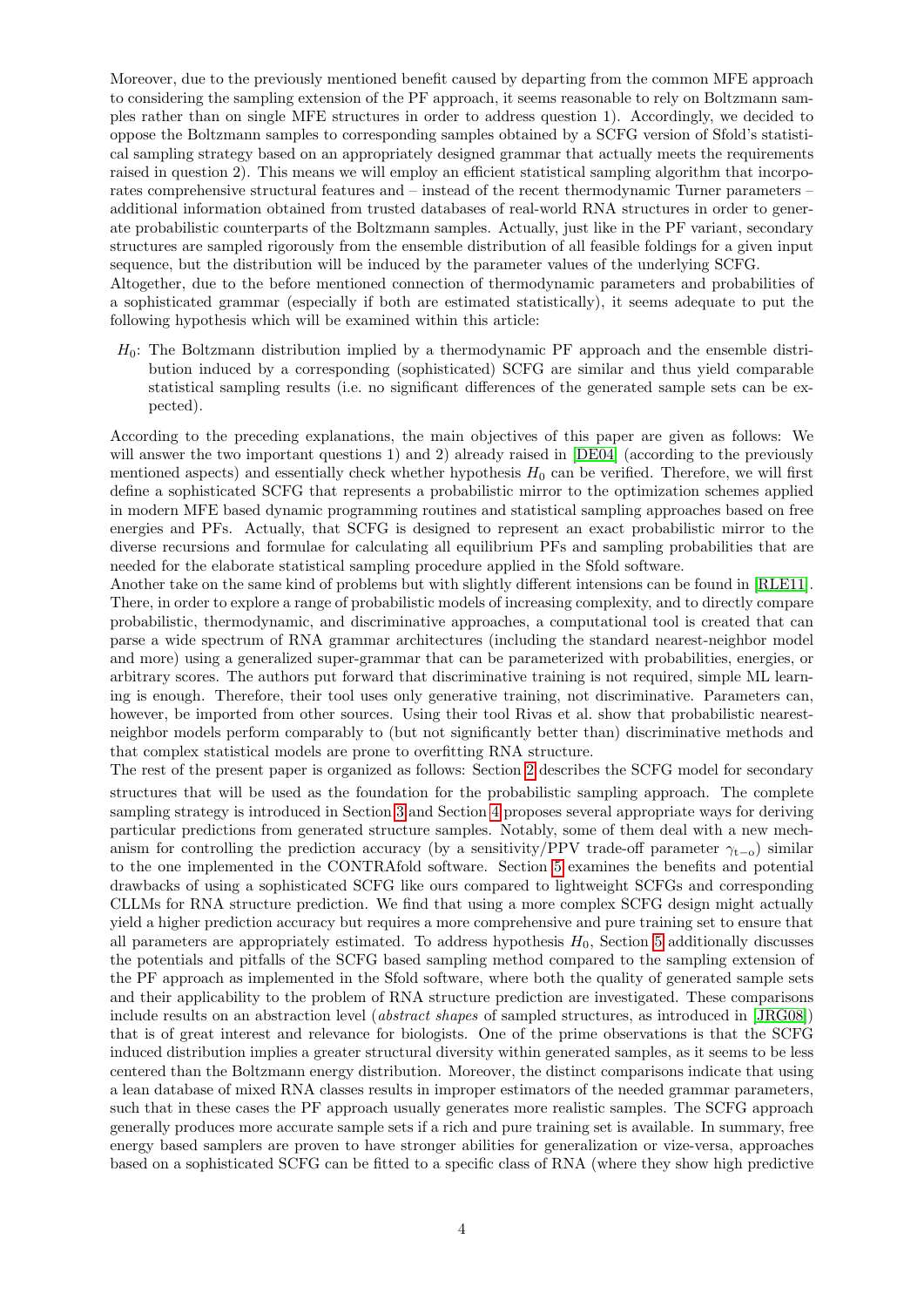accuracy possibly implied by non-energetic effects which find their way into the parameter set) without generalization to other biological classes (maybe because there those effects behave differently) and thus may be assumed overfitted. However, in Paragraph [5.2.3](#page-16-0) we disprove this assumption in the context of tRNA data by showing that our sophisticated SCFG approach does not tend to predict significantly more often a cloverleaf structure than the PF variant. Finally, Section [6](#page-22-0) summarizes our findings and hints at some interesting matters for further research.

### <span id="page-4-0"></span>2 Used SCFG Model

While RNA sequences are usually modeled as strings over the alphabet  ${a, c, q, u}$ , for secondary structures, lots of different representations and corresponding definitions are used in literature. Here, we decided to rely on the following definition:

<span id="page-4-1"></span>**Definition 2.1** ([\[ZMT99\]](#page-25-7)). A secondary structure of size n is a finite set (possibly empty) of base pairs. A base pair between i and  $j, 1 \leq i < j \leq n$ , is denoted by i.j (or  $r_i.r_j$  to stress that the secondary structure is for sequence  $r$ ). A few constraints are imposed:

- 1. Two base pairs, *i.j* and  $i'.j'$  are either identical, or else  $i \neq i'$  and  $j \neq j'$ .
- 2. Pseudoknots (given by two base pairs i.j and i'.j' such that  $i < i' < j < j'$ ) are prohibited.
- 3. Hairpin loops of size less than  $\min_{HL} \geq 1$  are prohibited, i.e.  $(j i 1) \geq \min_{HL}$  for any pair i.j.

RNA secondary structures according to Definition [2.1](#page-4-1) can be modeled as strings over the alphabet  $\{(), \circ\},\$ where a dot • represents an unpaired nucleotide and a pair of corresponding brackets () represents two bases in the RNA molecule that are paired (see [\[VC85\]](#page-25-8)). Using this dot-bracket representation, we can easily model sequences and secondary structures<sup>[3](#page-4-2)</sup> as formal languages  $\mathcal{L}_r$  and  $\mathcal{L}_s$ , respectively, defined by corresponding (stochastic) context-free grammars that generate them. Usual CFGs are only capable of modeling the elements of a formal language, whereas SCFGs can be used to additionally define a probability distribution on its words (or their derivation trees). A formal definition is given as follows:

**Definition 2.2** ([\[FH72\]](#page-23-5)). A stochastic context-free grammar (SCFG) is a 5-tuple  $G = (I, T, R, S, Pr)$ , where I (resp. T) is an alphabet (finite set) of intermediate (resp. terminal) symbols  $(I \text{ and } T \text{ are})$ disjoint),  $S \in I$  is a distinguished intermediate symbol called *axiom*,  $R \subset I \times (I \cup T)^*$  is a finite set of production rules and Pr is a mapping from R to [0, 1] such that each rule  $f \in R$  is equipped with a probability  $p_f := \Pr(f)$ . The probabilities are chosen in such a way that for all  $A \in I$  the equality  $\sum_{f\in R} p_f\cdot \delta_{Q(f),A}=1$  holds. Here,  $\delta$  is Kronecker's delta and  $Q(f)$  denotes the source of the production f, i.e. the first component A of a production rule  $(A, \alpha) \in R$ . In the sequel, we will write  $p_f : A \to \alpha$ instead of  $f = (A, \alpha) \in R$ ,  $p_f = Pr(f)$ .

We assume the reader to be familiar with the basic definitions and concepts regarding SCFGs. For a fundamental introduction on stochastic context-free languages, see for example [\[HF71\]](#page-24-11). Nevertheless, it is worth mentioning that if a formal language is modeled by a so-called consistent SCFG, then the probability distribution on the production rules of the SCFG implies a probability distribution on the words of the generated language and thus on the modeled structures<sup>[4](#page-4-3)</sup>.

For the prediction of RNA secondary structures, SCFGs are used in the following way: a suitable (ambiguous) grammar models the combinatorial class (language) of all RNA sequences (i.e., this SCFG generates all possible primary structures), while each derivation tree for a given sequence uniquely corresponds to one possible secondary structure. Therefore, a grammar at least has to distinguish between paired and unpaired positions by using different productions to generate the corresponding symbols of the RNA sequence. However, it is possible to use a grammar which generates paired and unpaired positions located in different kinds of substructures (like hairpin loops or bulges) by different production rules. That way one aims at a more realistic model since it becomes possible to use different probabilities within the different contexts (substructures).

According to our objectives motivated in Section [1,](#page-0-0) our SCFG should be constructed to represent a mirror to the free energy model employed in Sfold's sampling procedure, which means we have to take care of the

<span id="page-4-2"></span> $3$ Note that in order to avoid ambiguity, we will denote a particular sequence by r and the corresponding secondary structure by s in the sequel.

<span id="page-4-3"></span> ${}^{4}$ To ensure that a SCFG gets consistent, one can for example assign relative frequencies to the productions, which are computed by counting the production rules used in the leftmost derivations of a finite sample (RNA database) of words from the generated language [\[CPG83\]](#page-23-6).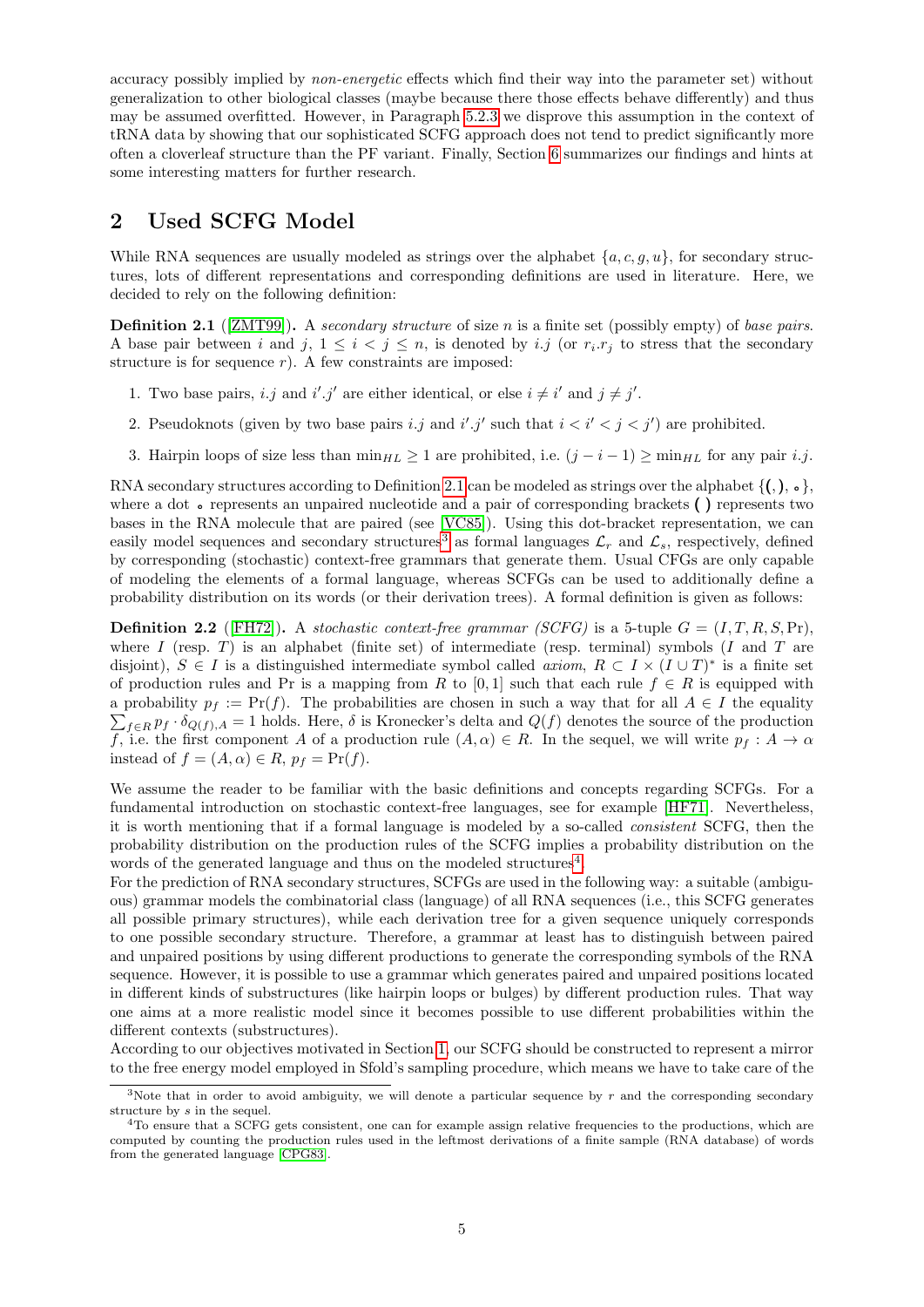fact that all distinct structural features of RNA for which there are different energy rules and free energy parameters according to the underlying thermodynamic model have to be modeled by corresponding distinct production rules. Briefly, at any point, the desired SCFG must be capable of distinguishing between exactly the same mutually exclusive and exhaustive cases that have to be considered in the recursions for calculating the equilibrium PFs as defined in [\[DL03\]](#page-23-1). Then, the inside and outside values derived for a given sequence on the basis of that SCFG can be used in a straightforward fashion – along with the corresponding SCFG parameters (rule probabilities) – in order to define the needed conditional sampling probabilities that directly correspond to those applied in Sfold's elaborate PF based sampling algorithm. By using different intermediate symbols for the distinct loop types and their respective substructures, we obtain the following sophisticated SCFG design for modeling the formal language  $\mathcal{L}_s$ of all RNA secondary structures:

**Definition 2.3.** The (unambiguous) SCFG  $\mathcal{G}_s$  generating exactly the language  $\mathcal{L}_s$  is given by  $\mathcal{G}_s$  =  $(\mathcal{I}_{\mathcal{G}_s},\Sigma_{\mathcal{G}_s},\mathcal{R}_{\mathcal{G}_s},S)$ , where  $\mathcal{I}_{\mathcal{G}_s} = \{S,T,C,A,P,L,F,H,G,B,M,O,N,U,Z\}$ ,  $\Sigma_{\mathcal{G}_s} = \{(),\}$  and for  $m_h := \min_{HL} \geq 1$  and  $m_s := \min_{\text{hel}} \geq 1$ ,  $\mathcal{R}_{\mathcal{G}_s}$  contains exactly the following rules:

 $p_1 : S \to T$ ,  $\rightsquigarrow$  initiate exterior loop

 $p_2: T \to C$ ,  $p_3: T \to A$ ,  $p_4: T \to CA$ ,  $p_5: T \to AT$ ,  $p_6: T \to CAT$ ,  $\sim$  composition of exterior loop  $p_7: C \to ZC$ ,  $p_8: C \to Z$ ,  $\rightsquigarrow$  strands in exterior loop  $p_9: A \to (\binom{m_s}{\cdot} \binom{m_s}{\cdot}, \rightsquigarrow$  initiate helix  $p_{10} : P \to (L)$ ,  $\rightsquigarrow$  extend helix  $p_{11}: L \to F$ ,  $p_{12}: L \to P$ ,  $p_{13}: L \to G$ ,  $p_{14}: L \to M$ ,  $\rightsquigarrow$  initiate any loop  $p_{15}: F \to Z^{m_h-1}H$ ,  $\leadsto$  start hairpin loop  $p_{16}: H \to ZH$ ,  $p_{17}: H \to Z$ ,  $\rightsquigarrow$  extend hairpin loop  $p_{18}: G \to BA$ ,  $p_{19}: G \to AB$ ,  $p_{20}: G \to BAB$ ,  $\leadsto$  type of bulge/interior loop  $p_{21}: B \to ZB$ ,  $p_{22}: B \to Z$ ,  $\rightsquigarrow$  strands in bulge/interior loop  $p_{23}: M \rightarrow UAO$ ,  $\rightsquigarrow$  first substructure of multiple loop  $p_{24}: O \rightarrow UAN$ ,  $\rightsquigarrow$  second substructure of multiple loop  $p_{25}: N \to UAN$ ,  $p_{26}: N \to U$ ,  $\leadsto$  kth substructure of multiple loop,  $k \geq 3$  $p_{27}: U \rightarrow ZU$ ,  $p_{28}: U \rightarrow \epsilon$ ,  $\rightsquigarrow$  strands in multiple loop  $p_{29}: Z \rightarrow \bullet$ .  $\rightsquigarrow$  unpaired base

The unambiguity of that grammar can be proven along the lines of [\[NS\]](#page-24-12). Note that the productions  $F \to Z^{m_h-1}H$  and  $A \to {m_s}L^{m_s}$  ensure that neither hairpin loops of less than  $m_h$  unpaired nucleotides nor helices of less than  $m_s$  consecutive base pairs are generated.

Obviously, the (unambiguous) grammar  $\mathcal{G}_s$  can immediately be transformed into a second (ambiguous) SCFG  $\mathcal{G}_r$  that models the language  $\mathcal{L}_r$  of all RNA sequences: we only have to replace  $\Sigma_{\mathcal{G}_s} = \{(),\}$ by  $\Sigma_{\mathcal{G}_r} := \{a,c,g,u\}$  and the three rules  $A \to (\binom{m_s}{L})^m$ ,  $P \to (L)$  and  $Z \to \infty$  by corresponding new productions generating *valid*<sup>[5](#page-5-0)</sup> base pairs and unpaired bases, respectively. Finally, in order to guarantee that appropriate probabilities are used for the production rules of the SCFG  $\mathcal{G}_r$ , we can assign relative frequencies (which can be derived from an arbitrary training set of known RNA sequences with corresponding secondary structures) to the elements in  $\mathcal{R}_{\mathcal{G}_r}$ , yielding a consistent SCFG.

However, we can equivalently only consider the initial grammar  $\mathcal{G}_s$  with transition probabilities for the productions in  $\mathcal{R}_{G_s}$  and – in order to be able to model structures on RNA sequences – two additional sets of *emission probabilities* for unpaired bases (i.e., for each  $x \in \Sigma_{\mathcal{G}_r}$ ) and for base pairs (i.e., for every  $x_1x_2 \in \Sigma_{\mathcal{G}_r}^2$ . Accordingly, the probability of each production rule in  $\mathcal{G}_r$  that generates one or more base pairs () or an unpaired base • is given by the product of the corresponding transition probability (for  $A \to (\ell^m L)^{m_s}$ ,  $P \to (L)$  or  $Z \to \infty$  in  $\mathcal{R}_{\mathcal{G}_s}$ ) and the respective emission probabilities (for base

<span id="page-5-0"></span><sup>5</sup>Here, we decided to consider any possible pair as valid base pair, where non-canonical ones are mostly prohibited due to small probabilities. Thus, in contrast to the thermodynamics based PF approach which can only handle canonical base pairs, our algorithm is able to deal with arbitrary base pairs, in a convenient way: when using appropriate probabilities, canonical base pairs will be very likely and non-canonical ones will be very unprobable (but not necessarily impossible) to be formed. However, since non-canonical base pairs are usually not permitted in secondary structure models (to limit the number of possible foldings), it would also be adequate to allow only canonical ones. The probabilities for non-canonical base pairs would then be equal to zero.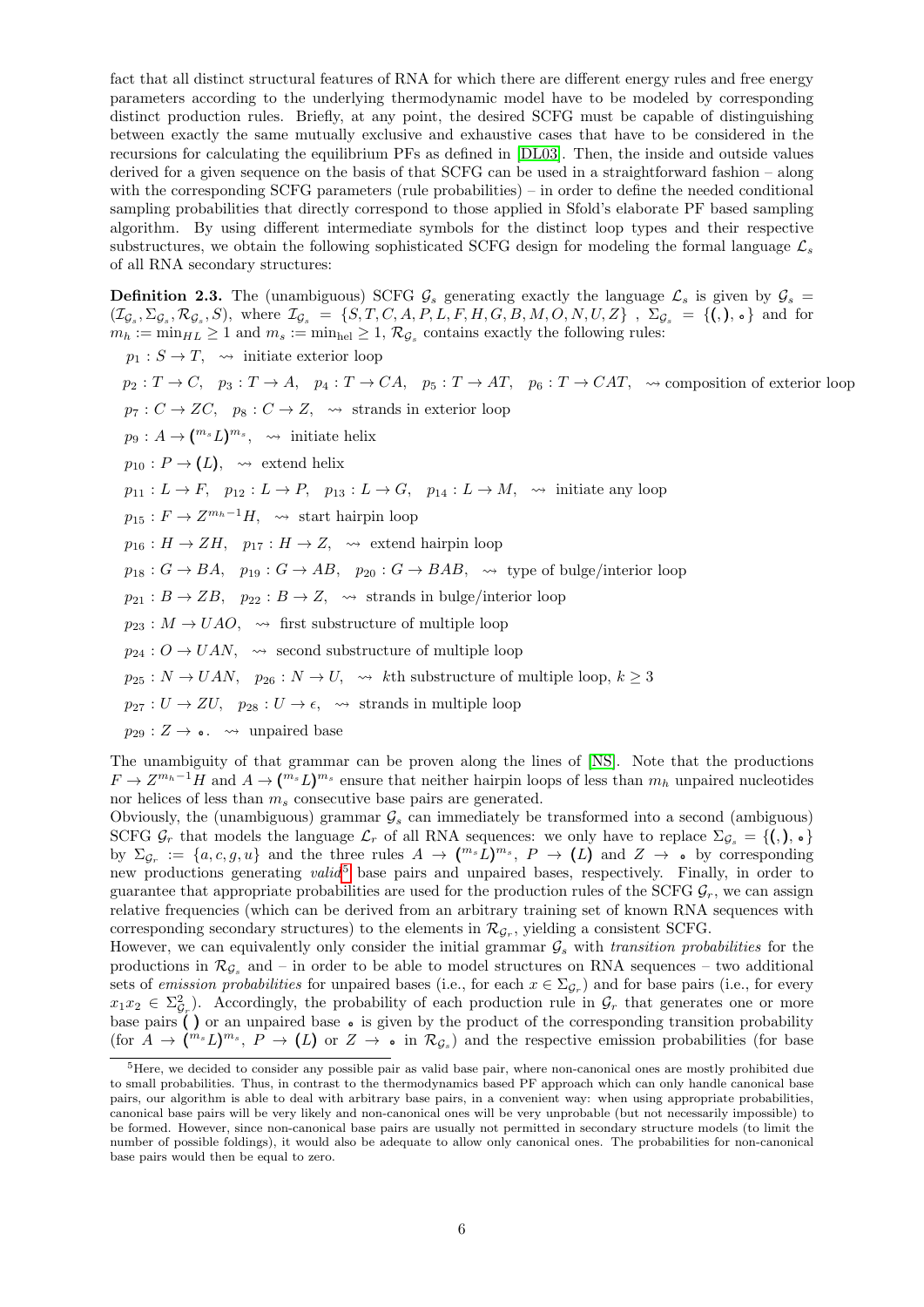pairs or unpaired bases)<sup>[6](#page-6-1)</sup>. For example, if  $m_s = 2$ , then  $Pr(A \to acLgu \in \mathcal{R}_{\mathcal{G}_r}) = Pr(A \to ((L)) \in$  $\mathcal{R}_{\mathcal{G}_s}$ ) · Pr(pair *au*) · Pr(pair *cg*).

For grammar training this means that instead of using the derivation tree that corresponds to the correct secondary structure s for a given sequence r to determine the relative frequency of each production among all productions with the same premise, we simply have to count the relative frequencies of applications of the production rules of  $\mathcal{G}_s$  and the corresponding relative frequencies of emissions of unpaired bases and base pairs that are observed in the training set. The relative frequencies that are obtained in this manner are still a maximum likelihood estimator for the grammar probabilities.

It should be mentioned that the trained transition and emission probabilities are obviously linked in the straightforward mathematical sense, that is the probabilities of the different transitions with same left-hand side, as well as the emissions for unpaired and paired bases, respectively, must sum up to unity. Moreover, all emission probabilities come from the same distribution, that is for any considered loop type, we use the same emission probabilities for unpaired bases located within and base pairs closing a corresponding loop. Consequently, the number of free parameters that have to be trained is given by  $card(R_{\mathcal{G}_s}) - card(\mathcal{I}_{\mathcal{G}_s}) + card(\Sigma_{\mathcal{G}_r})^2 + card(\Sigma_{\mathcal{G}_r}) = 29 - 15 + 16 + 4 = 34$ . Note that this rather moderate number (compared to the heavyweight grammar design) effectively results from linking together the emissions of base pairs generated with different rules instead of going strictly with the grammar definition which implies using different trained distributions for any such rule (here  $p_9: A \to (\binom{m_s}{L})^m s$ and  $p_{10} : P \to (L)$ ). This simplification obviously reduces the dimensionality of the parameter space in a significant way (especially for  $\min_{hel} > 1$ ), and is also justified due to observations made from considering trusted RNA databases (trained distributions usually are very similar) and having a closer look at the Turner energy parameters (many tables, excluding the stacking table and some others, contain only a few different values in total).

### <span id="page-6-0"></span>3 Sampling Strategy

In this section, we give a complete derivation of all results needed for a probabilistic statistical sampling algorithm for RNA secondary structures according to the SCFG model defined in the last section. Just like the PF variant, the sampling algorithm has two basic steps: Its forward step computes the inside and outside probabilities for all substrings of an RNA sequence based on the considered SCFG. These inside and outside values are used for calculating conditional sampling probabilities for all considered cases. The backward step is basically the same as with PFs, which means it takes the form of a recursive sampling algorithm to randomly draw secondary structures according to the sampling probabilities derived in step one. By applying the algorithm to a biological RNA sequence, a statistically representative sample of secondary structures can quickly be generated once the forward step for deriving the inside and outside values is completed.

### 3.1 Computing Inside and Outside Probabilities

A detailed description on how the inside and outside variables can be computed with a special variant of an Earley-style parser based on the SCFG  $\mathcal{G}_r$  can be found in Section [Sm](#page-0-0)-I<sup>[7](#page-6-2)</sup>. Applying this method to a sequence  $r$  of size  $n$ , there results cubic time complexity and quadratic memory requirement for the computation of all inside probabilities  $\alpha_A(i,j) = \Pr(A \Rightarrow_{lm}^* r_i \dots r_j)$  and all outside probabilities  $\beta_A(i,j) = \Pr(S \Rightarrow_{lm}^* r_1 \dots r_{i-1} A r_{j+1} \dots r_n), A \in \mathcal{I}_{\mathcal{G}_r} \text{ and } 1 \leq i, j \leq n.$ 

It should be noted that for the derivation of sampling results presented in Section [5,](#page-12-0) we actually employed the separation of the grammar parameters into transition and emission probabilities (as explained in Section [2\)](#page-4-0), but for the sake of simplicity, the formal description of the inside and outside algorithms given in Section [Sm](#page-0-0)-I relies on the equivalent unseparated rule probabilities for  $\mathcal{G}_r$ .

### 3.2 Sampling Structures According to SCFG Model

Before we will define sampling probabilities for mutually exclusive and exhaustive cases that correspond to those derived in [\[DL03\]](#page-23-1) with the PF approach, note that when using the PF method, one has to choose a constant value for the parameter  $\max_{BL}$  which defines the maximum allowed size of singlestranded regions in bulge and interior loops (for applications,  $\max_{BL} = 30$  is a common choice) to

<span id="page-6-1"></span> $6$ Note that this separation into transition and emission probabilities corresponds to the standard treatment applied in hidden Markov models.

<span id="page-6-2"></span><sup>7</sup>All references starting with Sm are references to the supplementary material available at http:///wwwagak.cs.uni-kl.de/publications/.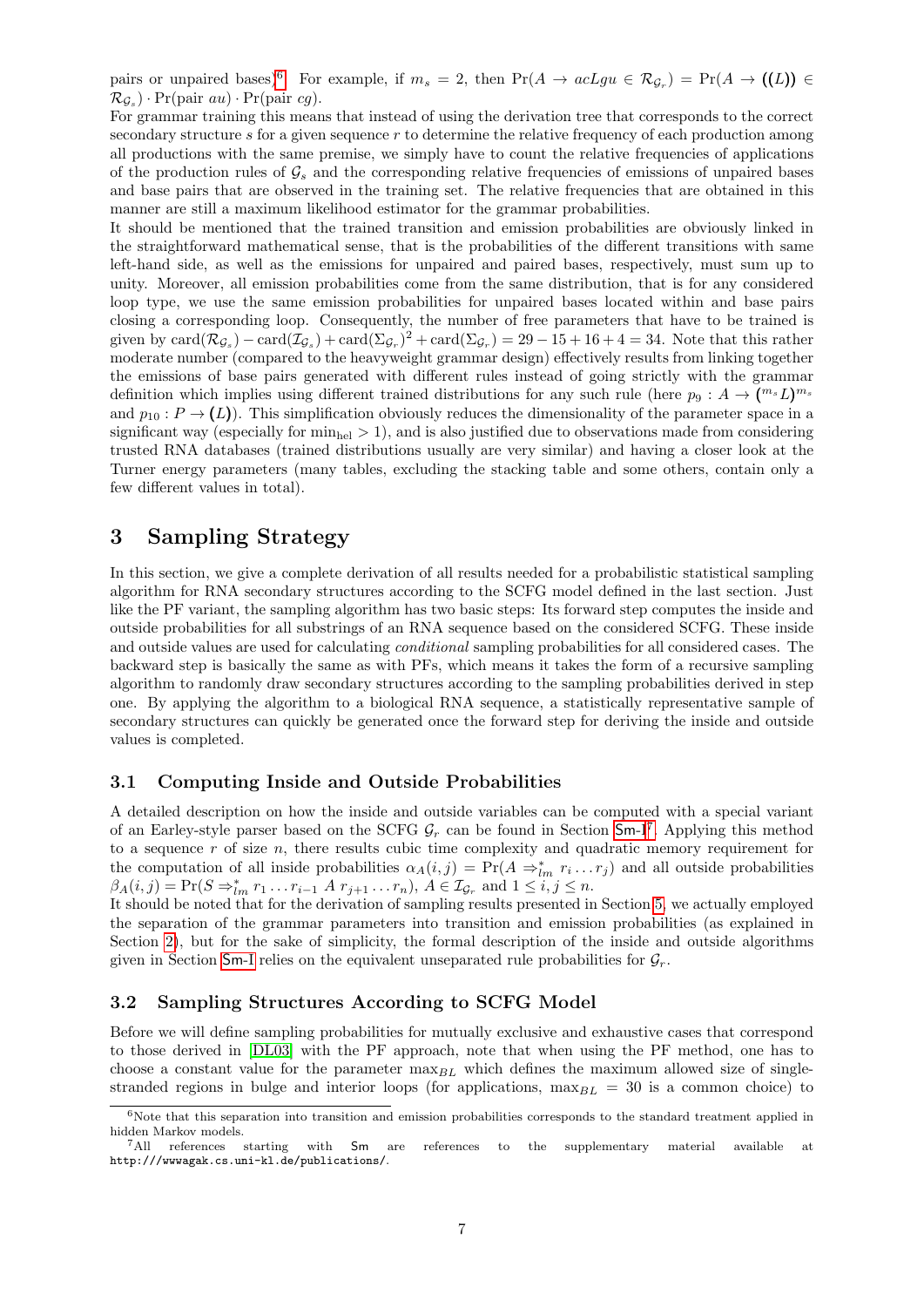ensure that the worst-case time complexity remains cubic. However, such restrictions are not necessary to improve the performance of an SCFG based sampling algorithm (see Section Sm[-II.1.2\)](#page-31-0), but the corresponding sampling strategy can easily be implemented to deal with  $\max_{BL}$ , such that (the default value) max $_{BL} = \infty$  has to be chosen to avoid restrictions on bulge and interior loops.

Nevertheless, we decided to make use of two parameters  $\min_{HL}$  and  $\min_{hel}$  to be able to avoid hairpin loops of less than  $\min_{HL}$  nucleotides and helices of less than  $\min_{hel}$  consecutive base pairs (such that each paired substructure consists of at least  $\min_{\text{ps}} := 2 \cdot \min_{\text{hel}} + \min_{HL}$  bases). This enables us to compare the different results obtained for each combination of the commonly used values  $\min_{HL} \in \{1, 3\}$  and  $\min_{hel} \in \{1,2\}$  to the corresponding results derived with the PF approach (which always implicitly uses  $\min_{\text{hel}}$  = 1 and  $\min_{HL}$  = 3).

#### <span id="page-7-0"></span>3.2.1 Sampling Probabilities for Exterior Loops

In the sequel, given an RNA molecule consisting of  $n$  nucleotides, we denote the corresponding sequence fragment from position i to position j,  $1 \leq i, j \leq n$ , by  $R_{ij} = r_i r_{i+1} \dots r_{j-1} r_j$ .

We start by considering a fragment  $R_{ij}$  that does not lie within any regular loop, i.e. that consists only of free bases of the exterior loop. Obviously, we can either leave the whole fragment unfolded or else, we can choose a first free base pair  $r_h.r_l$  of the exterior loop (that starts a paired substructure on  $R_{ij}$ ). As we have to take into account all possible cases for choosing and combining  $r_h$  and  $r_l$  on the considered fragment, we define  $P_0^E(i,j)$  as the sampling probability for leaving  $R_{ij}$  single-stranded,  $P_{ij}^E(i,j)$  as that for pairing  $r_i$  with  $r_j$  (i.e., case  $h = i$  and  $l = j$ ),  $\{P_{hj}^E(i,j,h)\}\$ as those for cases where  $i < h < l = j$ and  $\{P_{il}^E(i,j,l)\}\$ as those for cases  $h = i < l < j$ . Moreover, let  $\{P_{hl}^E(i,j,h)\}\$  be the probabilities for first sampling h for cases where  $i < h < l < j$  and  $\{\widehat{P}_{hl}^E(j, h, l)\}\$  be those for sampling l after h is sampled (in any case  $i < h < l < j$ ). Using inside outside values and rule probabilities, we find:

$$
P_0^E(i,j) = \frac{1}{p^E(i,j)} \cdot \beta_T(i,j) \cdot (\alpha_C(i,j) \cdot \Pr(T \to C)),
$$
  
\n
$$
P_{ij}^E(i,j) = \frac{1}{p^E(i,j)} \cdot \beta_T(i,j) \cdot (\alpha_A(i,j) \cdot \Pr(T \to A)),
$$
  
\n
$$
P_{hj}^E(i,j,h) = \frac{1}{p^E(i,j)} \cdot \beta_T(i,j) \cdot (\alpha_C(i,h-1) \cdot \alpha_A(h,j) \cdot \Pr(T \to CA)),
$$
  
\n
$$
P_{il}^E(i,j,l) = \frac{1}{p^E(i,j)} \cdot \beta_T(i,j) \cdot (\alpha_A(i,l) \cdot \alpha_T(l+1,j) \cdot \Pr(T \to AT)),
$$
  
\n
$$
P_{hl}^E(i,j,h) = \frac{1}{p^E(i,j)} \cdot \beta_T(i,j) \cdot (\alpha_C(i,h-1) \cdot \alpha_{AT}(h,j) \cdot \Pr(T \to CAT)),
$$
  
\n
$$
\widehat{P}_{hl}^E(j,h,l) = \frac{1}{\alpha_{AT}(h,j)} \cdot (\alpha_A(h,l) \cdot \alpha_T(l+1,j)),
$$

where

$$
\alpha_{AT}(i,j) = \sum_{l=(i-1)+\min_{\text{ps}}}^{(j-1)} (\alpha_A(i,l) \cdot \alpha_T(l+1,j))
$$

and

$$
p^{E}(i,j) = \beta_{T}(i,j) \cdot \alpha_{T}(i,j).
$$

Since the probabilities of all mutually exclusive and exhaustive cases sum up to 1, we have  $P_0^E(i,j)$  +  $P_{ij}^{E}(i, j) + \sum_{h=(i+1)}^{(j+1)-\min_{ps}} P_{hj}^{E}(i, j, h) + \sum_{l=(i-1)+\min_{ps}}^{(j-1)} P_{il}^{E}(i, j, l) + \sum_{h=(i+1)}^{j-\min_{ps}} P_{hl}^{E}(i, j, h) = 1$ , and, under the condition that  $P_{hl}^{E}(i, j, h) > 0$ , also  $\sum_{l=(h-1)+\min_{p}s}^{(j-1)} \hat{P}_{hl}^{E}(j, h, l) = 1$ .

### 3.2.2 Sampling Probabilities for Other Substructures

In the same way, we can derive equations for computing the needed sampling probabilities for the mutually exclusive and exhaustive cases of any other substructure type, where in any case, the respective equations only depend on the underlying SCFG model and the corresponding inside outside values for the input sequence. The resulting sampling probabilities and their usages directly correspond to those defined and described in [\[DL03\]](#page-23-1), as in principle the sole difference is that those equations all depend on PFs and free energy values. However, details on all remaining SCFG based sampling probabilities and how they have to be used can be found in Section Sm[-II.1.](#page-31-1)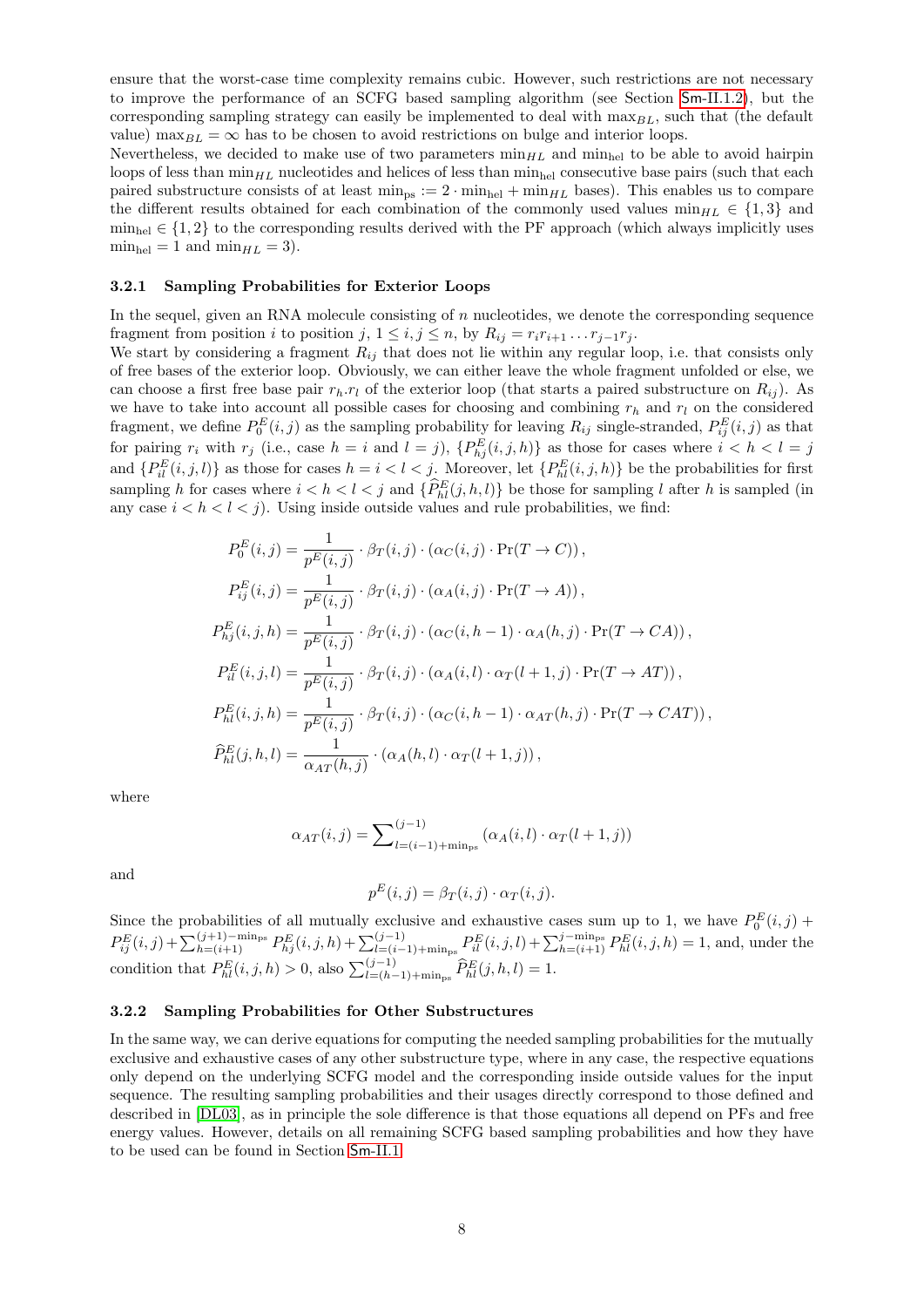#### 3.2.3 Sampling Process

A secondary structure for a given RNA sequence  $r \in \mathcal{L}_r$  of length n is sampled recursively by starting with the entire RNA sequence  $R_{1n}$  and consecutively computing the adjacent substructures (single-stranded regions and paired substructures) of the exterior loop (from left to right), where any paired substructure is completed by successively folding nested substructures. For a formal description of the sampling process (strongly resembling that employed in the Sfold tool), see Algorithms [3](#page-0-1) to [6](#page-0-1) in Section Sm[-II.2.](#page-34-0)

Note that the sampling process for a secondary structure of a given input sequence  $r$  is similar to the traceback algorithm employed in MFE based dynamic programming algorithms. Actually, the main difference is that in those algorithms, base pairings are selected by the minimum energy principle for the fragments  $R_{ij}$ , whereas here, base pairs are randomly sampled according to conditional probability distributions for the corresponding fragments, defined by the precomputed inside and outside probabilities and the probabilities of the grammar rules (in contrast to PF approach the where these are derived from precomputed equilibrium PFs and energy values).

We can hence conclude that the considered SCFG based approach and the corresponding PF variant can produce a statistical sample for a given input sequence with similar time and space requirements<sup>[8](#page-8-1)</sup>, but the SCFG method can be used with less restrictions (one can allow  $\min_{HL}$  < 3, non-canonical base pairs and bulge / interior loops of arbitrary length, due to the departure from thermodynamic models). However, when comparing the results of both sampling strategies, significant differences can be observed, as we will see in Section [5.](#page-12-0)

### <span id="page-8-0"></span>4 Extension to Structure Prediction

The sampling algorithm sketched in the last section can easily be extended to a prediction algorithm for RNA secondary structures of a single sequence. In principle, after a sample set of possible secondary structures for a given RNA sequence has been constructed, we can derive a corresponding prediction from those (more or less) different candidate structures. Obviously, we can either pick one particular structure from the generated sample as prediction (according to a preliminary defined selection procedure) or we can compute a new structure as predicted folding (according to a preliminary defined construction scheme), where the predicted structure itself must not necessarily be contained in the considered sample. Notably, for the latter variant, there exist elegant ways to incorporate a trade-off parameter  $\gamma_{t-0}$  in order to provide the user with a mechanism for controlling the sensitivity (Sens.) and the positive predictive value  $(PPV)^9$  $(PPV)^9$  of the predicted foldings. These two measures were introduced in order to quantify the accuracy of RNA secondary structure prediction methods and are usually defined as follows (see e.g. [\[BBC](#page-23-7)+00]):

- Sens. is the relative frequency of correctly predicted pairs among all position pairs that are actually paired in a stem of native foldings, whereas
- PPV is defined as the relative frequency of correctly predicted pairs among all position pairs that were predicted to be paired with each other.

Formally, they are given by Sens. =  $TP \cdot (TP + FN)^{-1}$  and PPV =  $TP \cdot (TP + FP)^{-1}$ , where  $TP$  is the number of correctly predicted base pairs (*true positives*),  $FN$  is the number of base pairs in the native structure that were not predicted (*false negatives*) and  $FP$  is the number of incorrectly predicted base pairs (false positives).

Note that in [\[DWB06\]](#page-23-4), the idea of a parameter  $\gamma_{t-o}$  to control the sensitivity/PPV tradeoff has been used in connection with a dynamic programming optimization scheme. According to its value, the algorithm either tends to predict only those base pairs with rather strong signals for them to belong to the native folding or it is encouraged to predict more pairings even if they might be no part of the native structure. Here, we will show how  $\gamma_{t-o}$  can be incorporated in connection with sampling algorithms.

### 4.1 Most Frequent Structure

Since for a sufficiently large sample size, the generated samples are statistically representative, the most frequently observed structure within a given sample set can be assumed to be equal to the most probable folding for the given input sequence (under the considered model, that is according to the corresponding

<span id="page-8-1"></span><sup>&</sup>lt;sup>8</sup>Both methods can be implemented to run in  $\mathcal{O}(n^3)$  time and with  $\mathcal{O}(n^2)$  space requirements for a sequence of length n, where a single secondary structure can be drawn in  $\mathcal{O}(n^2)$  time.

<span id="page-8-2"></span><sup>&</sup>lt;sup>9</sup>Note that the positive predictive value is often called *specificity*, like for example in [\[DWB06\]](#page-23-4), which will be extensively referenced in the sequel.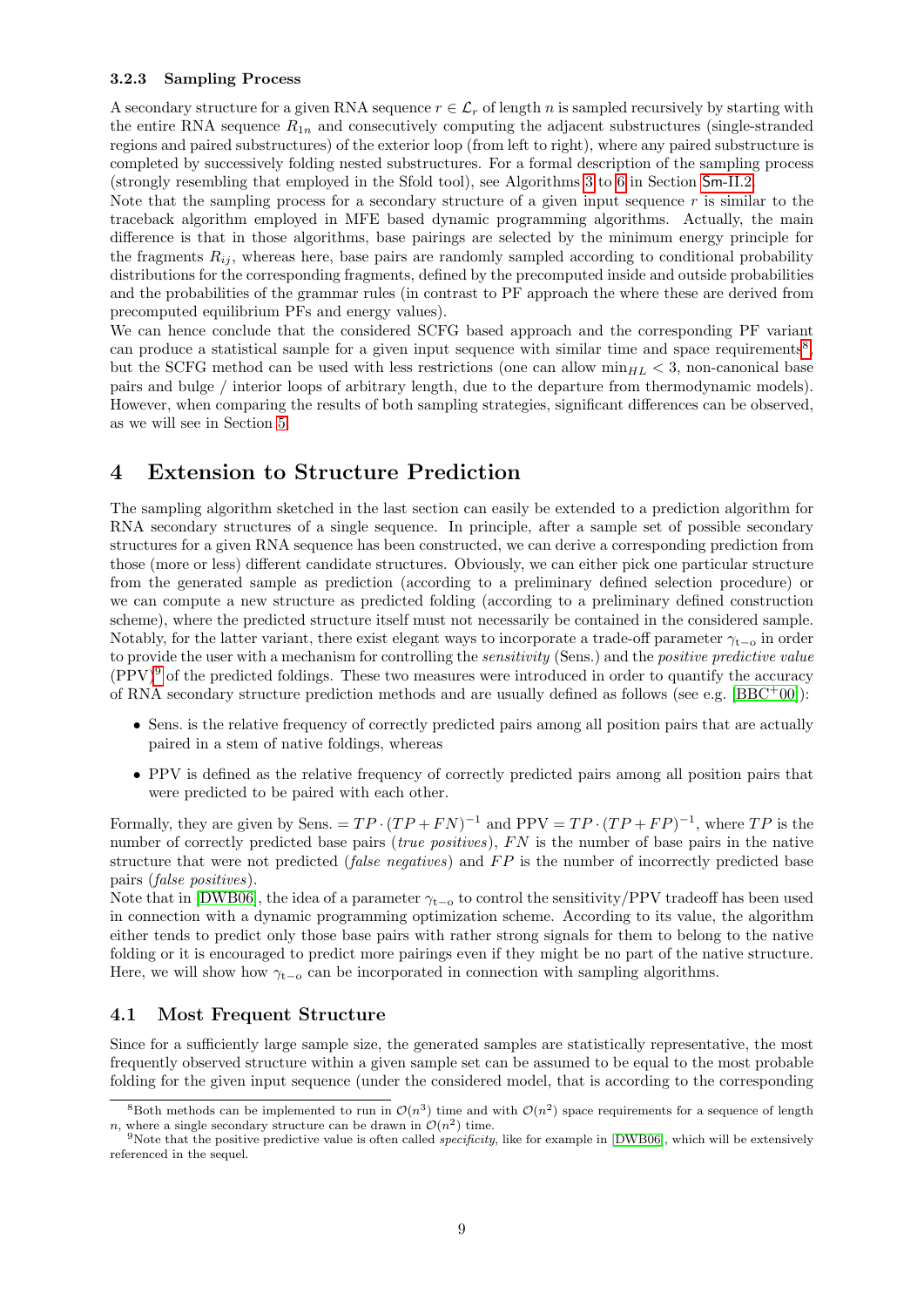distribution on the entire ensemble of feasible structures for that sequence). Consequently, for an adequate prediction choice, we simply have to sample a sufficiently large number of possible foldings and choose the most frequently sampled one as prediction. If there are more than one structures sampled with the same highest observed frequency, then the one with the highest probability among all of them should be chosen. This can be considered the standard selection method, as it intuitively yields the "best" sampled structure, which will be denoted by most frequent (MF) structure in the sequel.

Obviously, this selection inevitably corresponds to and is thus effectively comparable to the outputs of conventional SCFG based prediction methods for RNA secondary structures from a single sequence. In fact, these methods traditionally determine the most likely parse tree for a given input sequence (under the considered stochastic model) and for structurally unambiguous SCFGs, the most likely parse tree is actually equal to the most probable secondary structure for the given sequence.

### 4.2 Maximum Expected Accuracy Structures

For so-called *maximum expected accuracy structures* (MEA structures) we employ a rather simple procedure for constructing a particular prediction from a given sample set that uses the trade-off parameter  $\gamma_{t-0}$  as introduced above. Briefly, the MEA structures for a given sequence are the ones among all candidate structures that maximize the number of correctly unpaired positions plus  $\gamma_{t−o}$  times the number of correctly paired positions with respect to the true folding of that sequence. In our case,  $\gamma_{t-o}$  may take on any positive real value and the choice of  $\gamma_{t-o} = 1$  serves as the neutral element with respect to the prediction, i.e. the prediction is neither biased towards a better sensitivity nor to a better PPV. More precisely,  $\gamma_{t-0}$  may take on values in  $[0, \infty)$ , where for the considered sequence fragment  $R_{ij}$ ,  $1 \le i, j \le n$ ,

- $\gamma_{t-o}$  < 1 restricts the procedure to produce pair i.j only if it is extremely confident,
- $\gamma_{t-0} = 1$  has no impact on the decision whether i.j should be paired or not,
- $\gamma_{t-o} > 1$  encourages the algorithm to produce pair *i.j*, even if it is not confident,

that this pair belongs to the native folding.

In [\[DWB06\]](#page-23-4), this parameter is actually used in the DP algorithm for computing the predicted folding – the MEA structure. More precisely,  $\gamma_{t-o}$  was incorporated into the recursion scheme for calculating the maximum expected accuracy  $M_{1,n}$  for an input sequence of length n. In particular, the corresponding DP matrix M is computed according to the following recurrence:

$$
M_{i,i} = q_i, \text{ for } 1 \le i \le n, \text{ and}
$$
\n
$$
M_{i,j} = \max \begin{cases} q_i + M_{i+1,j}, \\ M_{i,j-1} + q_j, \\ \gamma_{t-o} \cdot 2 \cdot p_{i,j} + M_{i+1,j-1}, \\ \max_{i < k < j-1} M_{i,k} + M_{k+1,j}, \end{cases} \text{ for } 1 \le i \le j-1 \text{ and } 1 \le j \le n,
$$

where  $p_{i,j}$  denotes the probability that i pairs with j and  $q_i$  denotes the probability that i remains unpaired. The traceback step of the corresponding DP algorithm can thus be employed to identify the MEA structures of the input sequence according to the given setting of  $\gamma_{t-o}$ . If only one MEA structure is recovered in the traceback step, the complete algorithm obviously requires  $\mathcal{O}(n^3)$  time and  $\mathcal{O}(n^2)$  space. Note that for the default setting  $\gamma_{t-0} = 1$ , the algorithm only maximizes the expected number of correct (unpaired and paired) positions and is actually identical to the DP technique used in Pfold.

According to [\[KH03\]](#page-24-8) (supplemental material), a corresponding MEA parser for our sophisticated SCFG and  $m_s = 1$  could actually precompute the pairing probabilities  $p_{i,j}$ ,  $1 \leq i,j \leq n$ , based on the formula<sup>[10](#page-9-0)</sup>

$$
p_{i,j} = \beta_A(i,j) \cdot \Pr(A \to (\stackrel{m_s}{\to} \stackrel{m_s}{\to}) \cdot \alpha_L(i+m_s, j-m_s) +
$$
  
\n
$$
\beta_P(i,j) \cdot \Pr(P \to (L)) \cdot \alpha_L(i+1, j-1),
$$
\n(1)

as  $A \to (\ell^{m_s} L)^{m_s}$  and  $P \to (L)$  are the only rules that can create paired bases at positions i and j. The respective  $q_i$  values,  $1 \leq i \leq n$ , can then immediately be derived according to

<span id="page-9-1"></span>
$$
q_i = 1 - \sum_{j \neq i} p_{i,j}.
$$

<span id="page-9-0"></span><sup>&</sup>lt;sup>10</sup>It should be clear that this formula would only be correct for  $m_s = 1$ . For choices of  $m_s > 1$ , however, it would only yield approximate results.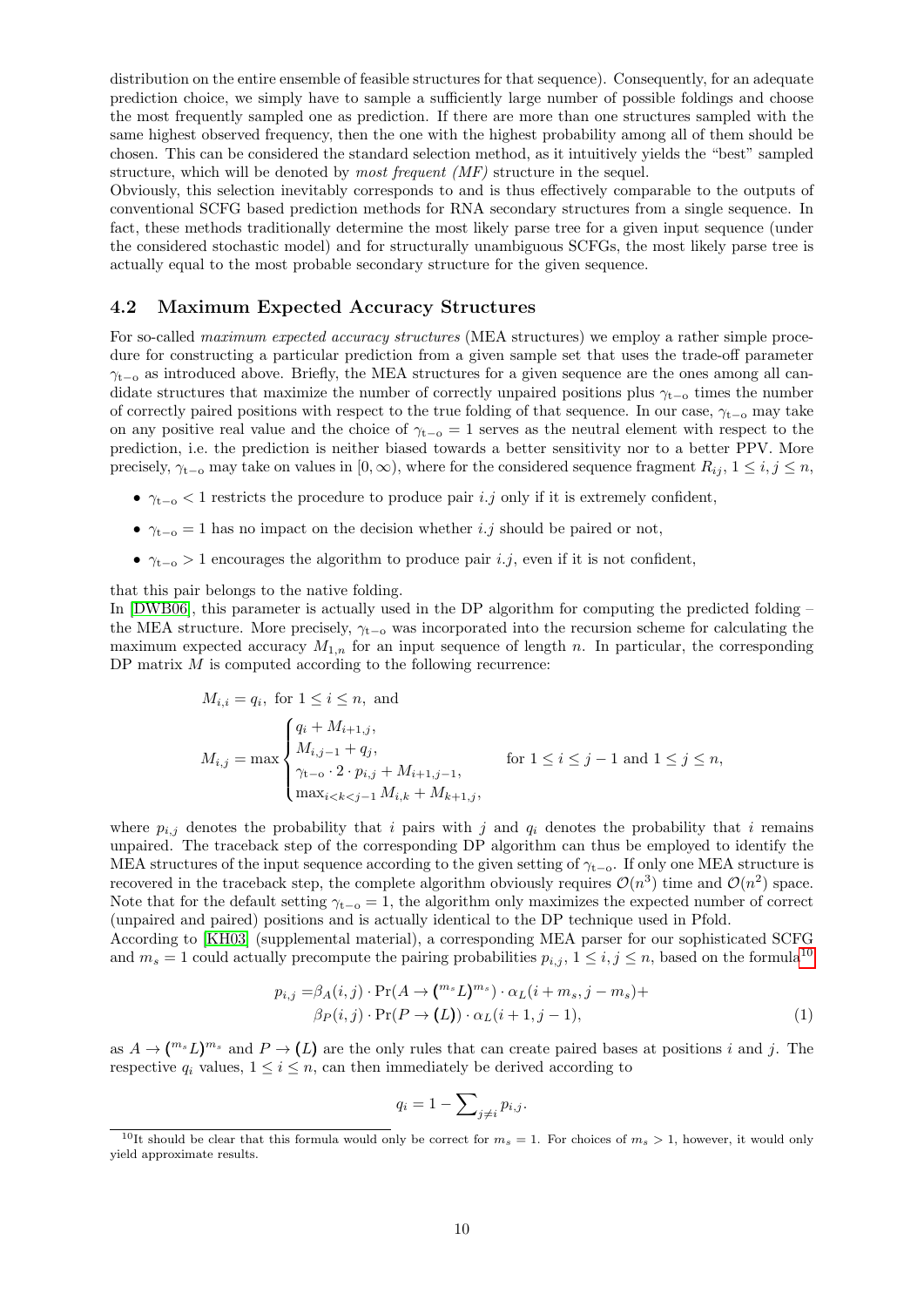However, contrary to the Pfold [\[KH03\]](#page-24-8) and CONTRAfold [\[DWB06\]](#page-23-4) programs, we don't need to derive the  $p_{i,j}$ 's and  $q_i$ 's explicitly from our grammar and therefore it is not necessary to find a corresponding formula valid for any possible choice of  $m_s$ . In our case, we can easily deduce the needed probabilities from the sample set. This way, we consider the distribution implied by the sample instead of the distribution of the entire structure ensemble of the given input sequence. For a representative sample set however this will make no difference. Accordingly, we will compute the probabilities  $p_{i,j}$  by counting the frequencies of all observed base pairs in the particular sample set generated by the sampling algorithm instead of considering the corresponding inside outside values and grammar parameters as done in formula [\(1\)](#page-9-1). Consequently, the sole difference of our way to compute a MEA structure compared to the CONTRAfold approach lies in the precomputation step, where we will calculate the pairing probabilities according to

$$
p_{i,j} = \frac{\text{number of occurrences of pair } i.j \text{ within sample}}{\text{sample size}},
$$

such that they depend only on the sampled structures rather than on the entire structure ensemble for the given input sequence. Note that in a clever implementation,  $p_{i,j}$  can be determined while constructing the sample. Accordingly, our approach gets rid of the computational overhead needed in cases where [\(1\)](#page-9-1) is used. Note further that we can make use of this idea in connection with arbitrary sample sets, especially those generated by a PF based approach. MEA structures derived from particular sample sets of candidate foldings for a given setting of the sensitivity/PPV trade-off parameter  $\gamma_{t-o}$  will be called  $\gamma_{t-o}$ -MEA structures (of the respective sample) in the sequel.

### 4.3 Centroid Structures

The previously proposed selection procedures are especially adequate if one attempts to compare the results to that of other probabilistic prediction methods like the one employed for lightweight SCFGs in [\[DE04\]](#page-23-3) or those implemented in Pfold and CONTRAfold. This is due to the fact that for a given input sequence, all these algorithms propose only one folding (the one that is assumed to be the "best" under the corresponding model, i.e. the most likely or the MEA structure for the sequence) instead of producing a statistically representative set of candidate structures.

Nevertheless, one benefit of taking on a sampling approach that draws a number of possible foldings from the considered structure ensemble is that we can easily consider alternative schemes for constructing corresponding predictions. Particularly, we can make use of the fact that many (more or less) different secondary structures have been generated by the repeated execution of the sampling procedure and compute a suitable single prediction from the entire sample set. This can be done for example by constructing a particular consensus structure like the centroid [\[DCL05\]](#page-23-8) structure of the sample which can be considered as the single structure that best represents the central tendency of the generated sample set.

As the centroid reflects the overall behavior of the structures in the sample, this choice possibly represents an appropriate alternative to the best sampled structure, i.e. the most probable structure according to the considered ensemble distribution implied by the used probabilistic or energy-based<sup>[11](#page-10-0)</sup> approach. Therefore, computing centroids has become custom for applying sampling approaches to single sequence structure prediction. In analogy to the Sfold software we could derive both, ensemble centroids, i. e., centroids computed from the entire set of sampled structures, and cluster centroid, i. e., centroids derived only from a subset of structurally similar samples. However, in order to have a single prediction to be compared to the native folding resp. to the output of other tools we decided to make only use of the first. Furthermore, the ensemble centroid characterizes the central tendency of the entire (representative) sample set and thus is the right choice for what we have in mind, namely for studying the distribution implied by our SCFG. Formally, the centroid for a given sample set is the structure in the entire structure ensemble that has the minimum total base-pair distance to the structures in the set. It can efficiently be computed as the unique consensus structure formed by all base pairs with a frequency of more than 50%, where the essential matter of fact is that any two base pairs with frequencies  $>50\%$  can not form a pseudoknot. For details, we refer to [\[DCL05\]](#page-23-8).

In accordance with  $\gamma_{t-o}$ -MEA structures as defined in the last section, we now introduce centroid structures (constructed from sample sets of secondary structures) according to particular settings of the sensitivity/PPV trade-off parameter  $\gamma_{t-o}$ , which will be named  $\gamma_{t-o}$ -centroids (of the respective sample) in the sequel. Note that this generalized version of the centroid is very similar to the concept of  $\gamma_{t-o}$ -centroid estimators proposed in [\[HKS](#page-24-13)+09], which predict the secondary structure maximizing the

<span id="page-10-0"></span> $11$ Note that the most probable structure is assumed to be (nearly) the MFE structure when sampling is realized via PFs.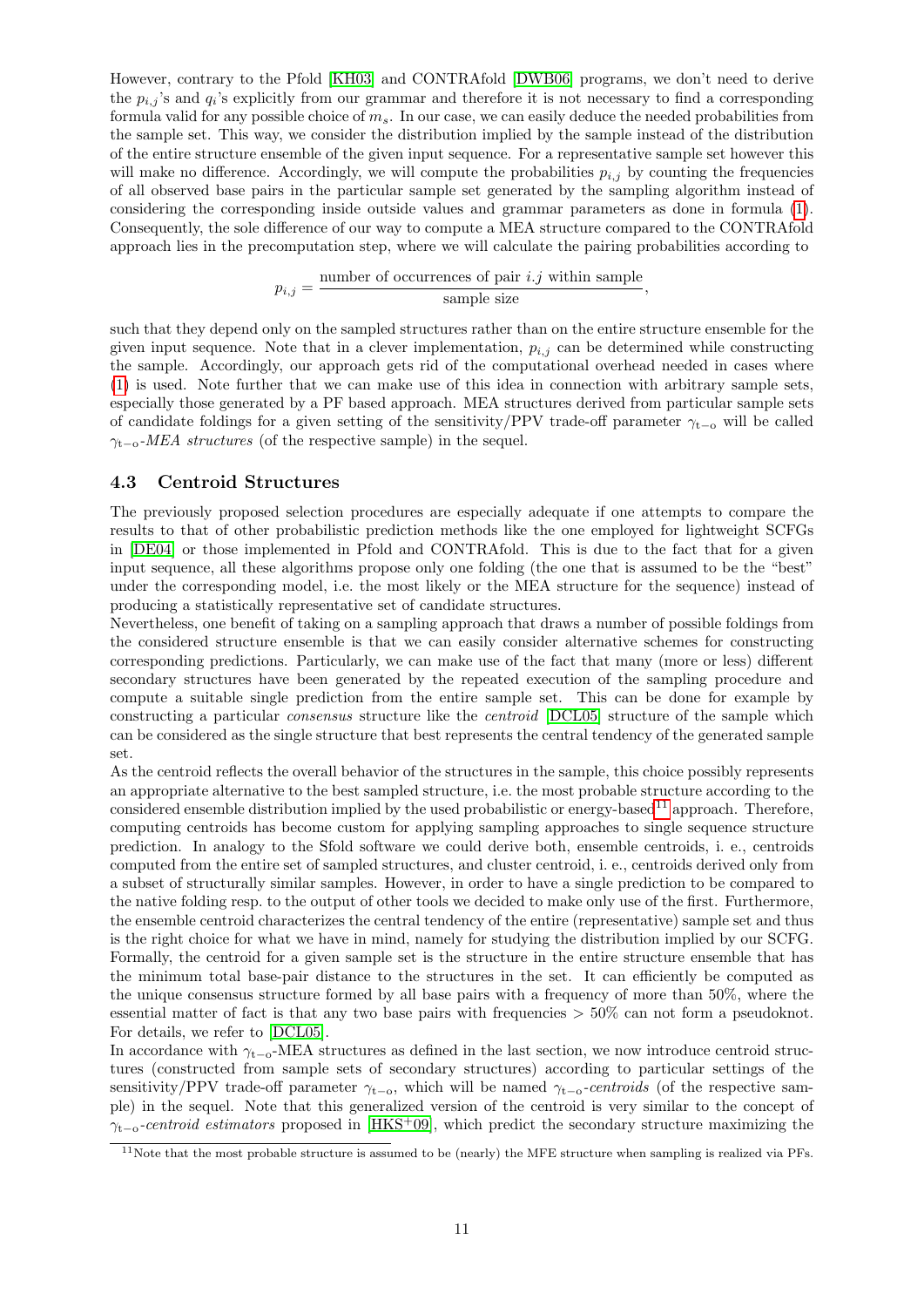expected weighted true predictions of base pairs in the predicted structure on the basis of a particular ensemble distribution for a given RNA sequence (such as for example the Boltzmann distribution or the one implied by a considered SCFG model). In fact, both versions are equivalent to the unique centroid proposed in [\[DCL05\]](#page-23-8) for  $\gamma_{t-0} = 1$ , but the one introduced in [\[HKS](#page-24-13)+09] determines the structure that optimizes the *expected numbers* of base pairs of TP,  $TN^{12}$  $TN^{12}$  $TN^{12}$ , FP and FN with respect to the entire ensemble distribution, whereas we only consider the generated sample set for deriving a corresponding  $\gamma_{t-o}$ -centroid.

Formally, a  $\gamma_{t-o}$ -centroid for a given set of m structures that all have length n is calculated by determining all base pairs  $i.j, 1 \leq i, j \leq n$ , which satisfy

<span id="page-11-1"></span>
$$
c_{i,j} = (\text{Number of occurrences of pair } i.j \text{ within sample}) \cdot \gamma_{t-o} > \frac{m}{2}.\tag{2}
$$

These pairs are then used for constructing a corresponding consensus structure, where we have to take care of the fact that the inclusion of any of these pairs into the consensus could eventually result in a pseudoknot or a base triplet which are both prohibited according to our definition of RNA secondary structure.

Therefore, we define the  $\gamma_{t-o}$ -centroid as the consensus structure that is formed by successively including base pairs i.j with  $c_{i,j} > \frac{m}{2}$  according to their observed frequencies in the sample set (in decreasing order), where  $i.j$  is included if and only if it yields a compatible combination (that is, it causes neither a pseudoknot nor a base triplet in the partially formed consensus).

An alternative interpretation of the centroid estimators as introduced in  $[HKS<sup>+</sup>09]$  $[HKS<sup>+</sup>09]$  is the following: The predicted secondary structure maximizes the sum of base-pairing probabilities larger than  $\frac{1}{\gamma_{t-o}+1}$ . According to eq. [\(2\)](#page-11-1) and the strategy just described this is quite similar to our prediction;  $c_{i,j} > \frac{m}{2}$ can be rewritten as  $\hat{c}_{i,j} := (\text{Number of occurrences of pair } i.j \text{ within sample})/m > \frac{1}{2\gamma_{t-o}}, \text{ where } \hat{c}_{i,j}$ corresponds to a base-pairing probability. By choosing the base pairs according to their decreasing observed frequencies, our strategy to construct a γt−o-centroid aims for maximizing the sum of the  $\hat{c}_{i,j} > \frac{1}{2\gamma_{\text{t}-\text{o}}}.$ 

The time complexity for computing one possible  $\gamma_{t-o}$ -centroid is bounded by  $\mathcal{O}(n^3)$ , since any (partially formed) structure of size n can have  $\mathcal{O}(n)$  base pairs and we potentially have to check for any of the  $\mathcal{O}(n^2)$  possible base pairs whether it can be added to the partially formed centroid or not (i.e. whether it yields a compatible or incompatible combination).

It should be noted that contrary to  $\gamma_{t-o}$ -MEA structures, where reasonable values are  $\gamma_{t-o} \in [0,\infty)$ ,  $\gamma_{t-o}$ -centroids by definition might only yield meaningful predictions for  $\gamma_{t-o} \in (\frac{1}{2}, \frac{m}{2})$ . Particularly,

- $\gamma_{t-0} \leq \frac{1}{2}$  leads to  $c_{i,j} \leq m \cdot \gamma_{t-0} \leq \frac{m}{2}$ ,  $1 \leq i,j \leq n$ , such that the corresponding centroid contains no base pairs at all,
- $\bullet$   $\frac{1}{2}$  <  $\gamma$ <sub>t−o</sub> < 1 results in a unique centroid formed by pairs that have been sampled very often,
- $\gamma_{t-o} = 1$  produces the unique centroid structure formed by all pairs with a frequency > 50%,
- 1 <  $\gamma_{t-0}$  <  $\frac{m}{2}$  might produce distinct centroids containing even such pairs that have rarely been sampled,
- $\gamma_{t-0} > \frac{m}{2}$  implies  $c_{i,j} \geq 1 \cdot \gamma_{t-0} > \frac{m}{2}$  for any pair *i.j* occurring in the sample, such that the centroid might entirely consist of pairs which have been sampled only once.

However, just like the MF structure, both the  $\gamma_{t-o}$ -MEA and  $\gamma_{t-o}$ -centroid structures can be calculated from any given set of secondary structures. This means they can not only be employed for obtaining predictions from samples generated with a (sophisticated) SCFG approach, but also from sets of possible foldings created with a corresponding statistical sampling strategy based on PFs. Consequently, this allows for a direct and well-defined comparison of the produced samples with respect to prediction accuracy.

Finally, it might be important to mention that with any of the previously proposed distinct selection processes, the predicted structure can be recovered in  $\mathcal{O}(n^3)$  time and with  $\mathcal{O}(n^2)$  space requirements, such that the worst-case complexities of the corresponding overall prediction algorithms are equal to those of the respective sampling procedures.

<span id="page-11-0"></span> $12$ TN is the number of base pairs which were correctly predicted as non-matching (*true negatives*).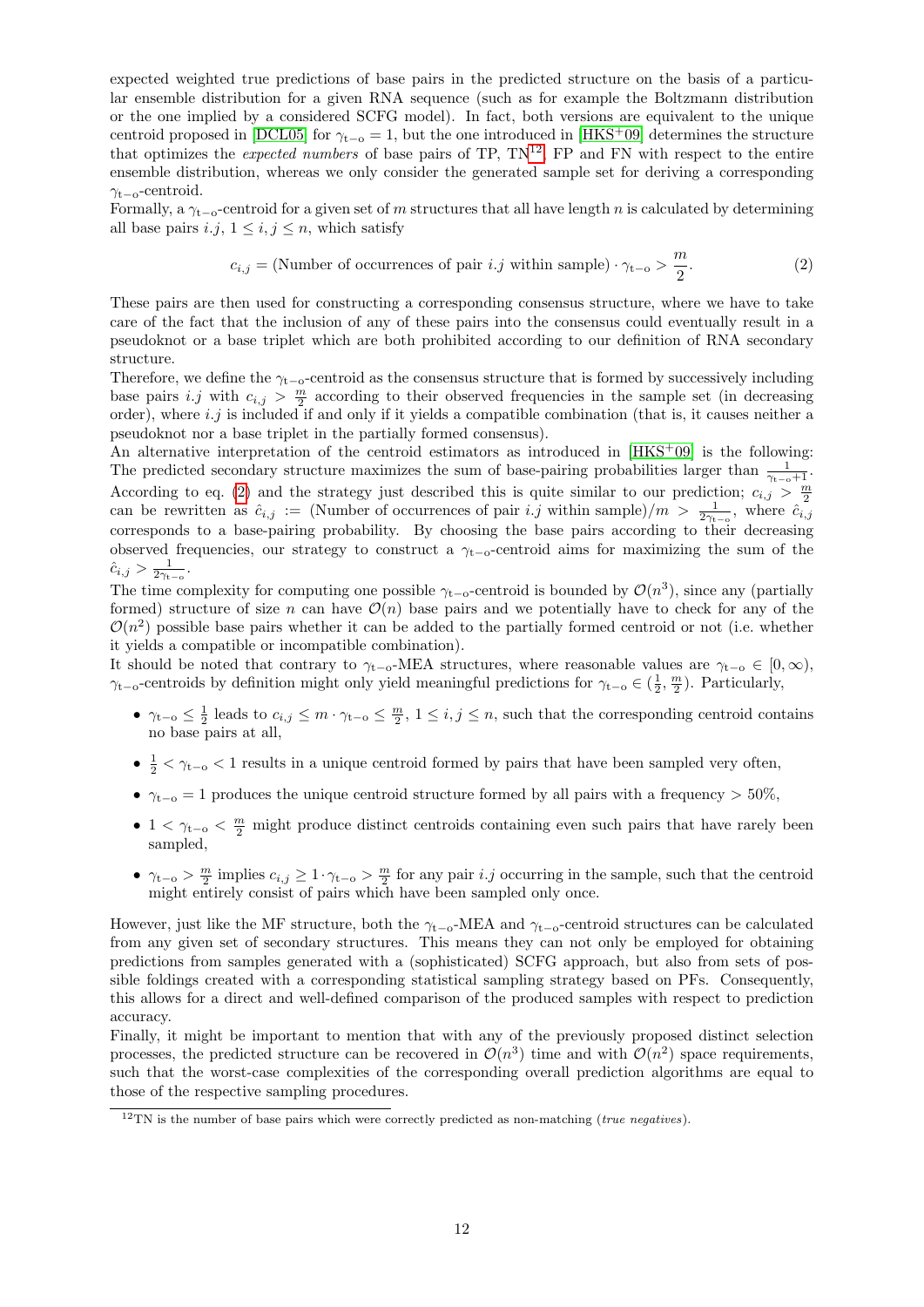### <span id="page-12-0"></span>5 Evaluation and Discussion

The main objective of this section is to find answers to the two questions from Section [1,](#page-0-0) and especially to prove or disprove hypothesis  $H_0$ . To reach this goal, we will compare our sophisticated SCFG to lightweight SCFGs and corresponding CLLMs for RNA structure prediction. Furthermore, we will discuss the potentials and pitfalls of the corresponding SCFG based sampling method and compare it to the sampling extension of the PF approach as implemented in the Sfold software.

Note that the (purposive) implementation of the statistical sampling strategy sketched in Section [3](#page-6-0) (including the corresponding routines for extracting structure predictions as described in Section [4\)](#page-8-0) used for deriving the results of this paper has been incorporated into a web service, which is accessible to the scientific community at http://wwwagak.cs.uni-kl.de/ProbStatSample.

### 5.1 Comparison to Lightweight Grammars and Leading Prediction Methods

In order to see if our sophisticated SCFG can close the performance gap between probabilistic and MFE based approaches and furthermore whether its rich structure and parameter set allows to compensate the powerful scoring schemes of CLLMs (outperforming leading prediction methods) derived from lightweight grammars, we decided to perform a series of cross-validation experiments. Actually, we will compare our grammar to the nine different lightweight SCFGs proposed in [\[DE04\]](#page-23-3) (to see if its sophisticated design is of any advantage), as well as to the corresponding nine CLLMs and a number of leading prediction methods such as Mfold or ViennaRNA considered in the CONTRAfold paper [\[DWB06\]](#page-23-4).

It should be mentioned that the nine lightweight SCFGs from [\[DE04\]](#page-23-3) can be categorized into three groups. First, two structurally ambiguous grammars: G1 is the most simple one (only 5 rules with same left-hand side) and G2 extends it to include base pair stacking parameters. Second, four unambiguous ones: G3 (with 3 intermediates and a total of 8 rules), the smaller G4 (with 2 intermediates and 6 rules), the ultra compact G5 (only one intermediate symbol with 3 alternatives) and G6 (the one utilized in Pfold, with 3 intermediates and 6 rules), where each grammar describes a slightly different class of structures (mainly according to different minimum allowed hairpin lengths). And third, three unambiguous grammars capable of including stacking parameters (and thus prohibiting isolated base pairs): G6s (extension of G6), as well as G7 and G8 (more complex versions of the simple backbones G3 and G4).

Generally, G1 and G5 perform badly, which might be due to the presence of only one nonterminal symbol. Notably, G5 is an extremely bad choice for RNA secondary structure, but a (very) good choice for *covariance models (CMs)*, which are probabilistic models for both, the secondary structure and the primary sequence consensus of an RNA (see, e.g., [\[RD94\]](#page-24-14)) and are widely used in general approaches to several RNA analysis problems, such as consensus structure prediction, multiple sequence alignment and database similarity searching. The reason, overloading of symbols, leads to this behavior, as for CMs one extends the grammar (by adding rules modeling insertions, deletions and matches), thereby removing the overloading problem (see G5M in [\[GzS11\]](#page-24-15) for a corresponding specialization of G5).

Nevertheless, since in [\[DWB06\]](#page-23-4), for each of the nine original lightweight SCFGs from [\[DE04\]](#page-23-3), an equivalent CLLM has been constructed and two-fold cross-validation procedures[13](#page-12-1) have been applied to compare the performances of the respective SCFG and CLLM, we decided to consider the same partition of the structural data set collected in [\[DWB06\]](#page-23-4) into two folds, such that results reported there can be easily opposed to corresponding ones obtained by our sampling method. Note that this data set contains 151 independent examples of known secondary structures of non-coding RNA from the Rfam database [\[GJBM](#page-23-9)+03, [GJMM](#page-23-10)+05], where each independent example has been taken from a different RNA family. It will be denoted by  $S$ -151Rfam database in the sequel.

For adequate comparisons in case of the lightweight SCFGs and CLLMs, we only considered those principles to derive a prediction from our sample and only corresponding values of  $\gamma_{t-0}$  for which corresponding results are given in [\[DWB06\]](#page-23-4). Accordingly, for every structure used for evaluation, we generated a set of 1000 candidate structures<sup>[14](#page-12-2)</sup> with the sampling algorithm and afterwards computed the corresponding MF structure and  $\gamma_{t-o}$ -MEA structures, respectively. These predicted foldings were then opposed

<span id="page-12-1"></span><sup>&</sup>lt;sup>13</sup>In order to perform a k-fold cross-validation,  $k \geq 2$ , on the basis of a given probabilistic model and a set of realworld data, we first have to partition the data randomly into  $k$  approximately equal-sized subsets ("folds"). Then, for any  $i \in \{1, \ldots, k\}$ , we must estimate the model parameters from all objects that are not contained in fold i (training set) and validate the results obtained for all objects that actually belong to fold i (benchmark set). The corresponding result of the cross-validation process is then the average of the results derived for the different folds i,  $1 \leq i \leq k$ .

<span id="page-12-2"></span><sup>&</sup>lt;sup>14</sup>This sample size has proven to be adequate for most applications, as even for a huge set of possible secondary structures of a given sequence, a sample of only 1000 structures can yield statistical reproducibility of typical sampling statistics, even if samples can be entirely different (see [\[DL03\]](#page-23-1)).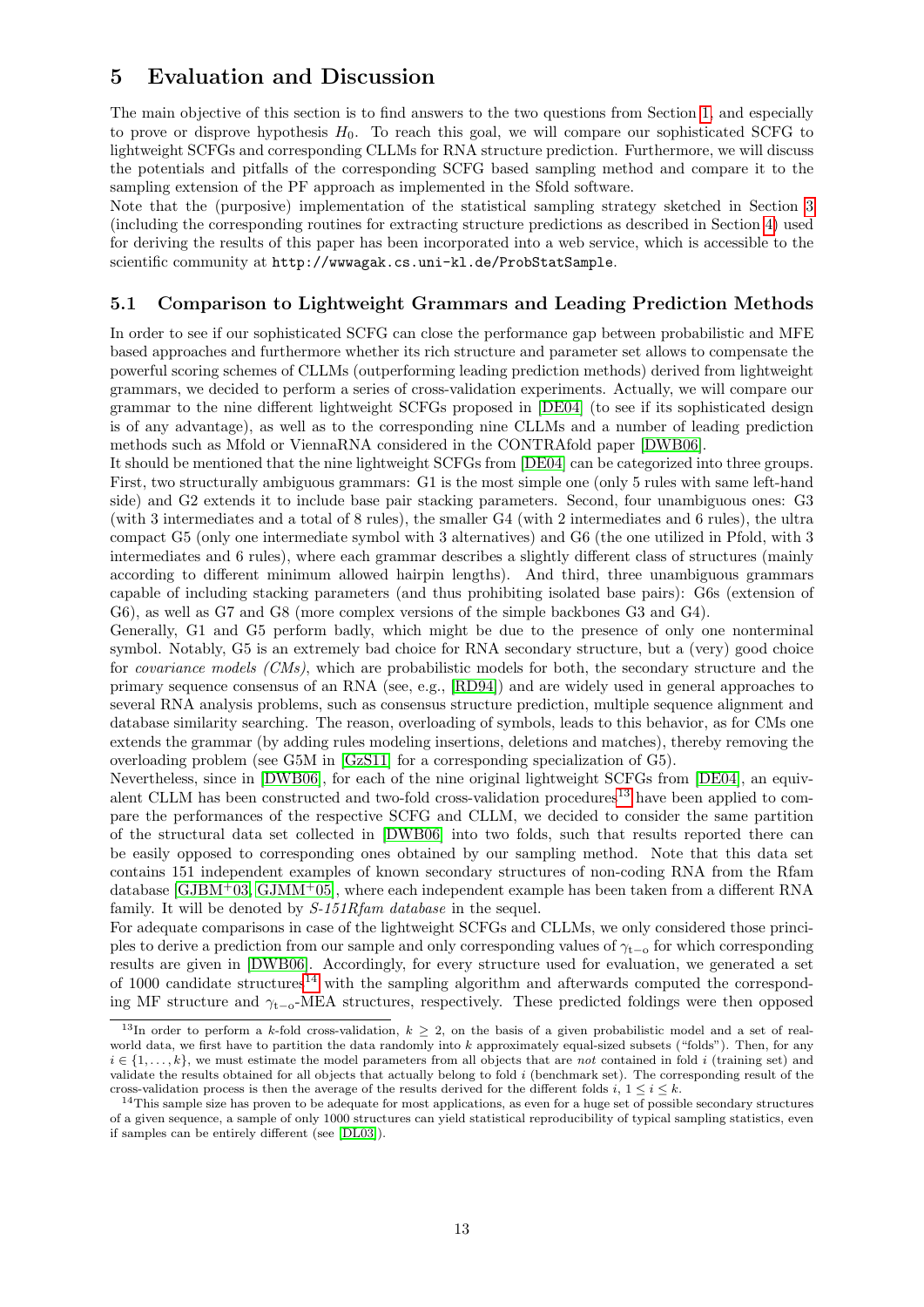<span id="page-13-0"></span>to the native secondary structure of the molecule (as given in the database) in order to calculate the corresponding sensitivity and PPV, respectively.

<span id="page-13-2"></span>

|                                 | MF struct.        |  |  |
|---------------------------------|-------------------|--|--|
| Sampling Parameters             | Sens. PPV         |  |  |
| $\min_{HL} = 1, \min_{hel} = 1$ | 0.4433 0.5447     |  |  |
| $\min_{HL} = 1, \min_{hel} = 2$ | $0.4895$ $0.5551$ |  |  |
| $\min_{HL} = 3, \min_{hel} = 1$ | 0.4852 0.5948     |  |  |
| $\min_{HL} = 3, \min_{hel} = 2$ | $0.5171$ $0.5661$ |  |  |

(a) Sensitivity and PPV derived by applying the SCFG based statistical sampling algorithm and choosing the most frequently sampled structure as predicted folding. Notably, all results were computed by two-fold cross-validation procedures, using the same folds of the S-151Rfam database as in [\[DWB06\]](#page-23-4) and a sample size of 1000 structures.

|                | Generative          |      | Discriminative |            |  |
|----------------|---------------------|------|----------------|------------|--|
| Grammar        | Viterbi             |      |                | Viterbi    |  |
|                | <b>PPV</b><br>Sens. |      | Sens.          | <b>PPV</b> |  |
| G <sub>1</sub> | 0.41                | 0.27 | 0.40           | 0.28       |  |
| G <sub>2</sub> | 0.53                | 0.36 | 0.63           | 0.48       |  |
| C <sub>3</sub> | 0.46                | 0.48 | 0.45           | 0.46       |  |
| G4             | 0.21                | 0.17 | 0.21           | 0.17       |  |
| G5             | 0.03                | 0.04 | 0.02           | 0.03       |  |
| G6             | 0.60                | 0.61 | 0.61           | 0.62       |  |
| G6s            | 0.60                | 0.62 | 0.62           | 0.63       |  |
| G7             | 0.58                | 0.63 | 0.58           | 0.62       |  |
| G8             | 0.58                | 0.60 | 0.58           | 0.61       |  |

(b) Corresponding results from [\[DWB06\]](#page-23-4).

Table 1: Comparison of prediction accuracies, obtained by computing the most likely secondary structure for a given sequence by distinct approaches.

<span id="page-13-3"></span><span id="page-13-1"></span>

|                                                                                                                                                                                                               | MEA struct. |     |     |  |  |
|---------------------------------------------------------------------------------------------------------------------------------------------------------------------------------------------------------------|-------------|-----|-----|--|--|
| $\operatorname{Sampling\; Parameters}$                                                                                                                                                                        | Sens.       | PPV |     |  |  |
| $\min_{HL} = 1, \min_{hel} = 1 \parallel 0.6029 \quad 0.6192$                                                                                                                                                 |             |     | 4.0 |  |  |
|                                                                                                                                                                                                               |             |     | 4.0 |  |  |
|                                                                                                                                                                                                               |             |     | 4.0 |  |  |
| $\begin{array}{l l l} \min_{HL} = 1, \min_{\text{hel}} = 2 & 0.6325 & 0.5896 \\ \min_{HL} = 3, \min_{\text{hel}} = 1 & 0.6090 & 0.6230 \\ \min_{HL} = 3, \min_{\text{hel}} = 2 & 0.6311 & 0.5867 \end{array}$ |             |     | 4.0 |  |  |

(a) Sensitivity and PPV derived by applying the SCFG based statistical sampling algorithm and choosing a particular  $\gamma_{t-o}$ -MEA structure as predicted folding. Notably, all results were computed by two-fold cross-validation procedures, using the same folds of the S-151Rfam database as in [\[DWB06\]](#page-23-4) and a sample size of 1000 structures.

|                | Generative |            | Discriminative |            |  |
|----------------|------------|------------|----------------|------------|--|
| Grammar        | MEA        |            | MEA            |            |  |
|                | Sens.      | <b>PPV</b> | Sens.          | <b>PPV</b> |  |
| G <sub>1</sub> | 0.18       | 0.11       | 0.48           | 0.33       |  |
| G <sub>2</sub> | 0.53       | 0.36       | 0.67           | 0.64       |  |
| G3             | 0.56       | 0.51       | 0.54           | 0.53       |  |
| G4             | 0.33       | 0.23       | 0.34           | 0.23       |  |
| G5             | 0.06       | 0.04       | 0.06           | 0.04       |  |
| G6             | 0.62       | 0.63       | 0.62           | 0.67       |  |
| G6s            | 0.62       | 0.64       | 0.65           | 0.65       |  |
| G7             | 0.63       | 0.63       | 0.63           | 0.67       |  |
| G8             | 0.63       | 0.62       | 0.65           | 0.62       |  |

(b) Corresponding results from [\[DWB06\]](#page-23-4).

Table 2: Comparison of prediction accuracies, obtained by determining a single MEA structure for each given sequence, where the MEA parsing methods are based on the indicated models and  $\gamma_{t-0}$  was adjusted to allow a direct comparison.

The corresponding cross-validation results for the mixed S-151Rfam database are listed in Tables [1](#page-13-0) and [2.](#page-13-1) As we can see from Table [1a,](#page-13-2) the MF structure predictions obtained by sampling on the basis of our sophisticated SCFG become more accurate when considering the realistic value of  $\min_{HL} = 3$ . Nevertheless, comparing all results from Table [1](#page-13-0) yields the observation that our sophisticated SCFG does not generally outperform any lightweight SCFG and corresponding CLLM, as the most elaborate (generatively or discriminatively trained) grammars G6 to G8 seem to have a greater predictive power when considering the most likely folding of a given input sequence. This might be caused by the fact that the SCFG design underlying the sampling algorithm is too comprehensive to allow for a reliable parameter estimation with respect to the rather sparse but diverse mixed S-151Rfam data set. Table [2](#page-13-1) however indicates that when constructing particular  $\gamma_{t-o}$ -MEA structures of generated samples, the corresponding prediction results are not significantly less accurate than those obtained by the considered MEA parsing algorithms based on (generatively or discriminatively trained) lightweight grammars. Moreover, there seems to be a slight trade-off between the sensitivity and PPV of the predicted foldings when applying the sophisticated SCFG sampling approach with different values of minhel, that is when either allowing or prohibiting isolated base pairs (see Table [2a\)](#page-13-3).

For an even more informative comparison of the predictive powers of the distinct lightweight grammar parsing techniques and the sophisticated SCFG based sampling method, the performance has also be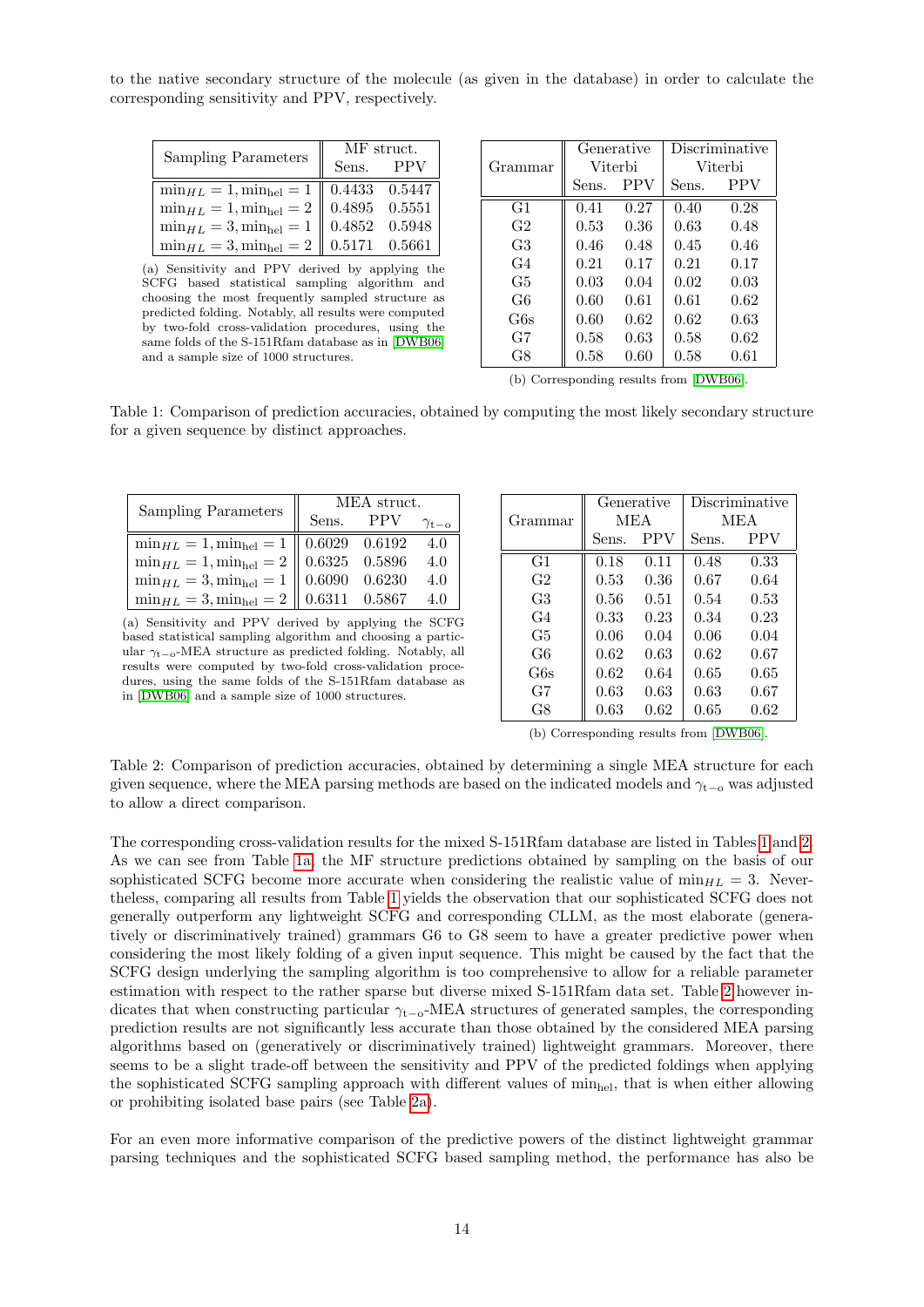<span id="page-14-0"></span>

| Sampling Parameters             | MEA struct. |
|---------------------------------|-------------|
| $\min_{HL} = 1, \min_{hel} = 1$ | 0.499491    |
| $\min_{HL} = 1, \min_{hel} = 2$ | 0.506602    |
| $\min_{HL} = 3, \min_{hel} = 1$ | 0.507454    |
| $\min_{HL} = 3, \min_{hel} = 2$ | 0.508762    |

(a) Estimated AUCs, where the corresponding ROC curves are found by computing one  $\gamma_{t-o}$ -MEA structure for any considered setting of  $\gamma_{t-\alpha}$ from a particular statistical sample generated by the SCFG based algorithm. Notably, all results were computed by two-fold cross-validation procedures, using the same folds of the S-151Rfam database as in [\[DWB06\]](#page-23-4) and a sample size of 1000 structures.

<span id="page-14-1"></span>

| Grammar        | Generative | Discriminative |
|----------------|------------|----------------|
|                | MEA        | MEA            |
| G1             | 0.0392     | 0.2713         |
| G <sub>2</sub> | 0.3640     | 0.5797         |
| G3             | 0.4190     | 0.4159         |
| G4             | 0.1361     | 0.1350         |
| G5             | 0.0026     | 0.0031         |
| G6             | 0.5446     | 0.5600         |
| G6s            | 0.5501     | 0.5642         |
| G7             | 0.5456     | 0.5582         |
| G8             | 0.5464     | 0.5515         |

(b) Corresponding results from [\[DWB06\]](#page-23-4).

Table 3: Comparison of prediction accuracies by means of areas under ROC curves, found by determining a set of MEA structures (for reliable choices of parameter  $\gamma_{t-o}$ ) for each given sequence, where the MEA parsing methods are based on distinct models.

measured at several different settings of the  $\gamma_{t-o}$  parameter. In fact, by determining the (adjusted) sensitivity and PPV for various values of  $\gamma_{t-0}$ , we are able to derive corresponding *receiver operating characteristic (ROC)* curves for the  $\gamma_{t-0}$ -MEA prediction selecting principle (according to the different parameter combinations considered for statistical sampling). Here, we decided to consider any value of  $\gamma_{t-o}$  ∈  $\{1.25^k \mid -12 \leq k \leq -1\}$  ∪  $\{2^k \mid 0 \leq k \leq 12\}$  in order to obtain appropriate ROC curves. For each curve, the estimated area under the curve (AUC) is reported in Table [3a.](#page-14-0)

Comparing these results to the corresponding values obtained on the basis of the considered lightweight models (Table [3b\)](#page-14-1), we immediately observe that for 5 out of 9 generatively-trained grammars and 4 out of 9 discriminatively-trained grammars, the probabilistic sampling approach (and thus the underlying sophisticated SCFG) yields significantly better results. In all other cases, the sampling variant performs worse, but the corresponding results actually bare no substantial differences with respect to the observed prediction quality.

For a comparison of the predictive accuracy of our sophisticated SCFG sampling approach to several leading probabilistic and physics-based prediction methods, we again considered the S-151Rfam database together with our various strategies to derive a prediction from our samples.

The observed sensitivity and PPV measures are collected in Table [4.](#page-15-0) First, we observe that accuracies similar to those of Mfold and ViennaRNA can be reached by our SCFG based sampling method when predicting  $\gamma_{t-o}$ -MEA and  $\gamma_{t-o}$ -centroid structures (for adjusted settings of the trade-off parameter  $\gamma_{t-o}$ , respectively), whereas the worst results are obtained when choosing the MF structure as predicted folding (see Table [4a\)](#page-15-1). Furthermore, according to the presented results, our SCFG based sampling approach has been outperformed only by half of the existing probabilistic and energy-based structure prediction methods.

In conclusion, we observe that our sophisticated SCFG cannot significantly improve the predictive power of grammar based methods. Contrarily, the usage of  $\gamma_{t-o}$ -MEA structures as well as  $\gamma_{t-o}$ -centroids introduced in this paper can improve the quality of predictions derived by a sampling approach. The highest values for sensitivity resp. PPV have been observed for  $\gamma_{t-o}$ -centroids ( $\gamma_{t-o} = 6.0$  resp.  $\gamma_{t-o} = 1.5$ ) where we were able to achieve a predictive accuracy close to the one of Mfold and ViennaRNA. However, these observations have been made in connection with a mixed and lean database which might be too small to reliably estimate the rich set of parameters of our grammar. Furthermore, as outlined in the introduction, it might be possible that a sophisticated grammar design is able to capture structural properties (including aspects which are caused by interaction with proteins or by other non-energetic details of RNA folding) typical to a single RNA family by the respective parameter values. This possibility – besides other things – will be investigated in the following section. There, we will compare our sampling method to a corresponding physics based approach since that for sure is incapable of adapting to a certain class since its parameters are assumed fixed.

### 5.2 Comparison of Sample Distributions

Since the considered sampling strategy produces statistically representative sample sets of the complete structure ensemble for a given sequence, we can not only judge the quality of predictions derived from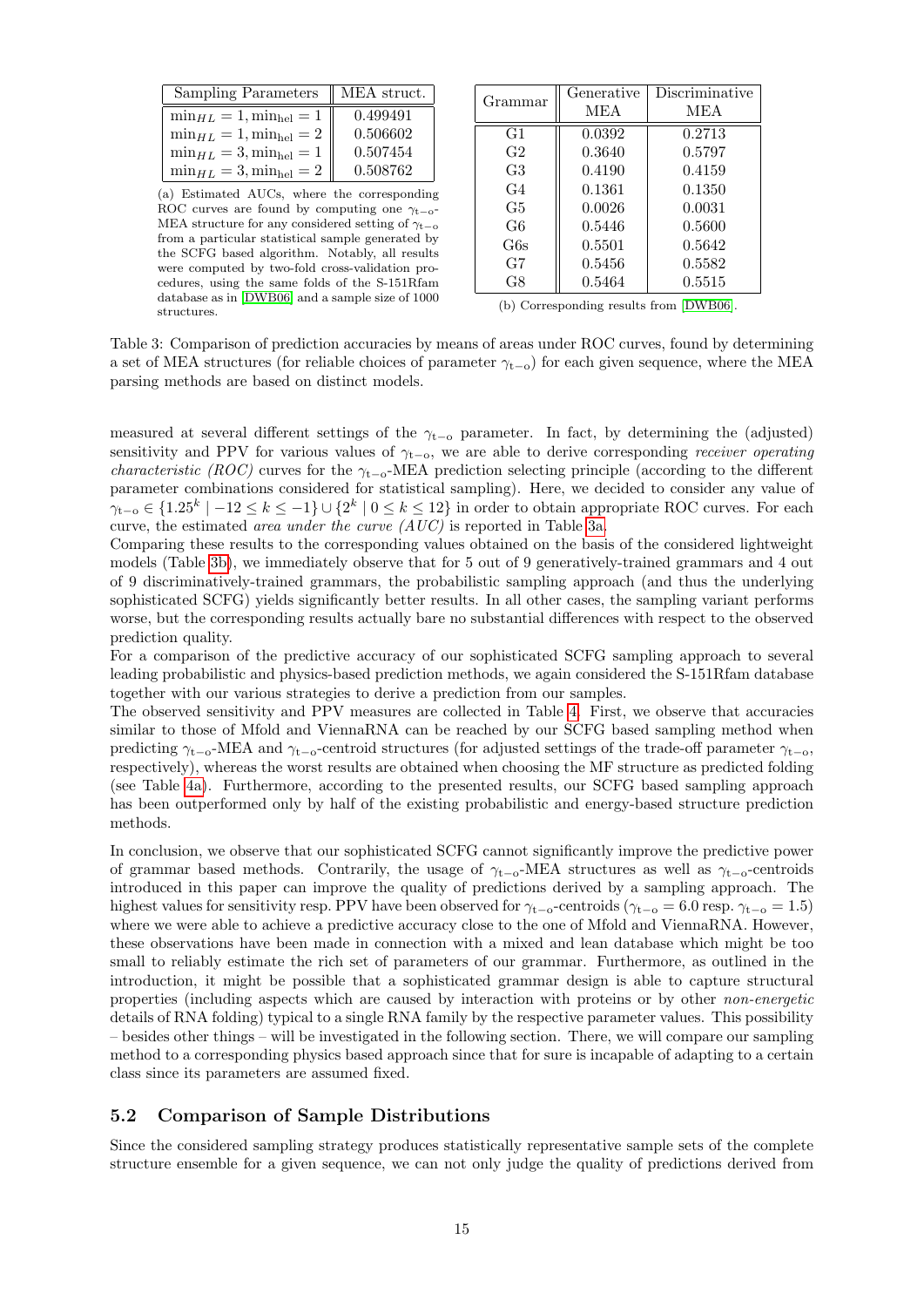<span id="page-15-1"></span><span id="page-15-0"></span>

|                                 | MF struct. |            | MEA struct. |            |                    | Centroid struct. |        |                    |
|---------------------------------|------------|------------|-------------|------------|--------------------|------------------|--------|--------------------|
| Sampling Parameters             | Sens.      | <b>PPV</b> | Sens.       | <b>PPV</b> | $\gamma_{\rm t-o}$ | Sens.            | PPV    | $\gamma_{\rm t-o}$ |
| $\min_{HL} = 1, \min_{hel} = 1$ | 0.4433     | 0.5447     | 0.6342      | 0.5842     | 6.0                | 0.6522           | 0.5612 | 6.0                |
|                                 |            |            | 0.5083      | 0.6808     | 2.0                | 0.4387           | 0.7180 | 1.5                |
| $\min_{HL} = 1, \min_{hel} = 2$ | 0.4894     | 0.5551     | 0.6546      | 0.5593     | 6.0                | 0.6624           | 0.5354 | 6.0                |
|                                 |            |            | 0.4980      | 0.6850     | 1.5                | 0.4801           | 0.6977 | 1.5                |
| $\min_{HL} = 3, \min_{hel} = 1$ | 0.4852     | 0.5948     | 0.6348      | 0.5826     | 6.0                | 0.6464           | 0.5616 | 6.0                |
|                                 |            |            | 0.4627      | 0.7044     | 1.5                | 0.4487           | 0.7241 | 1.5                |
| $\min_{HL} = 3, \min_{hel} = 2$ | 0.5171     | 0.5661     | 0.6502      | 0.5568     | 6.0                | 0.6411           | 0.5700 | 4.0                |
|                                 |            |            | 0.4342      | 0.7228     | 1.0                | 0.4917           | 0.7103 | 1.5                |

(a) Sensitivity and PPV derived by applying the SCFG based statistical sampling algorithm and selecting the predicted folding according to any of the described schemes. Notably, all results were computed by two-fold cross-validation procedures, using the same folds of the S-151Rfam database as in [\[DWB06\]](#page-23-4) and a sample size of 1000 structures.

| Method         | References        | Sens.         | <b>PPV</b>        | $\gamma_{\rm t-o}$ |
|----------------|-------------------|---------------|-------------------|--------------------|
| CONTRAfold     | [DWB06]           | 0.7377 0.6686 |                   | 6.0                |
| Mfold $v3.2$   | [Zuk89, Zuk03]    |               | $0.6943$ $0.6063$ |                    |
| ViennaRNA v1.6 | $[HFS+94, Hof03]$ | 0.6877        | 0.5922            |                    |
| PKNOTS v1.05   | [RE99]            | 0.6030        | 0.5269            |                    |
| ĦМ             | [RSZ04]           | 0.5330        | 0.4098            |                    |
| CONTRAfold     | [DWB06]           | 0.5540        | 0.7920            | 0.75               |
| Pfold $v3.2$   | [KH99, KH03]      | 0.4906        | 0.7535            |                    |

(b) Accuracies of other methods, as reported in [\[DWB06\]](#page-23-4).

Table 4: Comparison of the sophisticated SCFG sampling approach to leading secondary structure prediction methods (that are not based on sampling).

a particular sample, but also the quality of the generated sample as it. In this section, we will compare the sample distribution implied by our sophisticated SCFG to the one induced by the PF based sampling method as implemented in the Sfold software. For that purpose, we will consider probability profiles as well as (and most interestingly from the perspective of biologists) a number of different comparisons on the basis of abstract shapes as introduced in [\[GVR04,](#page-24-17) [SVR](#page-25-10)+06, [JRG08\]](#page-24-10). Abstract shapes are morphic images of secondary structures (which in the sequel will be assumed the level 0 shape), where each shape comprises a class of similar foldings. The motivation behind this concept is that the predicted set of suboptimal foldings for a given sequence (as computed by modern secondary structure prediction tools) usually contains lots of similar structures that obey to (almost) identical structural properties, but for biologists only those with significant structural differences are of interest.

Briefly, there are five shape types for five different levels of abstraction. Two of them, namely type 1 and type 5 (also called  $\pi'$  and  $\pi$  shapes, respectively), were formally defined by a tree morphism in [\[GVR04\]](#page-24-17). All five different shape levels were first introduced and informally described in  $[SVR^+06]$  $[SVR^+06]$ and were later redefined (informally) in [\[JRG08\]](#page-24-10). Common to all levels is their abstraction from loop and stem lengths, while generally retaining nesting and adjacency of helices, but disregarding their size and concrete position in the primary structure. In the most accurate shape type (type 1), all structural components (except hairpin loops) contribute to the shape representation. The succeeding shape types are supposed to gradually increase abstraction by disregarding certain unpaired regions or combining nested helices. For the renewed shape abstraction types as described in [\[JRG08\]](#page-24-10), it has been proven that this is the case indeed [\[NS09\]](#page-24-18).

Finally, before we start our examinations, it should be mentioned that in order to derive all results for the particular applications that will follow throughout this section, we have implemented our own version of Sfold's sampling procedure as described in [\[DL03\]](#page-23-1). For this implementation, we decided to use the common thermodynamic parameters from Mathews et al. [\[MSZT99\]](#page-24-4), which were also used for version 3.0 of the Mfold software [\[Zuk03\]](#page-25-4).

### 5.2.1 RNA Data

For the previously mentioned reasons, we decided to no only consider the mixed S-151Rfam database for our subsequent comparisons, but also use several other databases that contain more structures having more similar shapes. In particular, we took the tRNA database from [\[SHB](#page-25-11)+98], where we filtered out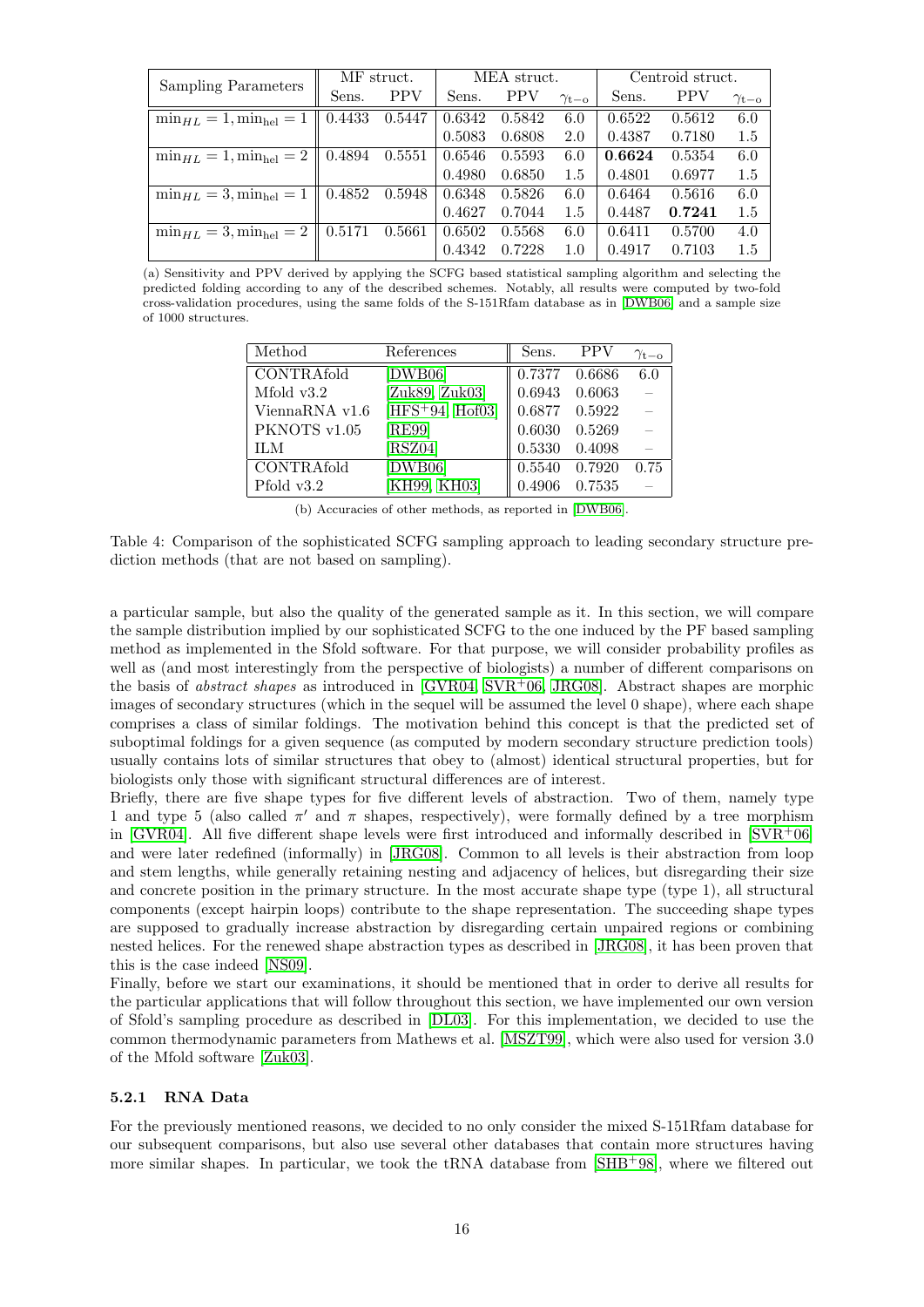<span id="page-16-1"></span>

Figure 1: Loop profiles for E.coli tRNA<sup> $A$ la</sup>. Hplot and Mplot display the probability that an unpaired base lies in a hairpin and multibranched loop, respectively. Results for the PF approach (for  $\max_{BL} = 30$ ) are displayed by the thin black lines. For the SCFG approach, we chose  $\min_{\text{hel}} = 1$  (thick gray lines) and  $\min_{hel} = 2$  (thick dashed darker gray lines), combined with  $\min_{HL} = 3$ , respectively. The corresponding probabilities for the correct structure of  $E\text{.}coli$  tRNA<sup> $A la$ </sup> are also displayed (by black points).

all sequences with unidentified bases, yielding a total of 2163 distinct tRNA structures (having lengths in [64, 93] and an average length of 76). Additionally, we created another set of 1149 distinct sequences (with lengths in [102, 135] and about 119 on average), retrieved from a 5S rRNA database [\[SBEB02\]](#page-25-12). These data sets of tRNA and 5S rRNA structures, along with the mixed S-151Rfam set, will be the basis for the following studies.

### 5.2.2 Probability Profiling for Specific Loop Types

A representative sample of all possible secondary structures for a given RNA sequence can be used to derive estimates for the probability (conditioned to the sequence) of any structural motif to show up at the different sequence positions. For example, probability profiling of unpaired bases in RNA secondary structure becomes possible, i.e. paired and unpaired bases are delineated on statistic grounds derived from the sample set. In detail, for probability profiling, the unpaired bases can either be delineated regardless of the type of loop (like hairpin, bulges and so so) in which they occur. Or, by keeping track of the loop type for unpaired bases, an extension that accounts for the different types of loops is possible. For each nucleotide position i,  $1 \le i \le n$ , of a given sequence of length n, one computes the probabilities that i is an unpaired base within a specific loop type. These probabilities are given by the observed frequency in a sample set of secondary structures for the given sequence.

For a first comparison of the two different sample distributions, we decided to consider the corresponding probability profiles for *Escherichia coli* tRNA<sup> $A$ la</sup>. Using a sample size of 1000 structures, we obtain the ten profile plots shown in Figure [2](#page-44-0) of Section Sm[-III.](#page-6-0) The potentially most interesting ones are presented in Figure [1](#page-16-1) which obviously exhibit the cloverleaf structure of tRNAs.

All these profiles show that the (statistically representative and reproducible) samples generated by the SCFG approach are significantly more accurate than those obtained with the PF approach. Moreover, considering the results for this tRNA example under the assumption of  $\min_{HL} = 3$  (which is always implicitly chosen for the PF approach), we see that the quality of sample sets can be further improved by increasing the minimum allowed helix size  $\min_{h\in\mathcal{H}}$ . Moreover, under the assumption of the less realistic minimum hairpin loop size  $\min_{HL} = 1$ , the generated results are qualitatively not as good as those for  $\min_{HL} = 3$  (see Figure [2](#page-44-0) in Section Sm[-III\)](#page-6-0).

#### <span id="page-16-0"></span>5.2.3 The Problem of Overfitting and the Lack of Generalization

In this section we will address two possible issues of our sophisticated grammar in connection with this study: the problem of overfitting and the lack of generalization. With respect to the latter, it might not be surprising to some readers that the profile plots for *Escherichia coli* tRNA<sup> $A$ la</sup> presented in Figure [1](#page-16-1) indicate an accuracy gain of the probabilistic SCFG approach over the physics-based PF variant for the following reasons: First, it seems inevitable that a sophisticated stochastic model that is trained on trusted tRNAs only produces the typical tRNA cloverleaf shape more often than an alternative variant that is not tailored to a specific structure class but only relies on free energy, such that the SCFG based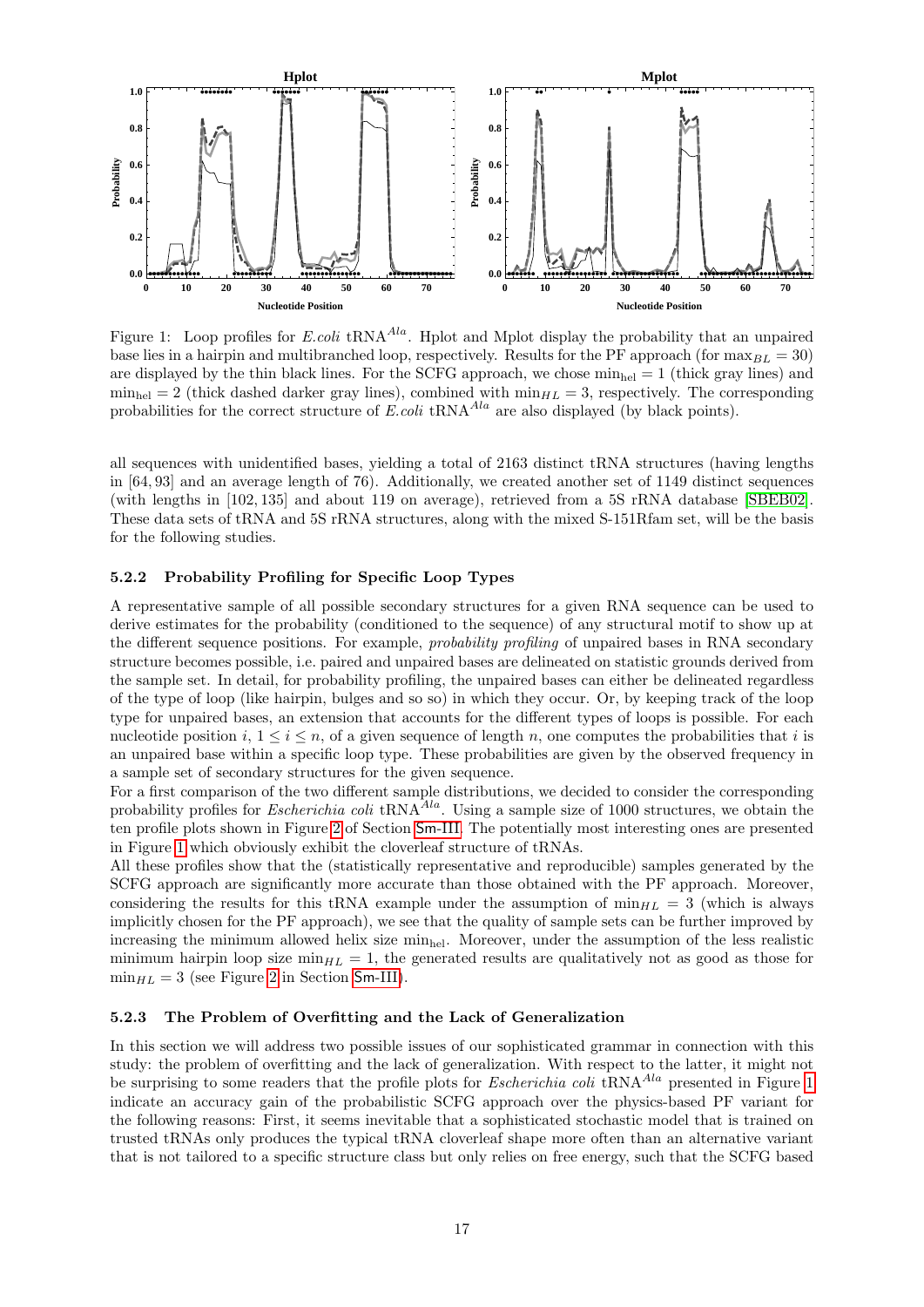profiles should inherently show the cloverleaf structure more explicitly. Additionally, it is known that SCFG based approaches work well for short RNA types whose molecules imply a low structural variety, whereas the standard thermodynamic model for RNA secondary structures might perform poorly on some tRNAs [\[RCM99\]](#page-24-5).

For these reasons, it might be assumed that the higher accuracy reached by the probabilistic sampling approach could be an artefact caused by a lack of generalization of the underlying SCFG model. To show that this is not the case, we performed a series of experiments based on (more and less arbitrary) random sequences. In principle, for any chosen value of  $\min_{\text{hel}} \in \{0, \ldots, 7\}$ , we generated a set of random RNA sequences in the following way: for a considered sequence length  $n$ , we randomly created a number of (not necessarily distinct) secondary structures of size n having the cloverleaf shape, where all four helices (the stem and the three adjacent helices of the multiloop) are formed by exactly  $\min_{h\in\mathcal{H}}$  consecutive base pairs. For any of these cloverleaf structures, we then generated a corresponding sequence by randomly drawing canonical base pairs for the helical regions and arbitrary unpaired bases for the single-strands.

<span id="page-17-0"></span>

| Approach | $min_{hel}$    | num <sub>d</sub> | $c_d$   | $\rm c_{\rm MF}$ | $\mathrm{c_{CL}}$ | $num_{MF}$     |
|----------|----------------|------------------|---------|------------------|-------------------|----------------|
| PF       | $\theta$       | 36               | 8333.33 | 94085            | 3331              | 6              |
|          | 1              | 34               | 8823.53 | 87785            | 5338              | 6              |
|          | $\overline{2}$ | 35               | 8571.43 | 96083            | 2745              | 6              |
|          | 3              | 37               | 8108.11 | 95332            | 4492              | 6              |
|          | 4              | 30               | 10000.  | 107881           | 9967              | 6              |
|          | 5              | 29               | 10344.8 | 111716           | 20875             | 3              |
|          | 6              | 33               | 9090.91 | 102788           | 49733             | $\overline{2}$ |
|          | 7              | 27               | 11111.1 | 94859            | 94859             | $\theta$       |
| SCFG     | $\Omega$       | 858              | 349.65  | 26341            | 14114             | 5              |
|          | 1              | 916              | 327.511 | 22643            | 15596             | 4              |
|          | $\overline{2}$ | 915              | 327.869 | 21258            | 13912             | 4              |
|          | 3              | 895              | 335.196 | 20175            | 16207             | $\overline{2}$ |
|          | 4              | 914              | 328.228 | 19828            | 17784             | $\overline{2}$ |
|          | 5              | 844              | 355.45  | 20560            | 20560             | $\overline{0}$ |
|          | 6              | 747              | 401.606 | 34753            | 34753             | 0              |
|          | 7              | 658              | 455.927 | 59644            | 59644             | 0              |

Table 5: Results derived from random data sets, where  $\min_{h \in \mathbb{N}} h$  has been used for generating random sequences with corresponding (more or less strong) signals towards a cloverleaf structure.  $num<sub>d</sub>$  denotes the number of distinct shapes in all samples and  $c<sub>d</sub>$  the average count of one of these distinct shapes. Furthermore,  $c_{MF}$  and  $c_{CL}$  represent the count of the most frequent and cloverleaf shape in all samples, whereas  $\text{num}_{\text{MF}}$  denotes the number of distinct shapes that are observed more frequently than the cloverleaf. For any setting of minhel, all tabulated values were computed from a corresponding random data set of cardinality 300 (containing 10 random sequences for any length  $n \in \{64, \ldots, 93\}$  according to the length range observed from our tRNA database), respectively. A sample size of 1000 structures and  $\max_{BL} = 30$  has been chosen for either approach.

Obviously, regardless of the applied sampling approach, the signal towards generating the actual cloverleaf structure should get stronger with increasing value of  $\min_{\text{hel}}$  and for  $\min_{\text{hel}} = 0$ , there is absolutely no signal towards the cloverleaf shape, since the corresponding structures have been generated completely at random (by drawing all nucleotides in the sequence independently). As we can see from Table [5](#page-17-0) (where the corresponding results have been derived for the most abstract shape level 5), both sampling approaches tend to primarily generating cloverleaf structures if the signals are strong enough, but other shapes are sampled more often if the signal towards cloverleaf is low or does actually not exist. Basically, the SCFG based variant seems to react faster to such signals (by preferring the cloverleaf shape over others more notably already for rather low signals compared to the PF method). However, since for actual random sequences, the typical cloverleaf shape of tRNAs is neither sampled all the time nor significantly more often than any other shape (among a vast number of distinct ones that are observed), there is no reason to believe that the accuracy of the SCFG based sampling strategy (at least for tRNAs) is due to a lack of generalization (or the other way round is due to a model tailored to a certain shape). Since we most likely observe such effects in connection with tRNA and its invariant cloverleaf shape, we skipped similar investigations for the other cases.

To see if overfitting is not a problem for our experiments, i.e. to see if our data sets are rich enough to reliably derive the parameters of our grammar, we performed the following experiments: For each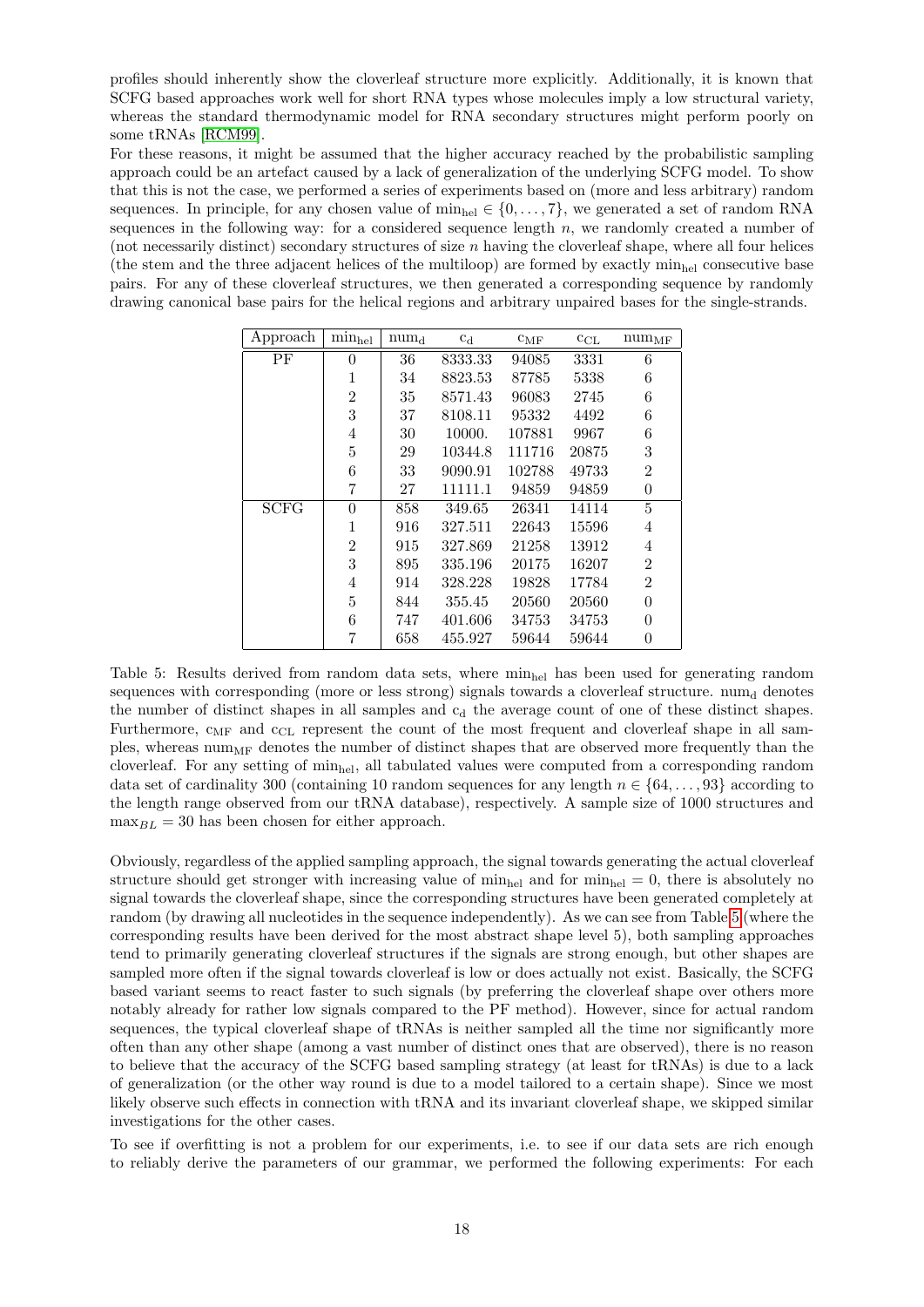<span id="page-18-0"></span>

| $\mathbb{V}[\cdot]$ | tRNA                    | 5S rRNA                 | S-151 Rfam             |
|---------------------|-------------------------|-------------------------|------------------------|
| p <sub>1</sub>      | $\Omega$                | 0                       |                        |
| $p_2$               | $5.747\times10^{-8}$    | $2.232 \times 10^{-6}$  | $1.613 \times 10^{-5}$ |
| $p_3$               | $1.223\times10^{-7}$    | $6.635 \times 10^{-6}$  | $8.673\times10^{-6}$   |
| p <sub>4</sub>      | $3.745\times10^{-8}$    | $2.718 \times 10^{-6}$  | $1.012\times10^{-5}$   |
| $p_5$               | $9.954\times10^{-7}$    | $3.437 \times 10^{-6}$  | $1.983 \times 10^{-5}$ |
| $p_6$               | $9.579\times10^{-7}$    | $1.697 \times 10^{-6}$  | $4.120 \times 10^{-5}$ |
| p <sub>7</sub>      | $8.853\times10^{-6}$    | $2.849 \times 10^{-5}$  | $7.766\times10^{-6}$   |
| $p_8$               | $8.853\times10^{-6}$    | $2.849 \times 10^{-5}$  | $7.766 \times 10^{-6}$ |
| $p_9$               | 0                       | 0                       | 0                      |
| $p_{10}$            |                         |                         |                        |
| $p_{11}$            | $4.541\times10^{-9}$    | $1.385 \times 10^{-9}$  | $1.362\times10^{-6}$   |
| $p_{12}$            | $2.645\times10^{-8}$    | $8.330 \times 10^{-8}$  | $2.264\times10^{-6}$   |
| $p_{13}$            | $8.500\times10^{-9}$    | $6.674\times10^{-8}$    | $4.074\times10^{-6}$   |
| $p_{14}$            | $6.762 \times 10^{-10}$ | $3.464 \times 10^{-10}$ | $3.270 \times 10^{-7}$ |
| $p_{15}$            | 0                       |                         | 0                      |
| $p_{16}$            | $1.234\times10^{-8}$    | $7.211\times10^{-9}$    | $5.812\times10^{-6}$   |
| $p_{17}$            | $1.234 \times 10^{-8}$  | $7.211 \times 10^{-9}$  | $5.812\times10^{-6}$   |
| $p_{18}$            | 0                       | $1.152\times10^{-6}$    | $5.352\times10^{-5}$   |
| $p_{19}$            | $\overline{0}$          | $3.919 \times 10^{-7}$  | $2.957\times10^{-5}$   |
| $p_{20}$            | $\Omega$                | $4.502\times10^{-7}$    | $8.094\times10^{-5}$   |
| $p_{21}$            | $2.695\times10^{-3}$    | $2.997\times10^{-8}$    | $4.429\times10^{-5}$   |
| $p_{22}$            | $2.695 \times 10^{-3}$  | $2.997 \times 10^{-8}$  | $4.429 \times 10^{-5}$ |
| $p_{23}$            | $\overline{0}$          | $\Omega$                | $\Omega$               |
| $p_{24}$            | $\overline{0}$          | $\Omega$                | 0                      |
| $p_{25}$            | $\overline{0}$          | 0                       | $1.333\times10^{-4}$   |
| $p_{26}$            | $\Omega$                | 0                       | $1.333\times10^{-4}$   |
| $p_{27}$            | $4.052 \times 10^{-7}$  | $1.561 \times 10^{-7}$  | $1.347\times10^{-4}$   |
| $p_{28}$            | $4.052 \times 10^{-7}$  | $1.561 \times 10^{-7}$  | $1.347\times10^{-4}$   |
| $p_{29}$            | $\Omega$                | 0                       | 0                      |

Table 6: Truncated variances of parameters derived from 100 iterations of training our grammar on random subsets of the original training data.

RNA type considered and  $\min_{\text{hel}} = 2$ ,  $\min_{HL} = 3$  we selected a random 90% portion of the original database (the resulting sample size equals that of the training sets used for our k-fold cross-validation experiments) and re-estimated the probabilities of all the grammar rules. This process was iterated 100 times, resulting in a sample of 100 parameter sets. Finally, for each parameter we determined its variance along this sample of size 100. The corresponding values are presented in Table [6.](#page-18-0) Note that the variances 0 in most cases result for intermediate symbols without alternatives; for whose productions a probability of 1 is predetermined. However, all the other variances are rather small too and we can conclude that overfitting is no issue in connection with our sophisticated grammar and the training sets used.

### 5.2.4 Prediction Accuracy – Sensitivity and PPV

To compare the quality of predictions derived from samples generated by the PF approach to those implied by our SCFG, we again performed two-fold cross-validations based on the mixed S-151Rfam data set. Furthermore, we partitioned the more comprehensive tRNA and 5S rRNA databases into 10 approximately equal-sized folds and derived corresponding 10-fold cross-validations results, respectively. The determined sensitivity and PPV measures are collected in Tables [7](#page-19-0) to [9.](#page-20-0) Note that for any sequence, we predicted one structure according to each of the principles introduced in Section [4,](#page-8-0) where for the sake of completeness we considered the default choice  $\gamma_{t-0} = 1$  for MEA and centroid structures, as well as varying values for  $\gamma_{t-0}$  (the same ones as considered above) to obtain AUC values (plots of some of the respective ROC curves can be found in Figures [3,](#page-45-0) [4](#page-46-0) and [5](#page-47-0) of Section Sm[-III\)](#page-6-0). Obviously, the provided AUC values allow for a reliable comparison of the accuracies that can be reached by either sampling approach when calculating  $\gamma_{t-o}$ -MEA and  $\gamma_{t-o}$ -centroid structures for the produced samples.

Let us first consider the results presented in Table [7.](#page-19-0) Here, we observe that for the low invariant tRNAs, the accuracy of predictions computed by statistical sampling methods can be significantly improved when using the SCFG approach. Moreover, the quality of predictions can be further improved by considering the realistic value of  $\min_{HL} = 3$  (also implicitly chosen for the PF approach) instead of the unrealistic choice  $\min_{HL} = 1$ . However, it seems that increasing the value of parameter  $\min_{hel}$  does not have a mentionable impact on the resulting prediction accuracy.

According to Table [8,](#page-19-1) the predictions for 5S rRNAs are less accurate than for tRNAs. In detail, for 5S RNAs the predictive accuracy as measured by sensitivity and PPV is slightly higher for the PF approach when selecting the most frequently sampled structure as prediction. By constructing a MEA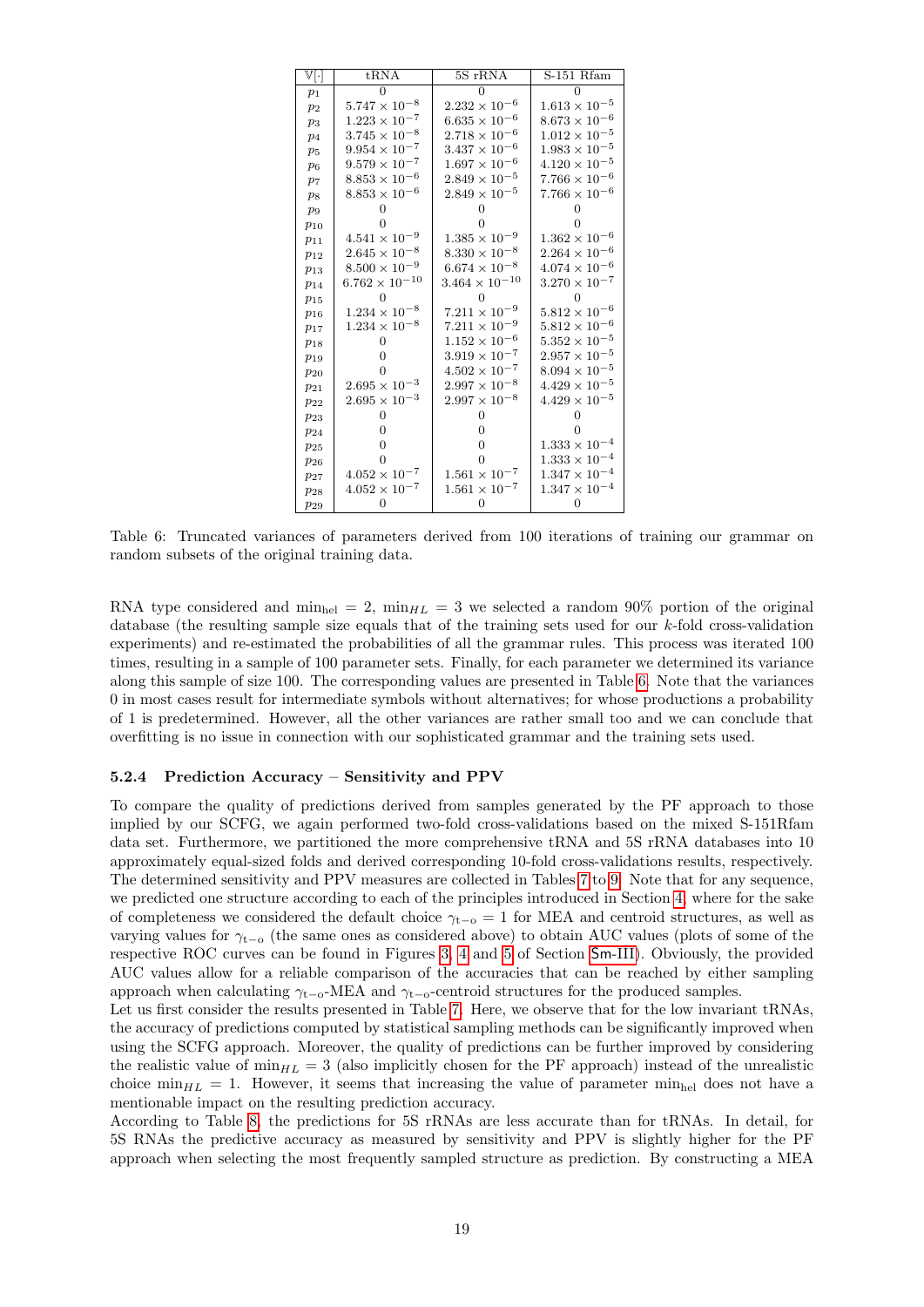<span id="page-19-2"></span><span id="page-19-0"></span>

| Approach $ $<br>Parameters |                                                                                                                         | MF struct.                                                |            | MEA struct. |  | Centroid              |  |
|----------------------------|-------------------------------------------------------------------------------------------------------------------------|-----------------------------------------------------------|------------|-------------|--|-----------------------|--|
|                            |                                                                                                                         | Sens.                                                     | <b>PPV</b> |             |  | Sens. PPV   Sens. PPV |  |
| PF                         | $\max_{BL} = 30$                                                                                                        | $\parallel$ 0.6565 0.5890   0.6434 0.6035   0.6159 0.6344 |            |             |  |                       |  |
| <b>SCFG</b>                | $\min_{HL} = 1$ , $\min_{hel} = 1$   0.7791 0.8445   0.7324 0.8939   0.6754 0.9158                                      |                                                           |            |             |  |                       |  |
|                            | $\min_{HL} = 1$ , $\min_{hel} = 2 \parallel 0.8004$ $0.8457 \mid 0.7685$ $0.8878 \mid 0.7113$ $0.9123$                  |                                                           |            |             |  |                       |  |
|                            | $\min_{HL} = 3$ , $\min_{hel} = 1 \parallel 0.8545$ $0.8517 \mid 0.7848$ $0.9021 \mid 0.7304$ $0.9213$                  |                                                           |            |             |  |                       |  |
|                            | $\min_{HL} = 3$ , $\min_{hel} = 2 \parallel 0.8677 \quad 0.8593 \mid 0.8182 \quad 0.8953 \mid 0.7713 \quad 0.9168 \mid$ |                                                           |            |             |  |                       |  |

(a) Sensitivity and PPV (computed by 10-fold cross-validation procedures, using sample size 1000).

| Approach    | Parameters                      | MEA struct. | Centroid |
|-------------|---------------------------------|-------------|----------|
| РF          | $\max_{BL} = 30$                | 0.482435    | 0.526743 |
| <b>SCFG</b> | $\min_{HL} = 1, \min_{hel} = 1$ | 0.828522    | 0.833894 |
|             | $\min_{HL} = 1, \min_{hel} = 2$ | 0.830787    | 0.839843 |
|             | $\min_{HL} = 3, \min_{hel} = 1$ | 0.855406    | 0.861640 |
|             | $\min_{HL} = 3, \min_{hel} = 2$ | 0.857251    | 0.867135 |

(b) AUC values (computed by 10-fold cross-validation procedures, using sample size 1000).

<span id="page-19-3"></span><span id="page-19-1"></span>

|             | Parameters                                                                                                           | MF struct.                                                |           | MEA struct.         | Centroid |  |
|-------------|----------------------------------------------------------------------------------------------------------------------|-----------------------------------------------------------|-----------|---------------------|----------|--|
| Approach    |                                                                                                                      |                                                           | Sens. PPV | Sens. PPV Sens. PPV |          |  |
| PF          | $\max_{BI} = 30$                                                                                                     | $\parallel$ 0.5897 0.5806   0.6015 0.6191   0.5789 0.6508 |           |                     |          |  |
| <b>SCFG</b> | $\min_{HL} = 1$ , $\min_{hel} = 1$   0.4251 0.5362   0.3403 0.6967   0.2689 0.8044                                   |                                                           |           |                     |          |  |
|             | $\min_{HL} = 1, \min_{hel} = 2 \parallel 0.4542 \quad 0.5435 \mid 0.3638 \quad 0.6901 \mid 0.2727 \quad 0.8069$      |                                                           |           |                     |          |  |
|             | $\min_{HL} = 3$ , $\min_{hel} = 1 \parallel 0.4728$ $0.5290 \parallel 0.3544$ $0.7033 \parallel 0.2764$ $0.8091$     |                                                           |           |                     |          |  |
|             | $\min_{HL} = 3, \min_{hel} = 2 \parallel 0.5167 \quad 0.5577 \mid 0.3860 \quad 0.7010 \mid 0.2846 \quad 0.8140 \mid$ |                                                           |           |                     |          |  |

(a) Sensitivity and PPV (computed by 10-fold cross-validation procedures, using sample size 1000).

| Approach    | Parameters                      | MEA struct. | Centroid |
|-------------|---------------------------------|-------------|----------|
| PF.         | $\max_{BL} = 30$                | 0.481019    | 0.520171 |
| <b>SCFG</b> | $\min_{HL} = 1, \min_{hel} = 1$ | 0.409278    | 0.408549 |
|             | $\min_{HL} = 1, \min_{hel} = 2$ | 0.417286    | 0.418584 |
|             | $\min_{HL} = 3, \min_{hel} = 1$ | 0.419116    | 0.417095 |
|             | $\min_{HL} = 3, \min_{hel} = 2$ | 0.433954    | 0.431642 |

(b) AUC values (computed by 10-fold cross-validation procedures, using sample size 1000).

Table 8: Prediction results for our 5S rRNA database.

structure and especially the unique centroid structure, however, we observe significant differences between both sensitivity and PPV obtained by either sampling approach. The corresponding AUCs confirm the advantages of the PF approach on these data. Furthermore, the case  $\gamma_{t-0} = 1$  implies that base pairings of the native foldings generally occur less frequently in samples generated by the SCFG based algorithm  $(FN)$  is greater), but the sampled pairs are more often correct  $(FP)$  is smaller). Considering the unique centroid predictions, this means that the SCFG method rarely samples incorrect pairings (otherwise, those would be part of the prediction), while pairs which are sampled with a high frequency typically are native ones. This decreased precision may be implied by the comparably high structural diversity of 5S rRNAs and the corresponding reduced ability of our SCFG model to capture typical structural features of the considered family within its parameters.

Last but not least, similar results can be observed for the S-151Rfam data set in connection with the default choice  $\gamma_{t-0} = 1$ , as shown in Table [9a.](#page-20-1) In fact, the performance gap between the two different sampling approaches remains quite the same as for our 5S rRNA database, although this mixed data set is less comprehensive and contains structures that not only belong to distinct RNA types but also partially contained pseudoknots that had to be removed, such that this S-151Rfam set might not be considered a high-quality training basis. In contrast to the 5S rRNAs however, considering the AUC values of Table [9b](#page-20-2) reveals slight advantages of our SCFG over PFs.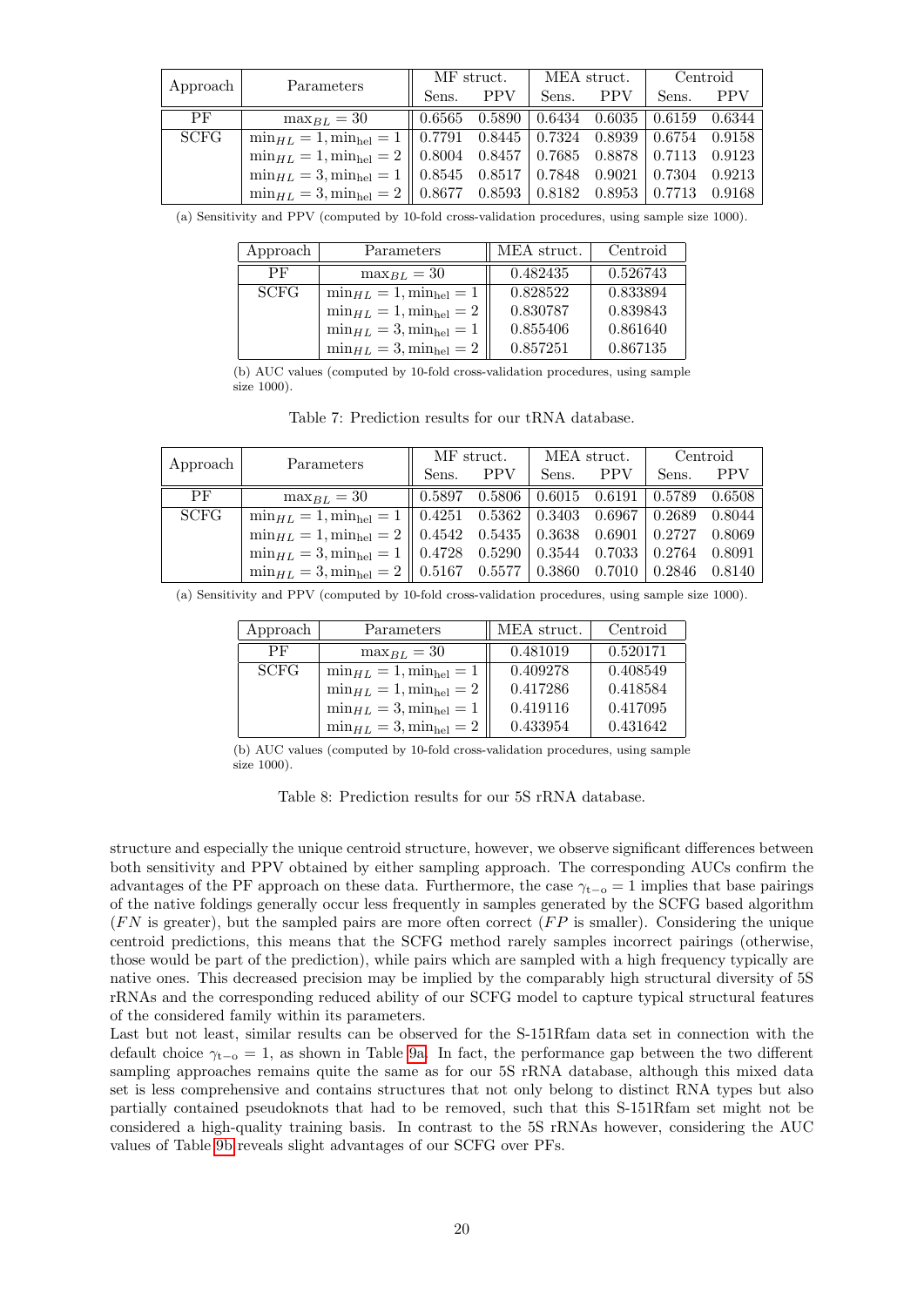<span id="page-20-1"></span><span id="page-20-0"></span>

|           | Parameters                                                                                                                | MF struct.                                                                    |           | MEA struct.           | Centroid |  |
|-----------|---------------------------------------------------------------------------------------------------------------------------|-------------------------------------------------------------------------------|-----------|-----------------------|----------|--|
| Approach  |                                                                                                                           |                                                                               | Sens. PPV | Sens. PPV   Sens. PPV |          |  |
| <b>PF</b> | $\max_{BL} = 30$                                                                                                          | $\parallel$ 0.6652 0.5188 $\parallel$ 0.6633 0.5450 $\parallel$ 0.6437 0.5799 |           |                       |          |  |
| SCFG      | $\min_{HL} = 1$ , $\min_{hel} = 1$   0.4433 0.5447   0.3815 0.7386   0.3235 0.7749                                        |                                                                               |           |                       |          |  |
|           | $\min_{HL} = 1, \min_{hel} = 2 \parallel 0.4894 \quad 0.5551 \mid 0.4263 \quad 0.7181 \mid 0.3474 \quad 0.7743$           |                                                                               |           |                       |          |  |
|           | $\min_{HL} = 3, \min_{hel} = 1 \parallel 0.4852 \quad 0.5948 \parallel 0.3935 \quad 0.7426 \parallel 0.3352 \quad 0.7825$ |                                                                               |           |                       |          |  |
|           | $\min_{HL} = 3, \min_{hel} = 2 \parallel 0.5171 \quad 0.5661 \mid 0.4342 \quad 0.7228 \mid 0.3588 \quad 0.7683 \mid$      |                                                                               |           |                       |          |  |

<span id="page-20-2"></span>(a) Sensitivity and PPV (computed by two-fold cross-validation procedures, using the same folds as in [\[DWB06\]](#page-23-4) and sample size 1000).

| Approach    | Parameters                          | MEA struct. | Centroid |
|-------------|-------------------------------------|-------------|----------|
| PF          | $\max_{BL} = 30$                    | 0.450688    | 0.497350 |
| <b>SCFG</b> | $\min_{H/L} = 1$ , $\min_{hel} = 1$ | 0.499491    | 0.507125 |
|             | $\min_{HL} = 1, \min_{hel} = 2$     | 0.506602    | 0.509403 |
|             | $\min_{HL} = 3, \min_{hel} = 1$     | 0.507454    | 0.512327 |
|             | $\min_{HL} = 3, \min_{hel} = 2$     | 0.508762    | 0.514958 |

(b) AUC values (computed by two-fold cross-validation procedures, using the same folds as in [\[DWB06\]](#page-23-4) and sample size 1000).

Table 9: Prediction results for the mixed S-151Rfam database.

In conclusion, we have three different scenarios for the three different data sets: for tRNAs our SCFG performs best for fix and varying  $\gamma_{t-0}$ , for 5S rRNA the PF approach is superior in both cases and for the S-151 Rfam data set the SCFG is beaten by the PF approach for  $\gamma_{t-0} = 1$  while the SCFG gives rise to better AUCs.

### 5.2.5 Sampling Quality – Specific Values Related to Shapes

Note that the previously considered measures for assessing the accuracy of secondary structure predictions (sensitivity and PPV) depend only on the numbers of correctly and incorrectly predicted base pairs (compared to the native structure). From the perspective of biologists, however, it is usually much more important to get information on the correct structural properties (described by the corresponding abstract shapes) of the native folding than to obtain high sensitivity and PPV when using computational prediction methods.

Therefore, in order to further investigate the sampling quality, we decided to consider the following specific values related to the shapes of sampled structures:

- Frequency of prediction of correct structure  $(CSP_{freq})$ : In how many cases is the predicted secondary structure (or its shape) equal to the correct structure (or the correct shape)?
- Frequency of correct shape occurring in a sample  $\text{CSO}_{\text{freq}}$ : In how many cases can the correct shape (on different levels) be found in the generated sample set?
- Number of occurrences of correct shape in a sample  $(\text{CS}_{num})$ : How many times can the correct shape be found in the generated sample set?
- Number of different shapes in a sample  $(DS_{num})$ : How many different secondary structures (or shapes) can be found in the generated sample set?

To compute the desired values, we considered the predicted structures and the corresponding sample sets that were derived for the calculation of the sensitivity and PPV measures in the last section (Tables [7a,](#page-19-2) [8a](#page-19-3) and [9a\)](#page-20-1). The respective results are collected in Tables [13](#page-37-0) to [18](#page-42-0) in Section Sm[-III.](#page-6-0) Some of the most interesting ones are displayed in Tables [10](#page-21-0) to [12.](#page-21-1)

Comparing the corresponding values, we immediately observe that for our tRNA and 5S rRNA databases, the predicted shapes are in almost all cases significantly more often equal to the correct ones when using the SCFG based sampling strategy instead of the PF alternative. This means given rich and explicit training data, the frequency of correct structure predictions  $\text{CSP}_{\text{freq}}$  is basically higher when relying on the ensemble distribution induced by our sophisticated SCFG. Moreover, the samples generated with the SCFG method generally contain the correct shapes considerably more often than those obtained with the corresponding PF algorithm and are thus more accurate as regards the frequency of correct structure occurrences  $(CSO_{\text{freq}})$ .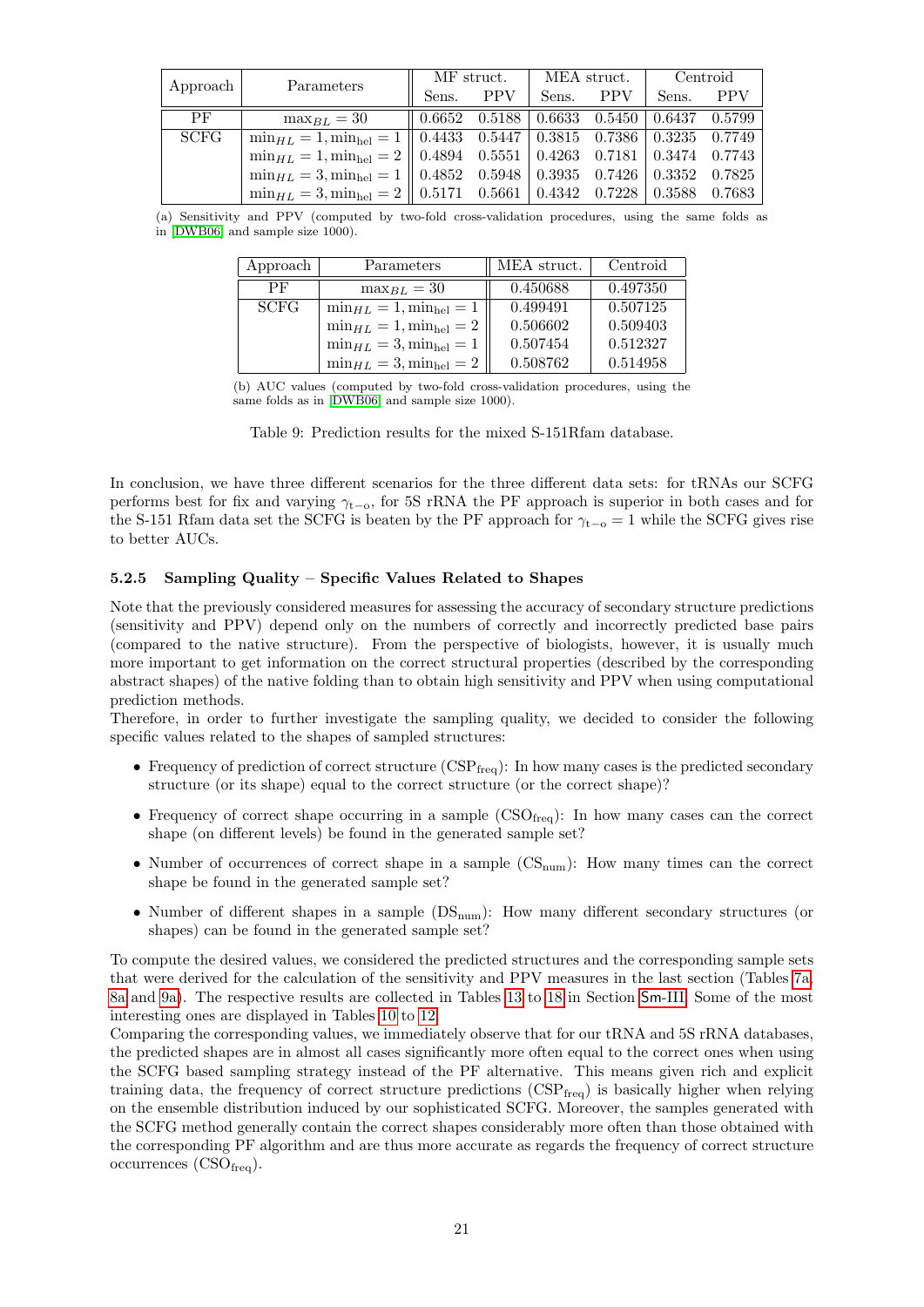<span id="page-21-0"></span>

| Value                                 | Approach    | Parameters                                       | Shape Level      |        |        |        |        |        |  |  |
|---------------------------------------|-------------|--------------------------------------------------|------------------|--------|--------|--------|--------|--------|--|--|
|                                       |             |                                                  | $\left( \right)$ |        | 2      | 3      | 4      | 5      |  |  |
| $\overline{\text{CSP}}_{\text{freq}}$ | PF          | $\max_{BL} = 30$                                 | 0.0633           | 0.1216 | 0.2071 | 0.2117 | 0.2639 | 0.3694 |  |  |
| $(MF$ struct.)                        | SCFG        | $\min_{HL} = 3$ , $\min_{hel} = 1$               | 0.2450           | 0.4448 | 0.6417 | 0.6417 | 0.6422 | 0.7356 |  |  |
| $CSP_{freq}$                          | PF          | $\max_{BL} = 30$                                 | 0.0416           | 0.1049 | 0.1923 | 0.1960 | 0.2496 | 0.3559 |  |  |
| (MEA struct.)                         | <b>SCFG</b> | $\min_{H/L} = 3$ , $\min_{h \in \mathbb{R}} = 2$ | 0.1008           | 0.2917 | 0.5525 | 0.5525 | 0.5543 | 0.6241 |  |  |
| $CSP_{\text{freq}}$                   | PF          | $\max_{BL} = 30$                                 | 0.0264           | 0.0800 | 0.1595 | 0.1627 | 0.1932 | 0.2677 |  |  |
| (Centroid)                            | SCFG        | $\min_{HL} = 3$ , $\min_{hel} = 2$               | 0.0758           | 0.2150 | 0.4563 | 0.4563 | 0.4568 | 0.5003 |  |  |
| $\mathrm{CSO}_\mathrm{freq}$          | PF          | $\max_{BL} = 30$                                 | 0.5196           | 0.6740 | 0.8160 | 0.8239 | 0.8798 | 0.9556 |  |  |
|                                       | <b>SCFG</b> | $\min_{HL} = 3$ , $\min_{hel} = 1$               | 0.7148           | 0.9459 | 0.9875 | 0.9880 | 0.9885 | 0.9991 |  |  |
| $CS_{num}$                            | PF          | $\max_{BL} = 30$                                 | 21.073           | 58.200 | 136.67 | 140.63 | 205.54 | 328.56 |  |  |
|                                       | <b>SCFG</b> | $\min_{H/L} = 3$ , $\min_{h \in \mathbb{R}} = 2$ | 34.898           | 173.73 | 513.05 | 513.06 | 513.08 | 595.26 |  |  |
| $DS_{num}$                            | PF          | $\max_{BL} = 30$                                 | 355.32           | 130.22 | 81.796 | 33.125 | 22.585 | 4.8848 |  |  |
|                                       | SCFG        | $\min_{HL} = 3$ , $\min_{hel} = 2$               | 592.84           | 103.04 | 18.921 | 18.921 | 18.921 | 12.053 |  |  |

Table 10: Results related to the shapes of selected predictions and sampled structures, obtained from our tRNA database (by 10-fold cross-validation procedures, using sample size 1000).

| Value               | Approach    | Parameters                                       | Shape Level |        |        |        |        |        |  |  |
|---------------------|-------------|--------------------------------------------------|-------------|--------|--------|--------|--------|--------|--|--|
|                     |             |                                                  | $\Omega$    |        | 2      | 3      | 4      | 5      |  |  |
| $CSP_{freq}$        | PF          | $\max_{BL} = 30$                                 | 0.0000      | 0.0009 | 0.0078 | 0.0513 | 0.0261 | 0.6353 |  |  |
| $(MF$ struct.)      | <b>SCFG</b> | $\min_{H/L} = 3$ , $\min_{h \in \mathbb{R}} = 2$ | 0.0009      | 0.0096 | 0.0244 | 0.0609 | 0.1027 | 0.8207 |  |  |
| $CSP_{\text{freq}}$ | PF          | $\max_{BL} = 30$                                 | 0.0000      | 0.0052 | 0.0139 | 0.0835 | 0.0696 | 0.6640 |  |  |
| (MEA struct.)       | <b>SCFG</b> | $\min_{HL} = 3$ , $\min_{hel} = 2$               | 0.0000      | 0.0009 | 0.0009 | 0.0035 | 0.0557 | 0.5387 |  |  |
| $CSP_{freq}$        | PF          | $\max_{BL} = 30$                                 | 0.0000      | 0.0026 | 0.0104 | 0.0775 | 0.0731 | 0.7214 |  |  |
| (Centroid)          | <b>SCFG</b> | $\min_{HL} = 3$ , $\min_{hel} = 2$               | 0.0000      | 0.0000 | 0.0000 | 0.0009 | 0.0139 | 0.1549 |  |  |
| CSO <sub>freq</sub> | PF          | $\max_{BL} = 30$                                 | 0.0009      | 0.1662 | 0.3063 | 0.7580 | 0.6883 | 0.9817 |  |  |
|                     | <b>SCFG</b> | $\min_{H/L} = 3$ , $\min_{hel} = 2$              | 0.0026      | 0.4509 | 0.6372 | 0.9904 | 0.9974 | 0.9991 |  |  |
| $CS_{num}$          | PF          | $\max_{BL} = 30$                                 | 0.0009      | 0.7571 | 3.4207 | 36.641 | 30.288 | 600.35 |  |  |
|                     | <b>SCFG</b> | $\min_{HL} = 3, \min_{hel} = 2$                  | 0.0026      | 1.3795 | 3.1949 | 36.673 | 71.080 | 609.58 |  |  |
| $DS_{num}$          | PF          | $\max_{BL} = 30$                                 | 710.75      | 333.72 | 237.71 | 93.335 | 63.661 | 7.0951 |  |  |
|                     | <b>SCFG</b> | $\min_{HL} = 3$ , $\min_{hel} = 2$               | 999.68      | 885.81 | 762.67 | 239.28 | 123.91 | 13.558 |  |  |

Table 11: Results related to the shapes of selected predictions and sampled structures, obtained from our 5S rRNA database (by 10-fold cross-validation procedures, using sample size 1000).

<span id="page-21-1"></span>

| Value          | Approach    | Parameters                         |          |        |        | Shape Level |        |        |
|----------------|-------------|------------------------------------|----------|--------|--------|-------------|--------|--------|
|                |             |                                    | $\Omega$ |        | 2      | 3           | 4      | 5      |
| $CSP_{freq}$   | PF          | $\max_{BL} = 30$                   | 0.0661   | 0.1255 | 0.1586 | 0.2050      | 0.2183 | 0.4834 |
| $(MF$ struct.) | <b>SCFG</b> | $\min_{HL} = 3$ , $\min_{hel} = 2$ | 0.0530   | 0.1258 | 0.1522 | 0.1788      | 0.1985 | 0.4240 |
| $CSP_{freq}$   | PF          | $\max_{BL} = 30$                   | 0.0660   | 0.1123 | 0.1453 | 0.1984      | 0.2051 | 0.4902 |
| 'MEA struct.)  | <b>SCFG</b> | $\min_{HL} = 1$ , $\min_{hel} = 2$ | 0.0264   | 0.1193 | 0.1391 | 0.1523      | 0.1789 | 0.4239 |
| $CSP_{freq}$   | PF          | $\max_{BL} = 30$                   | 0.0793   | 0.1321 | 0.1653 | 0.1917      | 0.2449 | 0.5100 |
| (Centroid)     | <b>SCFG</b> | $\min_{HL} = 3$ , $\min_{hel} = 2$ | 0.0197   | 0.0927 | 0.1125 | 0.1390      | 0.1391 | 0.3577 |
| $CSO_{freq}$   | <b>PF</b>   | $\max_{BL} = 30$                   | 0.3638   | 0.4433 | 0.4766 | 0.5231      | 0.6488 | 0.7947 |
|                | <b>SCFG</b> | $\min_{HL} = 1$ , $\min_{hel} = 2$ | 0.2717   | 0.5630 | 0.6158 | 0.7284      | 0.8079 | 0.9605 |
| $CS_{num}$     | PF          | $\max_{BL} = 30$                   | 40.390   | 88.886 | 121.55 | 158.32      | 195.83 | 453.58 |
|                | <b>SCFG</b> | $\min_{HL} = 3, \min_{hel} = 2$    | 15.059   | 63.707 | 83.965 | 125.82      | 142.99 | 391.39 |
| $DS_{num}$     | PF          | $\max_{BL} = 30$                   | 540.74   | 304.36 | 255.40 | 150.89      | 117.24 | 18.795 |
|                | <b>SCFG</b> | $\min_{HL} = 3$ , $\min_{hel} = 2$ | 840.03   | 522.53 | 452.04 | 307.61      | 273.92 | 77.536 |

Table 12: Results related to the shapes of selected predictions and sampled structures, obtained from the S-151Rfam database (by 2-fold cross-validation procedures, using sample size 1000).

However, having only a lean training set of mixed RNAs like the S-151Rfam database at hand, then the energy-based sampling approach seems to outperform its probabilistic counterpart, at least with respect to shape prediction.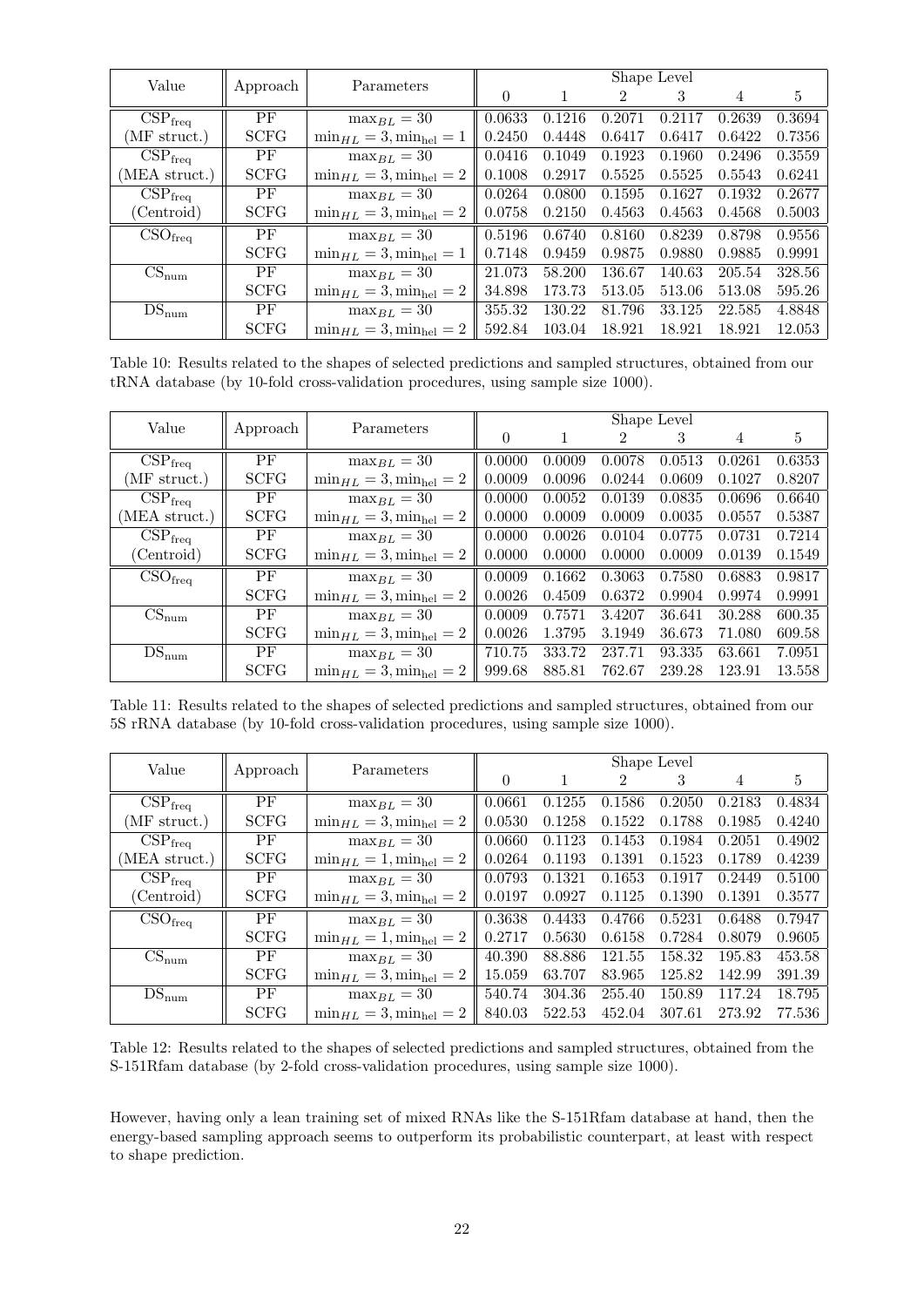Furthermore, as regards tRNAs and 5S rRNAs, the observed averaged number of correct shapes in a sample set  $(\text{CS}_{num})$  is greater when using the SCFG approach, whereas for the S-151Rfam set of mixed structural RNAs, an arbitrary sample obviously contains more instances of the correct shape when using the PF variant. For 5Sr RNAs, this observation especially holds for the two most interesting shape types (the most accurate shape type 1 and the most abstract type 5) with the realistic parameter choice  $\min_{hel}$  = 2 for the SCFG strategy (see Table [16](#page-40-0) of Section Sm[-III\)](#page-6-0). Finally, the observed averaged number of different shapes in a sample  $(DS_{num})$  is in most cases significantly larger for the SCFG based sampling method<sup>[15](#page-22-1)</sup>. This actually means that samples generated according to the distribution induced by a sophisticated SCFG design imply a greater diversity of candidate structures for a given input sequence than corresponding Boltzmann samples.

Consequently, the SCFG based statistical sampling approach evaluated within this article effectively overcomes the main pitfall of MFE based methods addressed in the introduction, namely that the predicted set of suboptimal foldings for a given sequence usually contains mostly structures without fundamental differences. However, there is neither clear evidence that the distribution induced by a sophisticated SCFG generally yields more realistic results than a corresponding energy-based Boltzmann distribution, nor the other way round. In fact, this seems to strongly depend on the RNA type of the given sequence, and most importantly on the quality of a corresponding training set and on the performance of the thermodynamic model on such RNAs. Altogether, we conclude that fundamental differences might be expected between Boltzmann samples and corresponding statistical sample sets obtained by a sophisticated SCFG approach, which eventually disproves hypothesis  $H_0$  proposed in Section [1.](#page-0-0)

### <span id="page-22-0"></span>6 Conclusion and Future Work

In this work, we evaluated a sophisticated SCFG that mirrors the standard thermodynamic model applied in modern physics-based RNA secondary structure prediction methods. Particularly, this rather complex SCFG represents an exact probabilistic counterpart to the energy model employed for calculating the needed PFs for the sampling strategy implemented in the Sfold program [\[DL03,](#page-23-1) [DCL04\]](#page-23-2), which has become a widely used tool for RNA structure prediction based on statistical characterizations of the thermodynamic ensemble of suboptimal foldings. We effectively used that elaborate SCFG design as foundation of a corresponding sampling method that samples possible foldings of a given RNA molecule rigorously from the induced probability distribution. In principle, that SCFG based sampling strategy produces a statistically representative sample of secondary structures for a given input sequence in proportion to the distribution on the entire ensemble of feasible foldings, which is implied by the learned grammar parameters. Thus, this sampling method represents a probabilistic counterpart to the energy-based PF variant of Sfold, where structures are sampled in proportion to their Boltzmann weights, guaranteeing a statistical representation of the Boltzmann-weighted ensemble.

By comprehensive comparisons, we showed that incorporating only additional information obtained from databases of trusted RNA sequences with annotated secondary structures (SCFG variant) instead of the recent thermodynamic parameters for RNA secondary structure (PF variant) into a statistical sampling algorithm results in significant differences with respect to both predictive accuracy and overall quality of generated sample sets. Actually, we can draw the conclusion that the ensemble distribution induced by the considered sophisticated SCFG is less centered than the corresponding Boltzmann distribution of possible structures. This effectively yields more variability during the sampling process and consequently reduces the problem of getting stuck in local optima (which is inevitably inherited from optimization algorithms), resulting in a more diverse sample set that might also contain structures which are fundamentally different to the most probable ones. Thus, the discussed probabilistic sampling approach may be used to address exactly the critical features of deterministic structure prediction methods and hence eventually realizes the intentions related to statistical sampling techniques towards RNA structure prediction.

However, there is still room for improvement. For example, when using a so-called *length-dependent* stochastic context-free grammar (LSCFG) as recently introduced in [\[WN10\]](#page-25-13) to model RNA secondary structures, it is very likely that the performance of the probabilistic sampling strategy employed in this work can be enhanced, in terms of both accuracy of predictions and overall sampling quality.

Finally, note that despite the potential major quality improvement of the SCFG variant over the PF approach for certain RNA types, the worst-case time complexity and memory requirement for the construction of a statistically representative and reproducible sample for a given sequence are actually the same. According to these aspects, the SCFG approach that has been evaluated within this article may

<span id="page-22-1"></span><sup>&</sup>lt;sup>15</sup>Note that in the few cases where the PF approach yields more different shapes, we generally further restricted the possible structures by prohibiting isolated base pairs ( $\min_{hel}$  > 1), which are in fact allowed in PF calculations.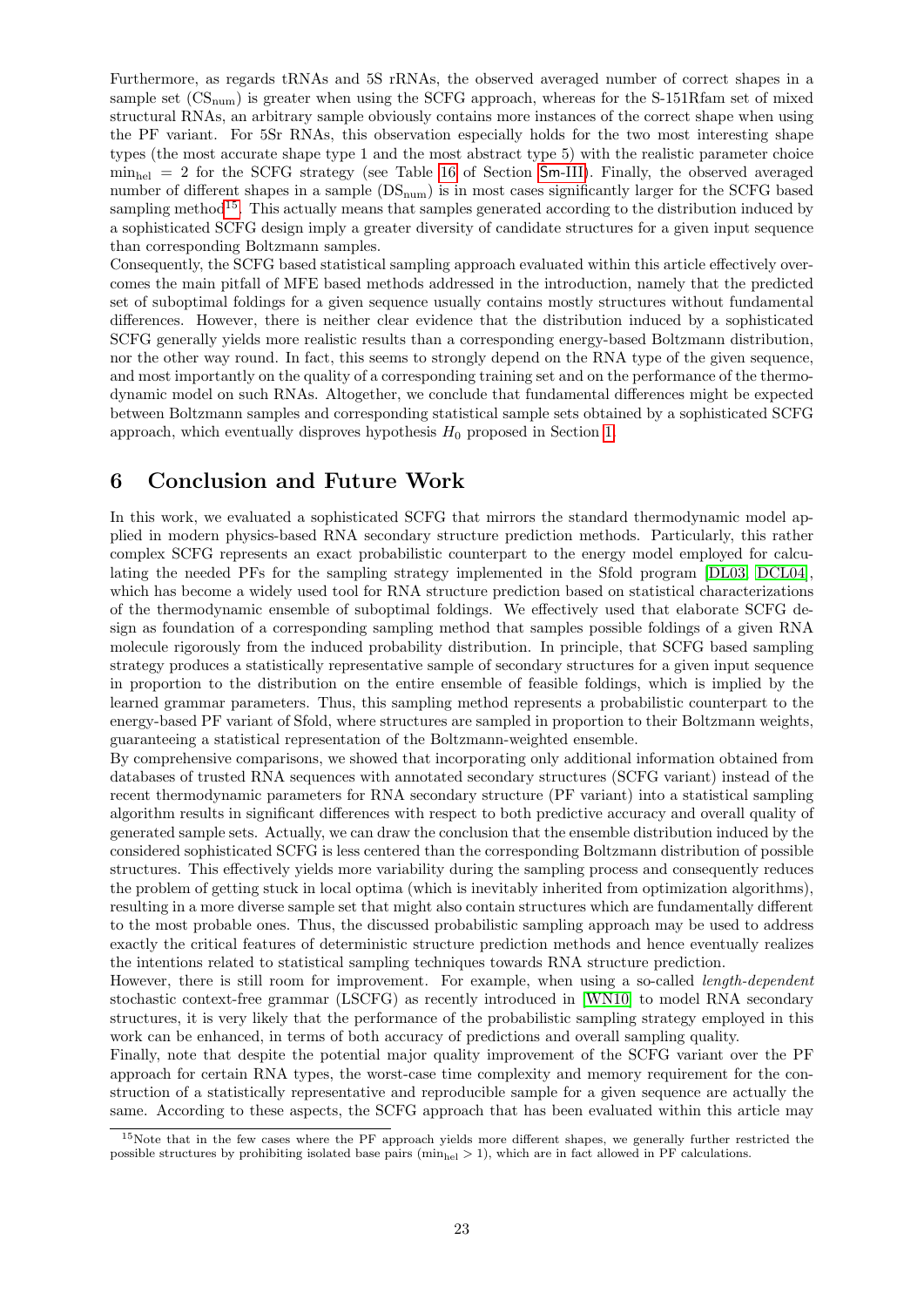inspire the development of new high quality (sampling) algorithms, for example for RNA structures with pseudoknots or RNA-RNA interactions, due to the following reasons: Despite the fact that RNA structure prediction including pseudoknots based on thermodynamics is  $N\mathcal{P}$ -hard, some MFE based algorithms have been developed to include certain types of pseudoknots [\[RE99,](#page-24-16) [RG04\]](#page-25-14), but due to their high time and space complexities, these particular algorithms are not applicable for long sequences. Moreover, the PF algorithm [\[McC90\]](#page-24-6) has been extended to include a class of pseudoknots [\[DP03,](#page-23-11) [DP04\]](#page-23-12), such that a sampling extension could also be developed for structures including pseudoknots. However, one of the main problems with these approaches is their dependence on the thermodynamic parameters and energy functions which limits the performance accuracies in very significant ways, since there exists little knowledge on the thermodynamic behavior of pseudoknotted structures. Nevertheless, it is known how to model RNA structures with pseudoknots (and also RNA-RNA interactions) by special more powerful grammar models, such that one does not have to face the problem that no appropriate energy parameters are available. Thus, by completely abstracting from thermodynamics and considering only typical structural information obtained by training a convenient grammar on structural databases, one might be able to generalize the sampling strategy discussed in this work to an algorithm for predicting pseudoknotted RNA secondary structures (or RNA-RNA interactions).

### Acknowledgements

The authors wish to thank two anonymous reviewers for their careful and helpful remarks and suggestions made for a previous version of this article.

### References

<span id="page-23-12"></span><span id="page-23-11"></span><span id="page-23-10"></span><span id="page-23-9"></span><span id="page-23-8"></span><span id="page-23-7"></span><span id="page-23-6"></span><span id="page-23-5"></span><span id="page-23-4"></span><span id="page-23-3"></span><span id="page-23-2"></span><span id="page-23-1"></span><span id="page-23-0"></span>

| $[BBC + 00]$   | P. Baldi, S. Brunak, Y. Chauvin, C. A. Andersen, and H. Nielsen. Assessing the accuracy of<br>prediction algorithms for classification: an overview. <i>Bioinformatics</i> , $16(5):412-424$ , $2000$ . |
|----------------|---------------------------------------------------------------------------------------------------------------------------------------------------------------------------------------------------------|
| [CPG83]        | R. Chaudhuri, S. Pham, and O. N. Garcia. Solution to an open problem on probabilistic<br>grammars. IEEE Trans. on Computers, C-32(8):748-750, 1983.                                                     |
| [DCL04]        | Y. Ding, C. Y. Chan, and C. E. Lawrence. Sfold web server for statistical folding and<br>rational design of nucleic acids. Nucleic Acids Research, 32:W135-W141, 2004.                                  |
| [DCL05]        | Ye Ding, Chi Yu Chan, and Charles E. Lawrence. RNA secondary structure prediction by<br>centroids in a Boltzmann weighted ensemble. $RNA$ , $11:1157-1166$ , $2005$ .                                   |
| [DE04]         | Robin D. Dowell and Sean R. Eddy. Evaluation of several lightweight stochastic context-free<br>grammars for RNA secondary structure prediction. <i>BMC Bioinformatics</i> , 5:71, 2004.                 |
| [Din06]        | Ye Ding. Statistical and bayesian approaches to RNA secondary structure prediction. RNA,<br>12:323-331, 2006.                                                                                           |
| [DL03]         | Ye Ding and Charles E. Lawrence. A statistical sampling algorithm for RNA secondary<br>structure prediction. Nucleic Acids Research, 31(24):7280-7301, 2003.                                            |
| [DP03]         | R. M. Dirks and N. A. Pierce. A partition function algorithm for nucleic acid secondary<br>structure including pseudoknots. J. Comput. Chem., 24:1664-1677, 2003.                                       |
| [DP04]         | R. M. Dirks and N. A. Pierce. An algorithm for computing nucleic acid base-pairing prob-<br>abilities including pseudoknots. J. Comput. Chem., 25:1295-1304, 2004.                                      |
| [DWB06]        | Chuong B. Do, Daniel A. Woods, and Serafim Batzoglou. CONTRAfold: RNA secondary<br>structure prediction without physics-based models. <i>Bioinformatics</i> , 22(14):e90-e98, 2006.                     |
| [FH72]         | K. S. Fu and T. Huang. Stochastic grammars and languages. International Journal of<br>Computer and Information Sciences, $1(2):135-170$ , 1972.                                                         |
| $[GJBM^+03]$   | S. Griffiths-Jones, A. Bateman, M. Marshall, A. Khanna, and S. R. Eddy. Rfam: an RNA<br>family database. Nucleic Acids Res., $31(1):439-441$ , 2003.                                                    |
| $[GJMM^{+}05]$ | S. Griffiths-Jones, S. Moxon, M. Marshall, A. Khanna, S.R. Eddy, and A. Bateman. Rfam:<br>annotating non-coding RNAs in complete genomes. <i>Nucleic Acids Res.</i> , 33:D121-D124,<br>2005.            |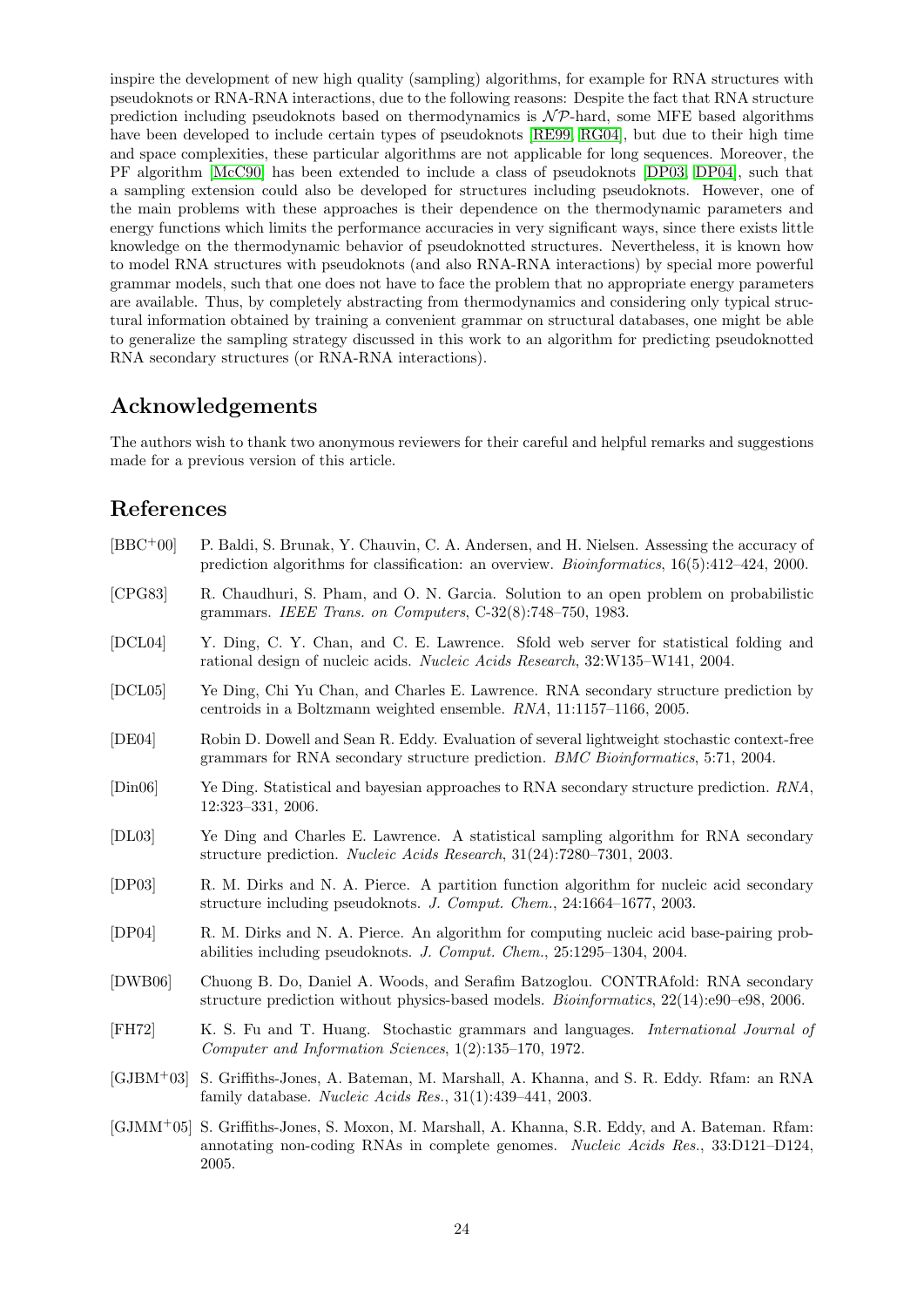- <span id="page-24-19"></span>[Goo98] Joshua T. Goodman. Parsing Inside-Out. PhD thesis, Harvard University, Cambridge, Massachusetts, May 1998.
- <span id="page-24-20"></span>[Goo99] Joshua Goodman. Semiring parsing. Computational Linguistics, 25(4):573–605, 1999.
- <span id="page-24-17"></span>[GVR04] Robert Giegerich, Björn Voß, and Marc Rehmsmeier. Abstract shapes of RNA. Nucleic Acids Research, 32(16):4843–4851, 2004.
- <span id="page-24-15"></span>[GzS11] Robert Giegerich and Christian Hner zu Siederdissen. Semantics and ambiguity of stochastic rna family models. IEEE/ACM Transactions on Computational Biology and Bioinformatics, 8:499–516, 2011.
- <span id="page-24-11"></span>[HF71] T. Huang and K. S. Fu. On stochastic context-free languages. Information Sciences, 3:201– 224, 1971.
- <span id="page-24-2"></span>[HFS+94] I. L. Hofacker, W. Fontana, P. F. Stadler, L. S. Bonhoeffer, and P. Schuster. Fast folding and comparison of RNA secondary structures (the Vienna RNA package). Monatsh Chem., 125:167–188, 1994.
- <span id="page-24-13"></span>[HKS+09] Michiaki Hamada, Hisanori Kiryu, Kengo Sato, Toutai Mituyama, and Kiyoshi Asai. Prediction of RNA secondary structure using generalized centroid estimators. Bioinformatics, 25(4):465–473, 2009.
- <span id="page-24-3"></span>[Hof03] Ivo L. Hofacker. The Vienna RNA secondary structure server. Nucleic Acids Research, 31(13):3429–3431, 2003.
- <span id="page-24-10"></span>[JRG08] Stefan Janssen, Jens Reeder, and Robert Giegerich. Shape based indexing for faster search of RNA family databases. BMC Bioinformatics, 9(131), 2008.
- <span id="page-24-7"></span>[KH99] B. Knudsen and J. Hein. RNA secondary structure prediction using stochastic context-free grammars and evolutionary history. Bioinformatics, 15(6):446–454, 1999.
- <span id="page-24-8"></span>[KH03] B. Knudsen and J. Hein. Pfold: RNA secondary structure prediction using stochastic context-free grammars. Nucleic Acids Research, 31(13):3423–3428, 2003.
- <span id="page-24-6"></span>[McC90] J. S. McCaskill. The equilibrium partition function and base pair binding probabilities for RNA secondary structure. Biopolymers, 29:1105–1119, 1990.
- <span id="page-24-4"></span>[MSZT99] D. H. Mathews, J. Sabina, M. Zuker, and D. H. Turner. Expanded sequence dependence of thermodynamic parameters improves prediction of RNA secondary structure. J. Mol. Biol., 288:911–940, 1999.
- <span id="page-24-1"></span>[NJ80] R. Nussinov and A. B. Jacobson. Fast algorithms for predicting the secondary structure of single-stranded RNA. Proceedings of the National Academy of Science of the USA, 77(11):6309–6313, 1980.
- <span id="page-24-0"></span>[NPGK78] R. Nussinov, G. Pieczenik, J. R. Griggs, and D. J. Kleitman. Algorithms for loop matchings. SIAM Journal on Applied Mathematics, 35:68–82, 1978.
- <span id="page-24-12"></span>[NS] Markus E. Nebel and Anika Scheid. Random generation of RNA secondary structures according to native distributions. Submitted.
- <span id="page-24-18"></span>[NS09] Markus E. Nebel and Anika Scheid. On quantitative effects of RNA shape abstraction. Theory in Biosciences, 128(4):211, 2009.
- <span id="page-24-5"></span>[RCM99] J. Rozenski, P.F. Crain, and J.A. McCloskey. The RNA modification database. Nucleic Acids Research, 27:196–197, 1999.
- <span id="page-24-14"></span>[RD94] Sean R.Eddy and Richard Durbin. RNA sequence analysis using covariance models. Nucleic Acids Research, 2(11):2079–2088, 1994.
- <span id="page-24-16"></span>[RE99] E. Rivas and S. R. Eddy. A dynamic programming algorithm for RNA structure prediction including pseudoknots. J. Mol. Biol., 285:2053–2068, 1999.
- <span id="page-24-9"></span>[RE00] E. Rivas and S. R. Eddy. Secondary structure alone is generally not statistically significant for the detection of noncoding RNAs. Bioinformatics, 6:583–605, 2000.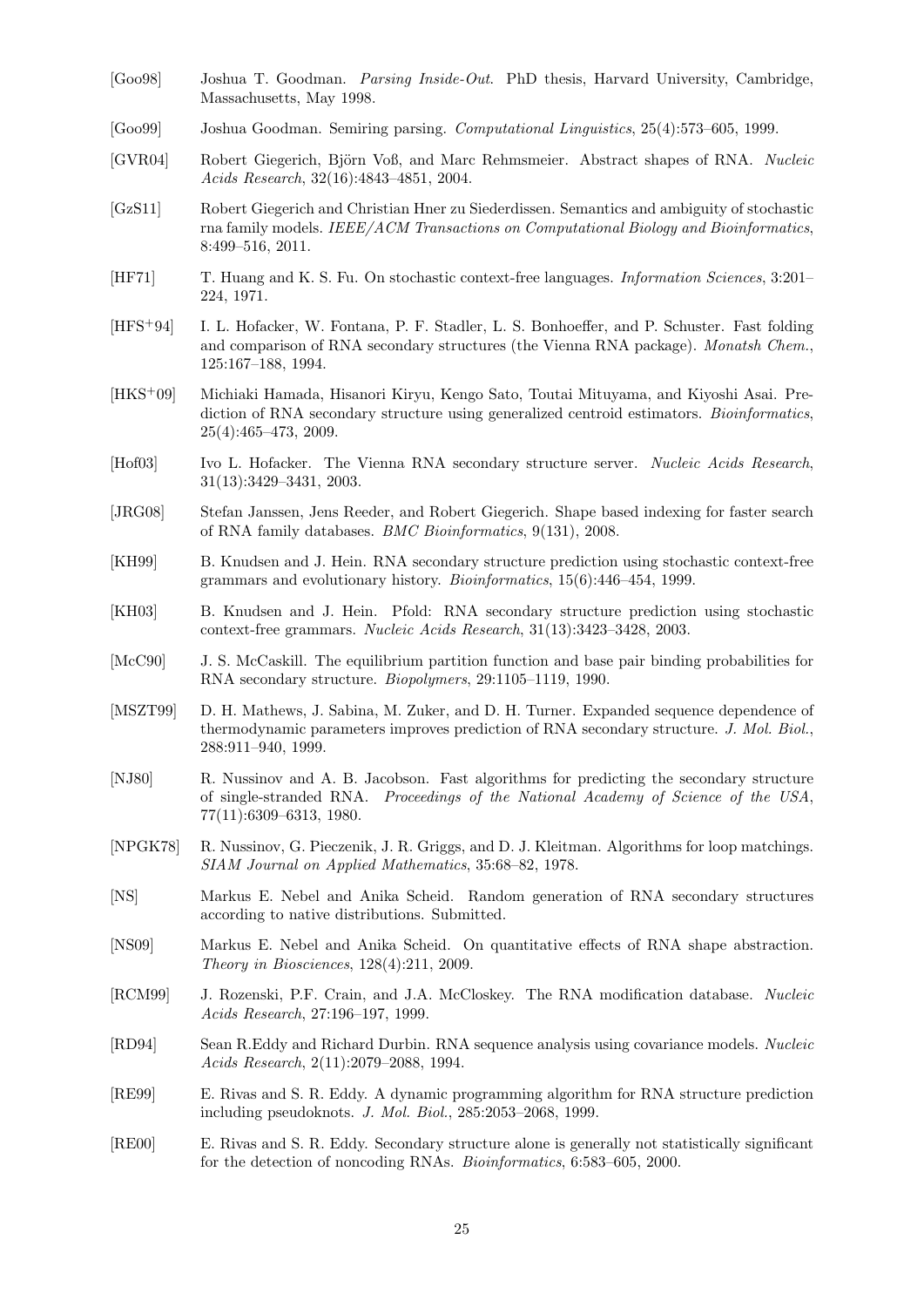- <span id="page-25-14"></span>[RG04] J. Reeder and R. Giegerich. Design, implementation and evaluation of a practical pseudoknot folding algorithm based on thermodynamics. BMC Bioinformatics, 5:104, 2004.
- <span id="page-25-6"></span>[RLE11] Elena Rivas, Raymond Lang, and Sean R. Eddy. A range of complex probabilistic models for rna secondary structure prediction that include the nearest neighbor model and more. submitted, 2011.
- <span id="page-25-9"></span>[RSZ04] J. Ruan, G.D. Stormo, and W. Zhang. An iterated loop matching approach to the prediction of RNA secondary structures with pseudoknots. Bioinformatics, 20(1):58–66, 2004.
- <span id="page-25-12"></span>[SBEB02] Maciej Szymanski, Miroslawa Z. Barciszewska, Volker A. Erdmann, and Jan Barciszewski. 5s ribosomal RNA database. Nucleic Acids Res., 30:176–178, 2002.
- <span id="page-25-11"></span>[SHB+98] M. Sprinzl, C. Horn, M. Brown, A. Ioudovitch, and S. Steinberg. Compilation of tRNA sequences and sequences of tRNA genes. Nucleic Acids Res., 26:148–153, 1998.
- <span id="page-25-10"></span>[SVR+06] Peter Steffen, Björn Voß, Marc Rehmsmeier, Jens Reeder, and Robert Giegerich. RNAshapes 2.1.1 manual, February 2006.
- <span id="page-25-8"></span>[VC85] G. Viennot and M. Vauchaussade De Chaumont. Enumeration of RNA secondary structures by complexity. Mathematics in medicine and biology, Lecture Notes in Biomathematics, 57:360–365, 1985.
- <span id="page-25-0"></span>[Wat78] M. S. Waterman. Secondary structure of single-stranded nucleic acids. Advances in Mathematics Supplementary Studies, 1:167–212, 1978.
- <span id="page-25-2"></span>[WFHS99] S. Wuchty, W. Fontana, I. Hofacker, and P. Schuster. Complete suboptimal folding of RNA and the stability of secondary structures. Biopolymers, 49:145–165, 1999.
- <span id="page-25-13"></span>[WN10] Frank Weinberg and Markus E. Nebel. Extending stochastic context-free grammars for an application in bioinformatics. In  $4th$  International Conference on Language and Automata Theory and Applications (LATA2010), 2010.
- <span id="page-25-5"></span>[XSB+98] T. Xia, J. SantaLucia Jr., M. E. Burkard, R. Kierzek, S. J. Schroeder, X. Jiao, C. Cox, and D. H. Turner. Thermodynamic parameters for an expanded nearest-neighbor model for formation of RNA duplexes with Watson-Crick base pairs. Biochemistry, 37:14719–14735, 1998.
- <span id="page-25-7"></span>[ZMT99] M. Zuker, D. H. Mathews, and D. H. Turner. Algorithms and thermodynamics for RNA secondary structure prediction: A practical guide. In J. Barciszewski and B. F. C. Clark, editors, RNA Biochemistry and Biotechnology, NATO ASI Series, pages 11–43. Kluwer Academic Publishers, Dordrecht, NL, 1999.
- <span id="page-25-1"></span>[ZS81] M. Zuker and P. Stiegler. Optimal computer folding of large RNA sequences using thermodynamics and auxiliary information. Nucleic Acids Research, 9:133–148, 1981.
- <span id="page-25-3"></span>[Zuk89] M. Zuker. On finding all suboptimal foldings of an RNA molecule. Science, 244:48–52, 1989.
- <span id="page-25-4"></span>[Zuk03] M. Zuker. Mfold web server for nucleic acid folding and hybridization prediction. Nucleic Acids Res., 31(13):3406–3415, 2003.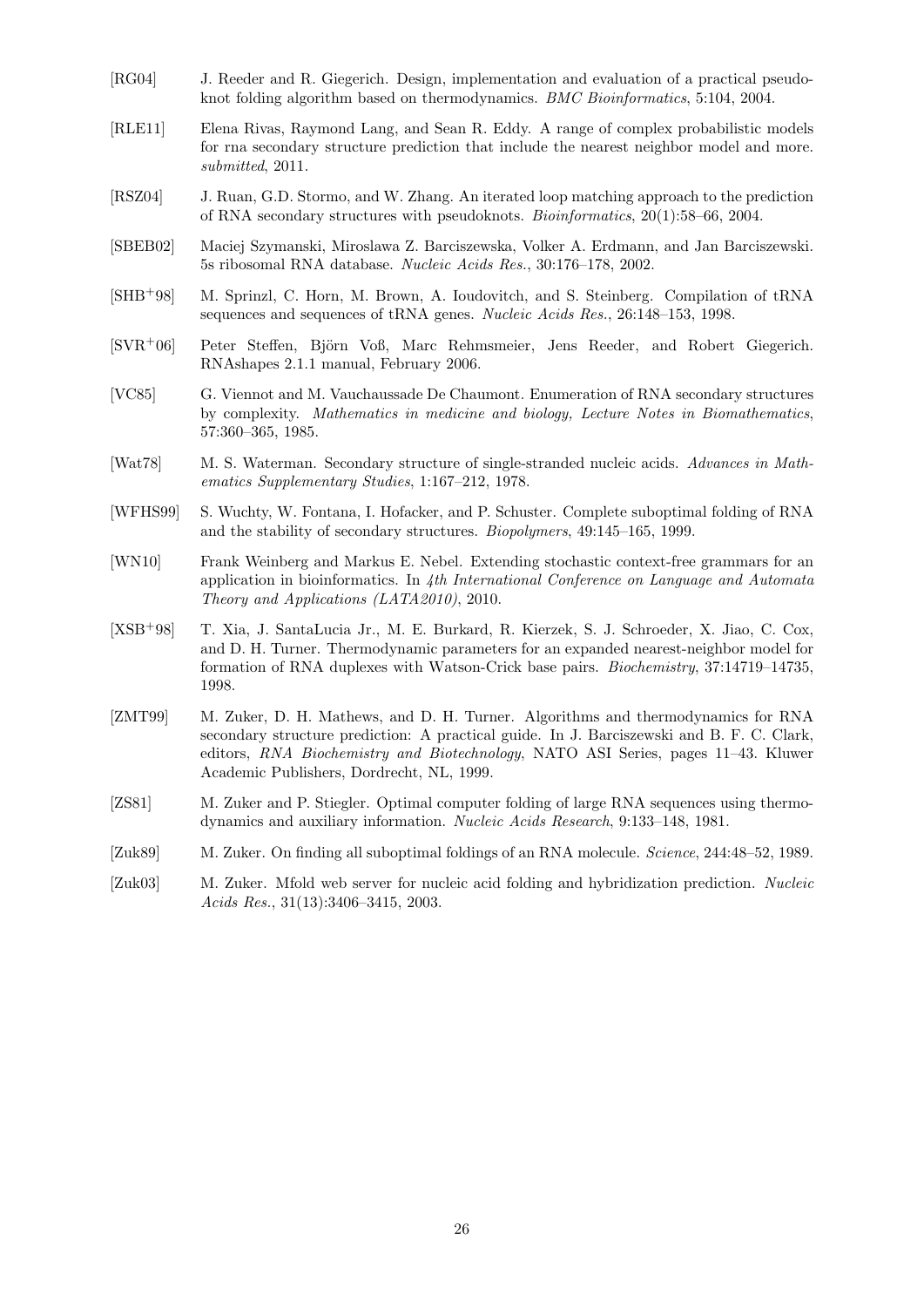# Supplementary Material

### Sm-I Computing Inside and Outside Probabilities

In order the determine all inside and outside variables for a given sequence  $r \in \mathcal{L}_r$ , we decided to use the SCFG  $G_r$  as the basis for a special version of Earley's algorithm. In particular, we chose to rely on the formalism presented in [\[Goo98,](#page-24-19) [Goo99\]](#page-24-20) for describing parsers, which is called semiring parsing. The advantage of using an Earley-style parser description is that the corresponding semiring parser can handle general grammars, which means we do not have to transform the grammar  $\mathcal{G}_r$  into Chomsky normal form (CNF). This is especially useful, since the number of productions of the CNF of grammar  $\mathcal{G}_r$  would be huge. For this reason, computing the needed inside and outside values by the usual inside outside algorithm for grammars in CNF would be less efficient.

### Sm-I.1 Notations

In the sequel, we number the nucleotides in a given RNA sequence r of length n in the usual  $5' \rightarrow 3'$ direction (i.e., in the usual reading order from left to right), such that the corresponding RNA sequence can be written as  $r_1 \ldots r_n$ . Equivalently, for a secondary structure s (in dot-bracket representation) of size *n*, we can write  $s_1 \ldots s_n$ .

Moreover, for A an intermediate (or non-terminal) symbol of the considered grammar  $\mathcal{G}_r$ , let  $\alpha_A(i, j)$ denote the inside variables (computed by the usual inside algorithm) and  $\beta_A(i, j)$  denote the outside variables (computed by the usual outside algorithm) for a given word  $r \in \mathcal{L}_r$  of size  $n, 1 \leq i, j \leq n$ . Consequently,  $\alpha_A(i,j)$  is the probability of a leftmost derivation that generates the subword  $r_i \dots r_j$  (of a word  $r \in \mathcal{L}_r = \mathcal{L}(\mathcal{G}_r)$  from the intermediate symbol A and  $\beta_A(i,j)$  is the probability of a derivation<sup>[16](#page-26-0)</sup> which, starting with the intermediate symbol  $S$  (the axiom of grammar  $\mathcal{G}_r$ ), generates the sentential form  $r_1 \ldots r_{i-1} \land r_{i+1} \ldots r_n$ .

Furthermore, we need to define a new set of productions that has to be used by our semiring parser in order to compute the desired inside and outside probabilities. This production set contains the so-called dotted rules that are considered by Earley's algorithm. It can easily be obtained by modifying the rule set  $\mathcal{R}_{\mathcal{G}_r}$  of the grammar  $\mathcal{G}_r$  in the following way: Introduce a new symbol  $\bullet \notin \Sigma_{\mathcal{G}_r} \cup \mathcal{I}_{\mathcal{G}_r}$  that is used to mark the current position up to which the parsing has proceeded; according to the fact that Earley's algorithm parses input words from left to right, this symbols must thus be "shifted" from the leftmost position to the rightmost one in each production rule of the grammar used for parsing. For this reason, we replace each production  $rule \in \mathcal{R}_{\mathcal{G}_r}$  of the form  $rule = A \rightarrow \alpha_1 \dots \alpha_k$  with  $\alpha_i \in \mathcal{I}_{\mathcal{G}_r} \cup \Sigma_{\mathcal{G}_r}$ ,  $1 \leq i \leq k$ , by  $k+1$  new productions  $rule_0 = A \rightarrow \bullet \alpha_1 \ldots \alpha_k$ ,  $rule_1 = A \rightarrow \alpha_1 \bullet \ldots \alpha_k$ ,  $\ldots$ ,  $rule_{k-1} = A \rightarrow \alpha_1 \ldots \bullet \alpha_k$ and  $rule_{k} = A \rightarrow \alpha_{1} \ldots \alpha_{k} \bullet$ ; if  $rule = A \rightarrow \epsilon$ , it is replaced by the new production  $rule_{0} = A \rightarrow \epsilon \bullet$ . The resulting dotted production set will be denoted by  $\mathcal{R}_{\mathcal{G}_r,\bullet}$  in the sequel. Moreover, each set of  $k+1$ productions that were derived from an original production  $rule = A \rightarrow \alpha_1 \dots \alpha_k \in \mathcal{R}_{\mathcal{G}_r}$  will be denoted by  $\mathcal{R}_{\mathcal{G}_r,\bullet}(rule)$ , such that  $\bigcup_{rule \in \mathcal{R}_{\mathcal{G}_r},\bullet}(rule) = \mathcal{R}_{\mathcal{G}_r,\bullet}$ . Obviously,  $\mathcal{R}_{\mathcal{G}_r,\bullet}$  contains exactly the rules that have to be considered by Earley's algorithm for grammar  $\mathcal{G}_r$ .

Last but not least, note that for defining the desired Earley-based semiring parser, we use an *item*based parser description. Therefore, in contrast to the usual inside outside algorithm for the computing the inside values  $\alpha_A(i, j)$  and outside values  $\beta_A(i, j)$ ,  $1 \leq i, j \leq n$ , for A an intermediate symbol of the considered grammar and  $n$  the length of the input word, the corresponding semiring parser used in this work computes inside and outside values for so-called *items*. Here, items are defined by three components, having the form [i, ind(rule), j], where for a given input word  $r \in \mathcal{L}_r$  of length n, i and j,  $1 \le i, j \le n+1$ , define positions in r (i.e., in front of the first character, in between two characters or after the last character). Additionally, ind(*rule*) denotes the index of production *rule*  $\in \mathcal{R}_{G_r,\bullet}$  in an appropriate ordering (details will follow later) of production set  $\mathcal{R}_{\mathcal{G}_r,\bullet}$ . In fact, an item of the form  $[i, \text{ind}(A \to \alpha \bullet \beta), j]$  asserts that  $A \Rightarrow \alpha \beta \stackrel{*}{\Rightarrow} r_i \dots r_{j-1} \beta$ . Consequently, by semiring parsing, the inside and outside values are computed for each production  $rule \in \mathcal{R}_{\mathcal{G}_r,\bullet}$  and not as needed for each nonterminal symbol  $A \in \mathcal{I}_{\mathcal{G}_r}$ . However, the needed inside and outside values  $\alpha_A(i,j)$  and  $\beta_A(i,j)$  can easily be derived from the corresponding inside and outside results for items  $[i, ind(A \rightarrow \gamma \bullet), j]$ , as we will see later.

<span id="page-26-0"></span> $16$ Note that for the computation of this probability, one always summarizes over all corresponding derivation trees.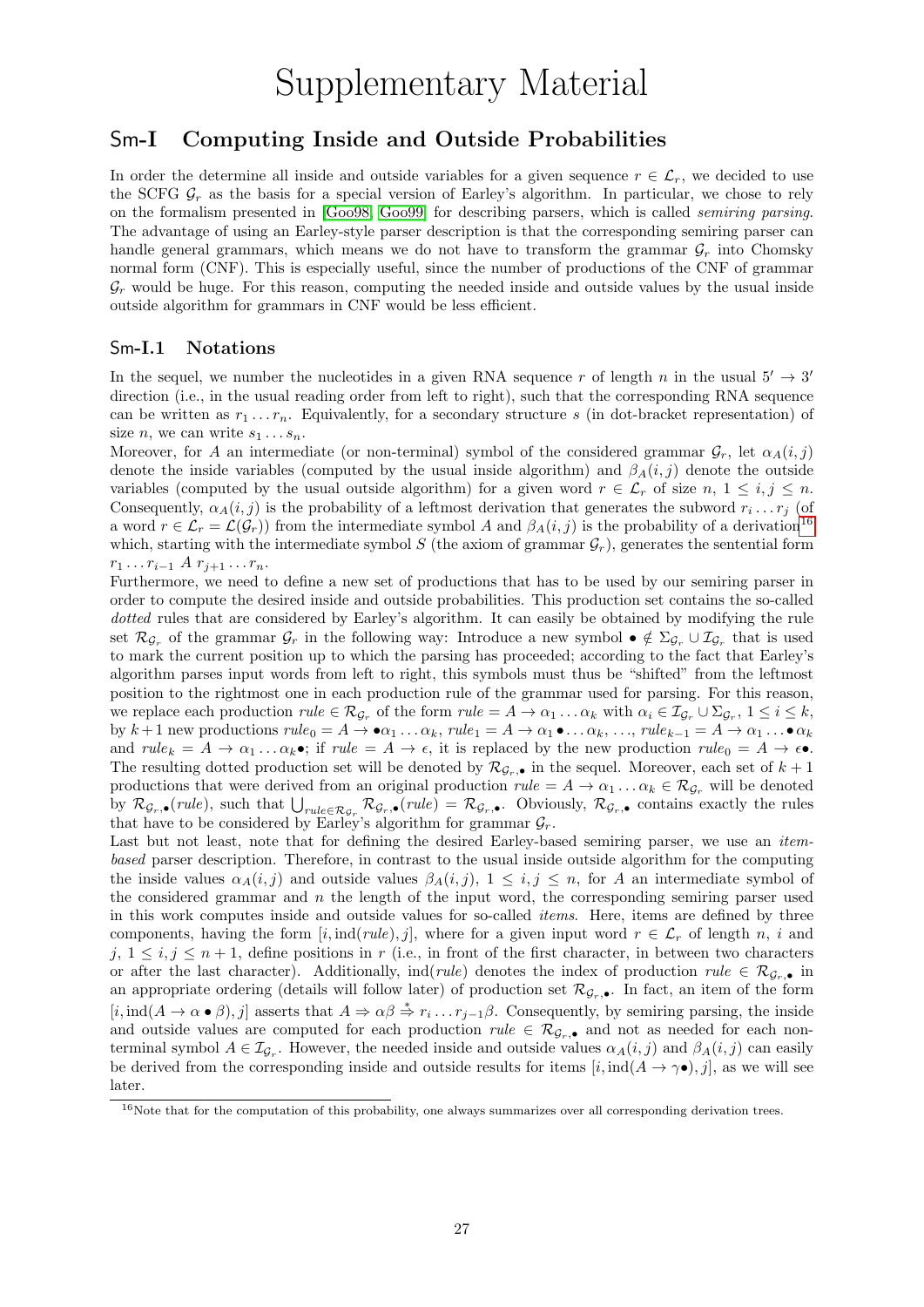### Sm-I.2 Deriving the Inside and Outside Values of Items

First, we want to describe how to compute the inside and outside values of all items by semiring parsing, using a corresponding item-based description of an Earley-style parser.

#### Sm-I.2.1 Inside Computation

To obtain the inside values of all items  $[i, \text{ind}(rule), j]$ ,  $1 \leq i, j \leq n+1$  (for an RNA sequence r of size n) and  $rule \in \mathcal{R}_{\mathcal{G}_r,\bullet}$ , by semiring parsing based on Earley's algorithm, we can use the following formulae, which we derived according to [\[Goo98,](#page-24-19) [Goo99\]](#page-24-20):

• Scanning:

$$
IN[i, ind(A \to \alpha w_j \bullet \beta), j+1] = \delta_{w_j, r_j} \cdot IN[i, ind(A \to \alpha \bullet w_j \beta), j]
$$

where for  $w_i$  an arbitrary terminal symbol of the underlying grammar  $\mathcal{G}_r$  and  $r_i$  the (terminal) symbol read at position  $j$  of the input string  $r$ ,

$$
\delta_{w_j,r_j} = \begin{cases} 1, & \text{if } w_j = r_j, \\ 0, & \text{if } w_j \neq r_j, \end{cases}
$$

according to the definition of Kronecker's delta.

• Prediction:

$$
IN[j, ind(B \to \bullet \gamma), j] = \begin{cases} Pr(B \to \gamma), & \text{if } S \stackrel{*}{\Rightarrow} r_1 \dots r_{j-1} B \delta \text{ for some } \delta, \\ 0, & \text{else,} \end{cases}
$$

where Pr(rule) denotes the probability of production  $rule \in \mathcal{R}_{G_r}$  as given by the SCFG  $\mathcal{G}_r$ . Note that this top down filtering is usually made by Earley's algorithm to ensure that only such items can be predicted that might later be used by the completion rule. However, this is not needed here, since for any superfluously predicted item, the resulting probability will later be set to 0 by a scan. Thus, we can simply predict all items by

$$
IN[j, ind(B \to \bullet \gamma), j] = Pr(B \to \gamma).
$$

• Completion:

$$
IN[i, ind(A \to \alpha B \bullet \beta), j] = \sum_{i \le k \le j} IN[i, ind(A \to \alpha \bullet B\beta), k] \cdot \sum_{rule_B \in \mathcal{R}_B} IN[k, ind(rule_B), j],
$$

where  $\mathcal{R}_B = \{ rule \in \mathcal{R}_{\mathcal{G}_r,\bullet} \mid rule = B \to \gamma \bullet \}.$ 

Moreover, the desired semiring parser algorithm for the correct computation of all inside values additionally requires the definition of a convenient ordering of the considered items [i, ind(rule), j], for  $1 \leq i, j \leq n+1$  and  $rule \in \mathcal{R}_{\mathcal{G}_r,\bullet}$ , such that no item precedes any other item on which it depends. Details on how we derived the corresponding ordering used in this work will follow. In principle, we can define an ordering by first and last parameters  $i, j \in \{1, ..., n+1\}$  that matches the order of consideration of items induced by Earley's algorithm and especially an appropriate ordering of the considered rule set  $\mathcal{R}_{\mathcal{G}_r,\bullet}$  by indices  $(p, q)$ , for  $p \in \{1, ..., \text{card}(\mathcal{R}_{\mathcal{G}_r})\}$  and  $q \in \{0, ..., k(p)\}$ , where  $k(p)$  denotes the conclusion length of the production  $rule \in \mathcal{R}_{\mathcal{G}_r}$  indexed by p.

Based on the previously introduced formulae and the appropriate ordering that will be formally defined hereafter, we finally obtain Algorithm [1](#page-0-1) that shows how to perform the complete inside computation.

#### Sm-I.2.2 Ordering of Items

According to [\[Goo98,](#page-24-19) [Goo99\]](#page-24-20), we initially need to define an ordering on the items [i, ind(rule), j],  $1 \leq$  $i, j \leq n+1$  for n the length of the input word and  $rule \in \mathcal{R}_{\mathcal{G}_r,\bullet}$ . In fact, we have to take care that when successively computing the values of all items, no item precedes any item on which it depends. For this reason, in [\[Goo98,](#page-24-19) [Goo99\]](#page-24-20), each item x is associated with a "bucket" B; they write bucket(x) = B. The buckets have to be ordered as follows: If item y depends on item x, then buckets $(x) \leq buckets(y)$ . There are two types of buckets: looping buckets and non-looping buckets. In fact, if items  $x$  and  $y$  depend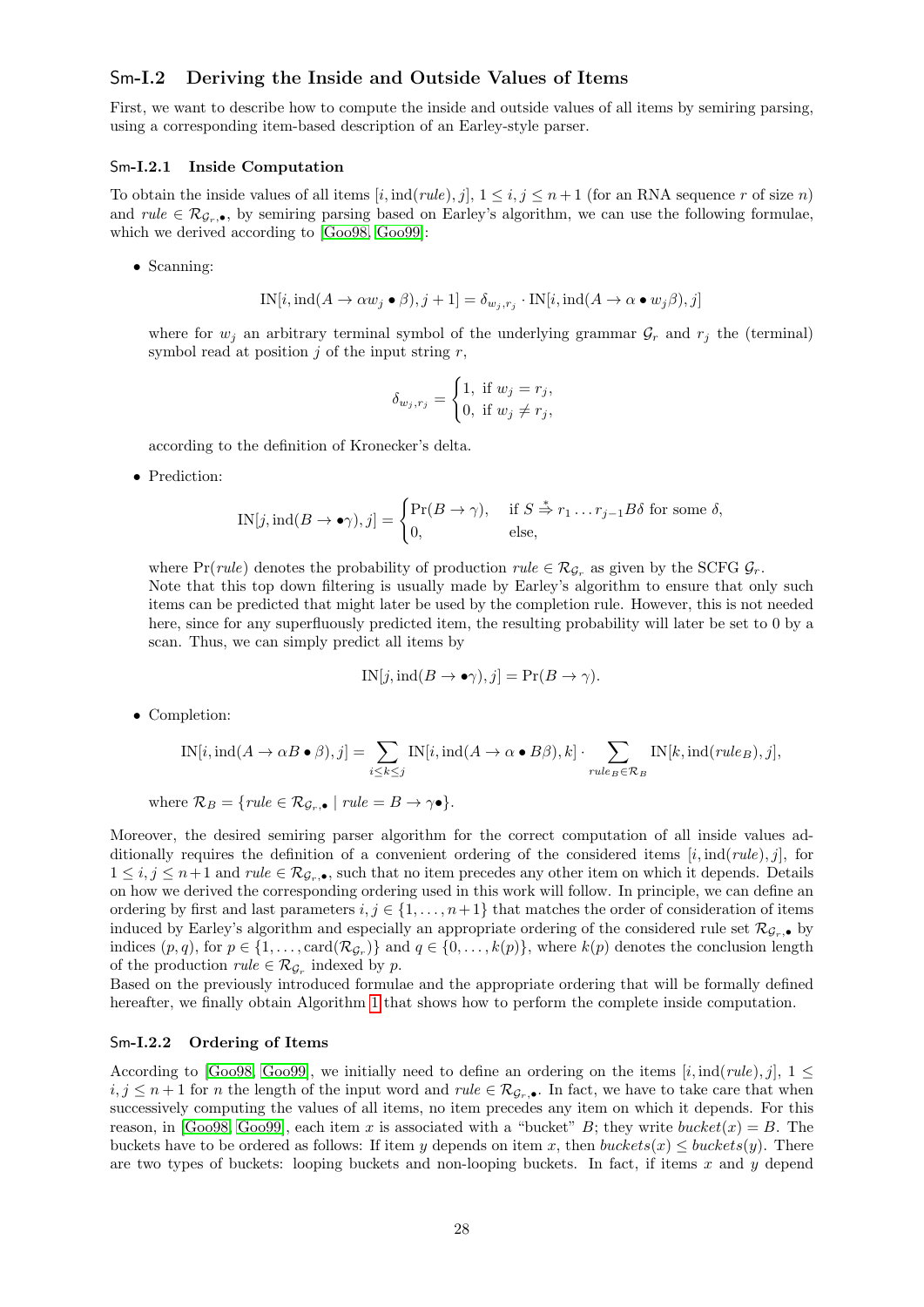```
Require: RNA sequence r \in \mathcal{L}_r of length n \geq 1,
             set \mathcal{R}_{\mathcal{G}_r,\bullet} of production rules used by Earley's algorithm for parsing r with \mathcal{G}_r, and
             probabilities Pr(\text{rule}) of the productions \text{rule} \in \mathcal{R}_{\mathcal{G}_r}, trained on RNA structure data.
 for j = 1 ... n + 1 do
    for i = j \dots 1 do
        for p=1\dots \text{card}(\mathcal{R}_{\mathcal{G}_r}) do
          for q = 0...k(p) do
              rule = ind^{-1}(p,q) /*rule \in \mathcal{R}_{\mathcal{G}_r,\bullet} is the rule having index (p,q) in our ordering.*/
             if rule = A \rightarrow \alpha w_{i-1} \bullet \beta then
                 /* Scanning: */IN[i,(p,q),j] = \delta_{w_{j-1},r_{j-1}} \cdot IN[i,(p,q-1),j-1]else if rule = B \rightarrow \bullet \gamma then
                 /* Prediction: */
                 IN[j,(p,q), j] = Pr(B \rightarrow \gamma)else if rule = A \rightarrow \alpha B \bullet \beta then
                 /* Completion: */
                 IN[i,(p,q),j] = \sum_{i \leq k \leq j} (IN[i,(p,q-1),k] \cdot (\sum_{rule_B \in \mathcal{R}_B} IN[k,ind(rule_B),j]) )end if
          end for
       end for
    end for
 end for
```
(directly or indirectly) on each other, then they are both associated with a special looping bucket  $B$ , such that  $bucket(x) = B = bucket(y)$ . A bucket is also called looping bucket if an item in it depends on itself. Otherwise, the bucket is called non-looping. If item  $x$  is associated with a non-looping bucket, then its value can easily be computed, as this value depends only on the values of items in earlier buckets. However, in the case of item  $x$  being associated with a looping bucket, the computation is much more complex, which is due to the fact that the value of  $x$  then depends potentially on the values of other items in the same bucket. In fact, this means that infinite loops may occur, for two different reasons: First, if the values of two items in the same bucket are mutually dependent, or second if an item depends on its own value. Although such infinite loops may require computation of infinite sums, there exists a way to efficiently compute or approximate them, as shown in [\[Goo98,](#page-24-19) [Goo99\]](#page-24-20).

Fortunately, as the SCFG  $\mathcal{G}_r$  considered in this work is loop-free, each item  $[i, \text{ind}(rule \in \mathcal{R}_{\mathcal{G}_r,\bullet}), j]$ can be associated with a non-looping bucket  $B$  (of size one). Thus, considering the restriction that no item precedes any item on which it depends, an ordering on the items  $[i, ind(rule), j]$  can be defined by appropriately iterating over positions  $i$  and  $j$ , respectively, as well as by using a suitable ordering (indexing) of the elements in  $\mathcal{R}_{\mathcal{G}_r,\bullet}$ . Since we use an Earley-style parser, it is obvious that in order to calculate all values of items  $[i, \text{ind}(rule), j]$ ,  $1 \leq i, j \leq n+1$  and  $rule \in \mathcal{R}_{\mathcal{G}_r,\bullet}$ , we first have to iterate over all values j from 1 to  $n + 1$ . This means we "shift" the symbol  $\bullet^{17}$  $\bullet^{17}$  $\bullet^{17}$  from left to right. For each value of  $j \in \{1, \ldots, n+1\}$ , we then have to iterate over all values i from j down to 1. Thus, we can first make a prediction for  $i = j$  and then scanning or completion steps for  $i < j$ . However, the problem of finding an appropriate ordering of  $\mathcal{R}_{\mathcal{G}_r,\bullet}$  that has to be applied for every pair of fixed positions i and j in order to derive the values for items [i, ind(rule), j], rule  $\in \mathcal{R}_{\mathcal{G}_r,\bullet}$ , is more complicated.

In this work, the ordering of the rules in  $\mathcal{R}_{\mathcal{G}_r,\bullet}$  is defined by index values  $(p,q)$ , given as follows:

- The first index  $p \in \{1, \ldots, \text{card}(\mathcal{R}_{\mathcal{G}_r})\}$  corresponds to a set of productions  $\mathcal{R}_{\mathcal{G}_r,\bullet}(rule) \subset \mathcal{R}_{\mathcal{G}_r,\bullet}$  (the one that was derived from production  $rule \in \mathcal{R}_{\mathcal{G}_r}$  and
- the corresponding second index  $q \in \{0, \ldots, \text{card}(\mathcal{R}_{\mathcal{G}_r,\bullet}(rule))\}$  corresponds to a single production  $rule_{q} \in \mathcal{R}_{\mathcal{G}_{r},\bullet}(rule)$  (the one in which symbol  $\bullet$  occurs after the qth symbol in the conclusion, see above).

Obviously, this ordering within the sets  $\mathcal{R}_{\mathcal{G}_r,\bullet}(rule)$  is appropriate, since if  $rule = A \rightarrow \alpha B\beta$  is indexed by  $p \in \{1, \ldots, \text{card}(\mathcal{R}_{\mathcal{G}_r})\}\$ , then item  $[i,(p,q) = \text{ind}(A \to \alpha B \bullet \beta), j]$  depends on item  $[i,(p,q-1) = \text{ind}(A \to \alpha B \bullet \beta)]$  $\alpha \bullet B\beta$ , j'] for  $j' \leq j$ . Consequently, it remains to find a suitable distinct index  $p \in \{1, \ldots, \text{card}(\mathcal{R}_{\mathcal{G}_r})\}$  for

<span id="page-28-0"></span><sup>&</sup>lt;sup>17</sup>Recall that symbol • is used to mark the current position j,  $1 \le j \le n + 1$ , in the input word up to which the parsing has proceeded.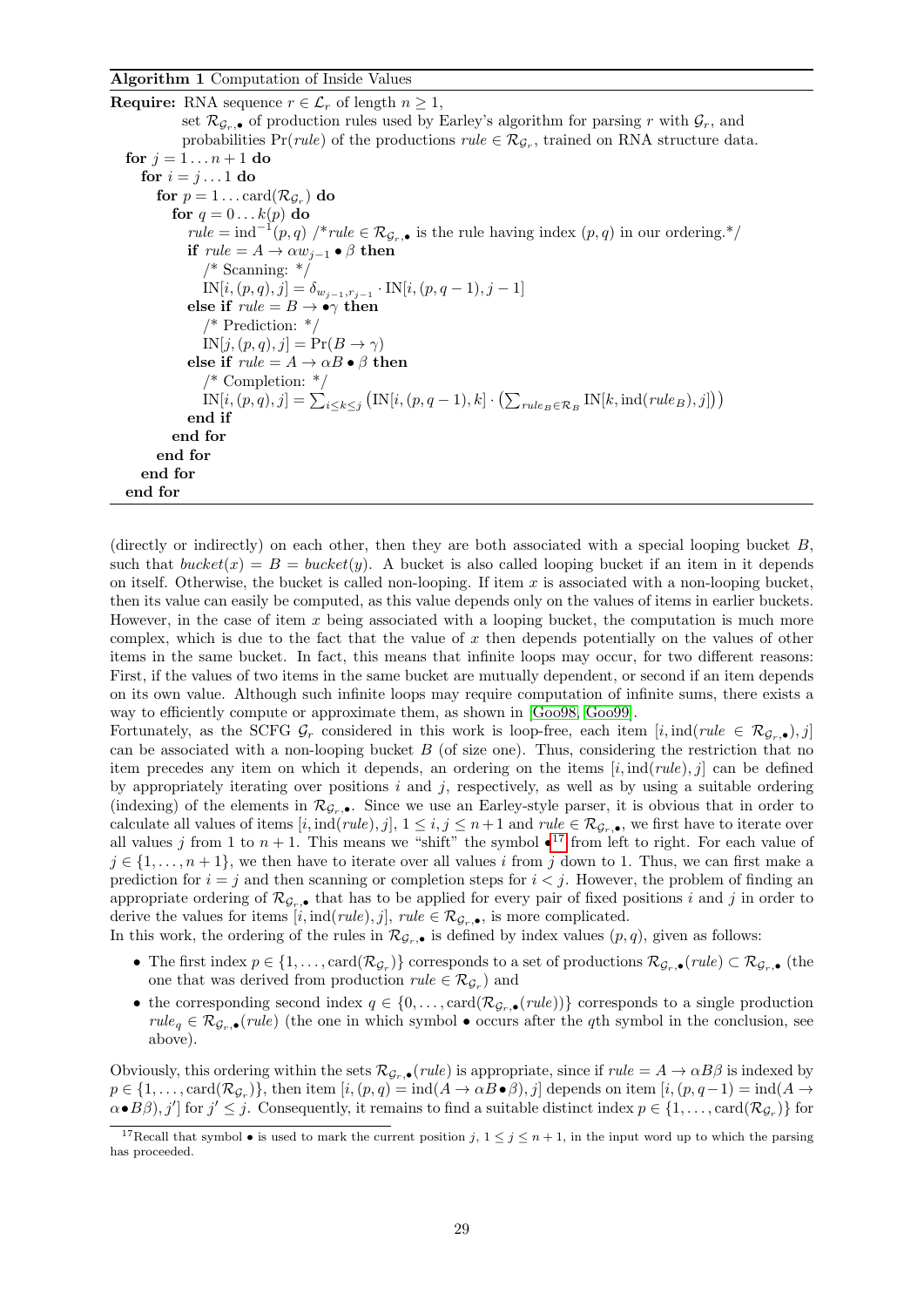any set  $\mathcal{R}_{\mathcal{G}_r,\bullet}(rule)$  corresponding to the original production  $rule \in \mathcal{R}_{\mathcal{G}_r}$ , such that the resulting ordering ensures that no item precedes any item on which it depends.

It is easy to see that for predictions and scanning steps, no problems can occur due to our ordering (implied by index q) within any set  $\mathcal{R}_{G_r,\bullet}(rule)$ . Thus, the center of attention has to be laid on the completion steps. In fact, suppose the value of an item  $[i,(p,q) = ind(A \rightarrow \alpha B \bullet \beta),j]$  has to be computed by completion. Then, this value depends on the values of items  $[i,(p,q-1) = ind(A \rightarrow \alpha \bullet B\beta),k]$  and  $[k, \text{ind}(rule_B \in \mathcal{R}_B), j],$  for  $i \leq k \leq j$ . Whereas in all cases, the value of  $[i, (p, q-1), k]$  has been computed at this point (due to our ordering of  $\mathcal{R}_{\mathcal{G}_r,\bullet}(A \to \alpha B\beta)$  and since  $k \leq j$ ), problems may arise for  $[k, \text{ind}(rule_B \in \mathcal{R}_B), j]$ . Particularly, if  $\alpha$  can not be the empty word, i.e., if  $|\alpha| \ge 1$  holds, then we only have to consider  $i + 1 \leq k \leq j$ , in which cases values of items  $[k, \text{ind}(rule_B \in \mathcal{R}_B), j]$ have already been determined in previous iterations, since  $k > i$ . However, if  $\alpha$  can be empty, then  $[i, (p, q) = \text{ind}(A \to \alpha B \bullet \beta), j]$  also depends on  $[i, (p', q') = \text{ind}(rule_B = B \to \gamma \bullet \in \mathcal{R}_B), j]$ . Thus,  $B \to \gamma$ has to be considered before  $A \to \alpha B\beta$ , which implies  $p' < p$  must hold. In fact, as this holds for any  $rule_B \in \mathcal{R}_B$ , we can conclude that if  $\alpha$  can be empty, then in an appropriate ordering,  $A \to \alpha B\beta \in \mathcal{R}_{\mathcal{G}_r}$ has to be placed after all productions  $B \to \gamma \in \mathcal{R}_{\mathcal{G}_r}$  that have premise B.

According to these observations, the desired ordering can easily be constructed in the following way: Start by assigning the smallest indices  $p \in \{1, \ldots, \text{card}(\mathcal{R}_{\mathcal{G}_r})\}$  to productions of the form  $rule = I \rightarrow t\delta$ , where the first symbol t of the conclusion is any terminal symbol from  $\Sigma_{\mathcal{G}_r}$ . Then, assign the remaining indices to the other sets  $\mathcal{R}_{\mathcal{G}_r,\bullet}(rule)$ , for  $rule \in \mathcal{R}_{\mathcal{G}_r}$ , taking into account the previously discussed restrictions. For the sake of simplicity, let us first consider the grammar  $\mathcal{G}_s$  that models the language  $\mathcal{L}_s$  of all secondary structures. For this grammar, we could for example use the following ordering of the corresponding rule set  $\mathcal{R}_{\mathcal{G}_s}$ , i.e., the following ordering by first indices  $p \in \{1, \ldots, \text{card}(\mathcal{R}_{\mathcal{G}_s})\}$ :

| Index $p$ Rule $r$ |                                          | Index $p$ Rule $r$ |                                                 | Index $p$ Rule $r$ |                              | Index $p$ Rule $r$ |                               |
|--------------------|------------------------------------------|--------------------|-------------------------------------------------|--------------------|------------------------------|--------------------|-------------------------------|
|                    | $\overline{1}$ $Z \rightarrow \bullet$ , |                    | 2 $\overline{A \rightarrow ({}^{m_s}L)^{m_s}},$ |                    | $3 \quad P \rightarrow (L),$ |                    |                               |
|                    | 4 $C \rightarrow ZC$ ,                   |                    | $5\quad C\rightarrow Z,$                        |                    | 6 $H \rightarrow ZH$ ,       |                    | $7 \quad H \to Z,$            |
|                    | $8 \quad B \to ZB$ ,                     |                    | $9 \quad B \to Z,$                              |                    | $10 \quad U \rightarrow ZU,$ |                    | 11 $U \rightarrow \epsilon$ , |
|                    | 12 $T \rightarrow C$ ,                   |                    | 13 $T \rightarrow A$ ,                          |                    | 14 $T \rightarrow CA$ ,      |                    |                               |
|                    | 15 $T \rightarrow AT$ ,                  |                    | 16 $T \rightarrow CAT$ ,                        |                    | 17 $F \to Z^{m_h-1}H$ ,      |                    |                               |
|                    | 18 $G \rightarrow BA$ ,                  |                    | 19 $G \rightarrow AB$ ,                         |                    | 20 $G \rightarrow BAB$ ,     |                    |                               |
|                    | 21 $M \rightarrow UAO$ ,                 |                    | 22 $O \rightarrow UAN$ ,                        |                    | 23 $N \rightarrow UAN$ ,     |                    | 24 $N \rightarrow U$ ,        |
|                    | 25 $L \rightarrow F$ ,                   |                    | 26 $L \rightarrow P$ ,                          |                    | 27 $L \rightarrow G$ ,       |                    | 28 $L \rightarrow M$ ,        |
|                    | 29 $S \rightarrow T$ .                   |                    |                                                 |                    |                              |                    |                               |

The derivation of a corresponding ordering for the considered SCFG  $\mathcal{G}_r$  generating all RNA sequences is straightforward. Thus, we have defined an appropriate ordering of  $\mathcal{R}_{\mathcal{G}_r,\bullet}$  by indices  $(p,q)$ , for  $p \in$  $\{1,\ldots,\text{card}(\mathcal{R}_{\mathcal{G}_r})\}\$ and  $q \in \{0,\ldots,k(p)\}\$ , where  $k(p) = \text{card}(\mathcal{R}_{\mathcal{G}_r,\bullet}(rule))$  if  $\mathcal{R}_{\mathcal{G}_r,\bullet}(rule)$  can be found under index p.

#### Sm-I.2.3 Outside Computation

Once the inside values have been computed (with Algorithm [1\)](#page-0-1), the corresponding outside values of all items  $[i, \text{ind}(rule), j]$ ,  $1 \le i, j \le n+1$  (for an RNA sequence r of size n) and rule  $\in \mathcal{R}_{G_n,\bullet}$  can be calculated with Algorithm [2.](#page-0-1) This Earley-based semiring parser algorithm uses the reversed previously introduced ordering of items and makes use of the following formulae for the outside computations (for details, we refer to [\[Goo98,](#page-24-19) [Goo99\]](#page-24-20)):

• Scanning (reverse):

$$
\text{OUT}[i,\text{ind}(A \to \alpha \bullet w_j \beta),j] = \delta_{w_j,r_j} \cdot \text{OUT}[i,\text{ind}(A \to \alpha w_j \bullet \beta),j+1].
$$

• Prediction (reverse):

There is nothing to do, since this value is obtained while performing a (reverse) completion computation.

• Completion (reverse):

$$
OUT[i, ind(A \to \alpha \bullet B\beta), k] = OUT[i, ind(A \to \alpha \bullet B\beta), k] +
$$
  

$$
OUT[i, ind(A \to \alpha B \bullet \beta), j] \cdot \sum_{rule_B \in \mathcal{R}_B} IN[k, ind(rule_B), j]
$$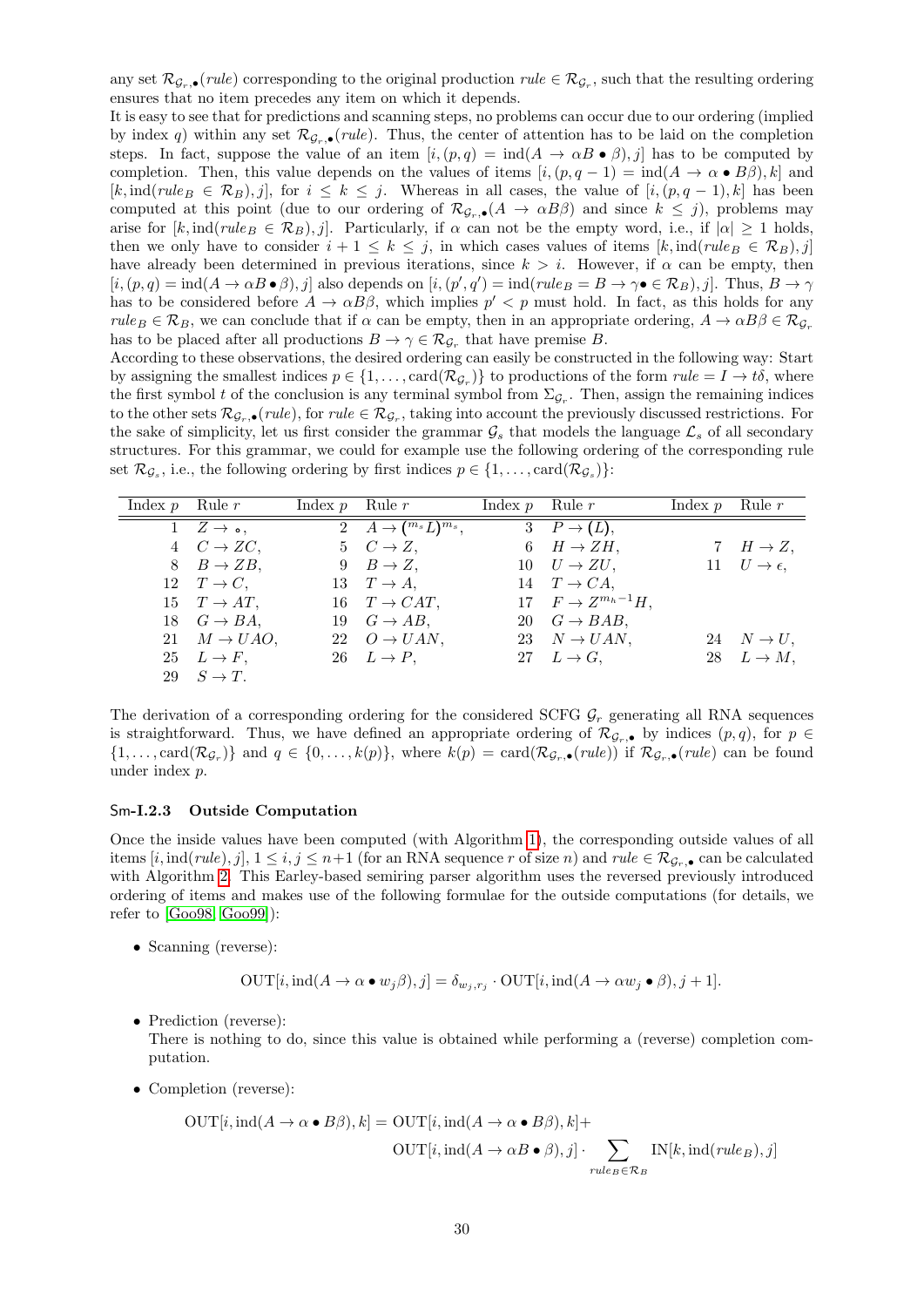```
Require: RNA sequence r \in \mathcal{L}_r of length n \geq 1,
           set \mathcal{R}_{G_n,\bullet} of production rules used by Earley's algorithm for parsing r with \mathcal{G}_r, and
           the corresponding inside values (computed by Algorithm 1).
 OUT[1,ind(S \rightarrow T\bullet), n+1] = 1for j = n + 1...1 do
   for i = 1 \dots j do
       for p=\text{card}(\mathcal{R}_{\mathcal{G}_r})\ldots 1 do
         for q = k(p) \dots 0 do
            rule = ind^{-1}(p,q) /*rule \in \mathcal{R}_{\mathcal{G}_r,\bullet} is the rule having index (p,q) in our ordering.*/
            if rule = A \rightarrow \alpha w_i \bullet \beta then
               /* Scanning (reverse): */
               \text{OUT}[i,(p,q-1),j] = \delta_{w_j,r_j} \cdot \text{OUT}[i,(p,q),j+1]else if rule = B \rightarrow \bullet \gamma then
               /* Prediction (reverse): */
               do nothing
            else if rule = A \rightarrow \alpha B \bullet \beta then
               /* Completion (reverse): */
               for k = i \dots j do
                  OUT[i,(p,q-1),k] =OUT[i,(p,q-1),k] + OUT[i,(p,q),j] \cdot (\sum_{rule_B \in \mathcal{R}_B} IN[k,ind(rule_B),j])for rule_B \in \mathcal{R}_B do
                     OUT[k, ind(rule_B), i] =OUT[k,ind(rule_B), j] + OUT[i,(p,q), j] \cdot IN[i,(p,q-1), k]end for
               end for
            end if
         end for
      end for
   end for
end for
```
and

$$
OUT[k, ind(rule_B), j] = OUT[k, ind(rule_B), j] +
$$
  

$$
OUT[i, ind(A \rightarrow \alpha B \bullet \beta), j] \cdot IN[i, ind(A \rightarrow \alpha \bullet B\beta), k],
$$

for  $i \leq k \leq j$  and  $rule_B \in \mathcal{R}_B$ .

Since the number of production rules considered for the inside and outside computations is given by card( $\mathcal{R}_{\mathcal{G}_r,\bullet}$ ) and is thus not dependent on the input size, Algorithms [1](#page-0-1) and [2](#page-0-1) need cubic time and quadratic space in the worst-case.

### Sm-I.3 Deriving the Needed Inside and Outside Probabilities

Finally, since for a given sequence  $r \in \mathcal{L}_r$  of length n, an item of the form  $[i, \text{ind}(A \to \alpha \bullet), j + 1]$ ,  $1 \leq i, j \leq n+1$ , asserts that  $A \Rightarrow \alpha \stackrel{*}{\Rightarrow} r_i \dots r_j$ , it is easy to see that

$$
\sum_{rule=A\rightarrow\alpha\bullet} \text{IN}[i,\text{ind}(rule),j+1] = \sum_{rule\in\mathcal{R}_A} \text{IN}[i,\text{ind}(rule),j+1] = \alpha_A(i,j)
$$

is the probability of a leftmost derivation that generates the subword  $r_i \dots r_j$  of r from the intermediate symbol A. Furthermore, recall that  $\beta_A(i,j)$  is defined as the probability of a derivation which, starting with the intermediate symbol  $S$  (the axiom of the grammar  $\mathcal{G}_r$ ), generates the expression  $r_1 \ldots r_{i-1}$  A  $r_{j+1} \ldots r_n$ . For this outside probability, it obviously does not matter what subword  $r_i \ldots r_j$ of r is derived from intermediate symbol A, i.e., it is independent on which rule  $A \to \alpha \bullet \in \mathcal{R}_A$  generates subword  $r_i \dots r_j$ . Consequently, for  $rule = A \rightarrow \alpha \bullet \in \mathcal{R}_A$ , the outside value for item  $[i, \text{ind}(rule), j+1]$  is either equal to zero (if  $r_i \ldots r_j$  can not be derived from non-terminal A using production  $rule$ ), or it is equal to the outside value for any items  $[i, ind(rule'), j + 1]$ , where  $rule' \in \mathcal{R}_A$  and  $OUT[i, ind(rule'), j + 1] \neq 0$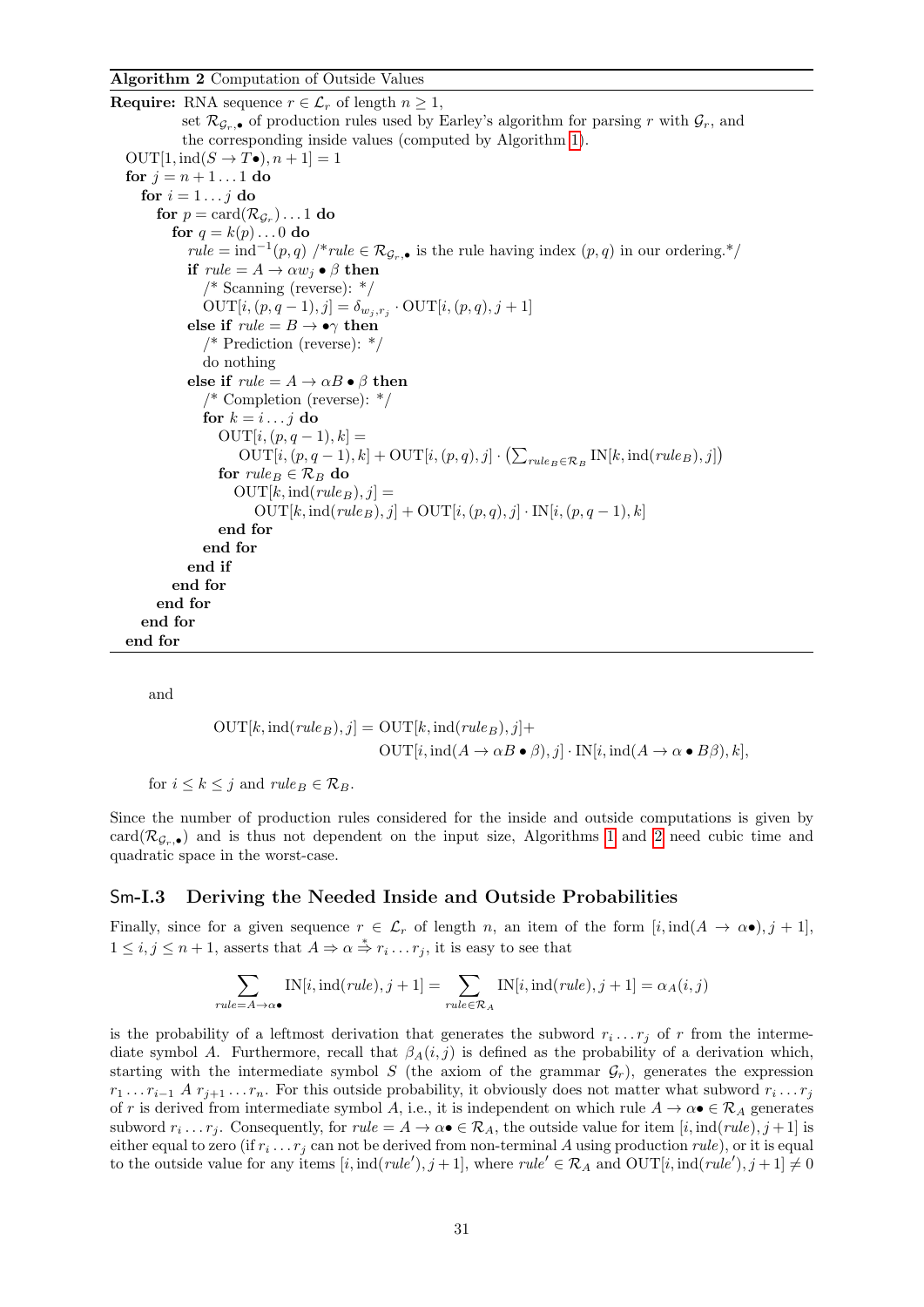(which means that production *rule'* can be used to generate subword  $r_i \dots r_j$  of r from A). Accordingly, the needed outside probability for symbol  $A$  is equal to one of the non-zero values (if any) of the corresponding production rules with premise  $A$ , which can be written as:

$$
\max_{rule=A\rightarrow\alpha\bullet} \text{OUT}[i,\text{ind}(rule),j+1] = \max_{rule\in\mathcal{R}_A} \text{OUT}[i,\text{ind}(rule),j+1] = \beta_A(i,j).
$$

Thus, for any given RNA sequence  $r \in \mathcal{L}_r$  of size n, we can derive the desired inside and outside probabilities  $\alpha_A(i,j)$  and  $\beta_A(i,j)$ , for each  $A \in \mathcal{I}_{\mathcal{G}_r}$  and  $1 \leq i,j \leq n$ , by computing the inside and outside values of all items by semiring parsing based on an Earley-style parser for the SCFG  $\mathcal{G}_r$  and afterwards using the results for each  $rule \in \mathcal{R}_{\mathcal{G}_r,\bullet}$  of the form  $rule = A \rightarrow \alpha \bullet$  to obtain the corresponding probabilities for each  $A \in \mathcal{I}_{\mathcal{G}_r}$  (in the previously described way). Consequently, for sequence r of size n, there result cubic time complexity and quadratic memory requirements for the computation of all probabilities  $\alpha_A(i,j)$  and  $\beta_A(i,j)$ ,  $A \in \mathcal{I}_{\mathcal{G}_r}$  and  $1 \leq i, j \leq n$ .

### Sm-II Details of the Sampling Algorithm

In this section, we first present equations for computing the needed sampling probabilities for all considered cases (except for exterior loops, since they have already been presented in Section [3.2.1\)](#page-7-0). Afterwards, we give a detailed description of the corresponding sampling algorithm, including detailed information on how to use the respective sampling probabilities. Note that these parts are written in a similar way as the corresponding section in [\[DL03\]](#page-23-1), in order to illustrate the similarities and differences that arise when computing the sampling probabilities according to either approach.

### <span id="page-31-1"></span>Sm-II.1 Equations for Computation of Sampling Probabilities

Basically, the definitions of the needed sampling probabilities for all regular loop types can be derived in the same way as those already presented in Section [3.2.1](#page-7-0) for exterior loops – by using only the corresponding inside outside values and the probabilities of the production rules of the considered SCFG.

### Sm-II.1.1 Sampling Probabilities for Substructures Between a Given Base Pair

Given a base pair  $r_i \cdot r_j$ , then this pair can either be the closing base pair of a hairpin loop, the exterior pair of a base pair stack, the closing pair of a bulge or an interior loop, or close a multibranched loop. For all of these cases, the corresponding probabilities are given as follows:

$$
Q_{ij}^{HL}(i,j) = \frac{1}{q_{ij}(i,j)} \cdot \beta_L(i+1,j-1) \cdot (\alpha_F(i+1,j-1) \cdot \Pr(L \to F)),
$$
  
\n
$$
Q_{ij}^{SP}(i,j) = \frac{1}{q_{ij}(i,j)} \cdot \beta_L(i+1,j-1) \cdot (\alpha_P(i+1,j-1) \cdot \Pr(L \to P)),
$$
  
\n
$$
Q_{ij}^{BI}(i,j) = \frac{1}{q_{ij}(i,j)} \cdot \beta_L(i+1,j-1) \cdot (\alpha_G(i+1,j-1) \cdot \Pr(L \to G)),
$$
  
\n
$$
Q_{ij}^{ML}(i,j) = \frac{1}{q_{ij}(i,j)} \cdot \beta_L(i+1,j-1) \cdot (\alpha_M(i+1,j-1) \cdot \Pr(L \to M)).
$$

Here, we have to use the normalizing factor

$$
q_{ij}(i,j) = \beta_L(i+1,j-1) \cdot \alpha_L(i+1,j-1).
$$

Thus,  $Q_{ij}^{HL}(i,j)$ ,  $Q_{ij}^{SP}(i,j)$ ,  $Q_{ij}^{BI}(i,j)$  and  $Q_{ij}^{ML}(i,j)$  is the sampling probability for a hairpin loop, base pair stack, bulge or interior loop and multibranched loop, respectively, where for mutually exclusive and exhaustive cases,  $Q_{ij}^{HL}(i, j) + Q_{ij}^{SP}(i, j) + Q_{ij}^{BI}(i, j) + Q_{ij}^{ML}(i, j) = 1$  holds.

#### <span id="page-31-0"></span>Sm-II.1.2 Sampling Probabilities for Bulge and Interior Loops

For sampling bulge and interior loops corresponding to the PF approach, we would have to use the following probabilities:

$$
P_{hl}^{BIL}(i, j, h, l) = \begin{cases} P_{hl}^{B1}(i, j, h), & \text{if } h > i + 1 \text{ and } l = j - 1, \\ P_{hl}^{B2}(i, j, l), & \text{if } h = i + 1 \text{ and } l < j - 1, \\ P_{hl}^{IL}(i, j, h), & \text{if } h > i + 1 \text{ and } l < j - 1, \\ 0, \text{ else,} \end{cases}
$$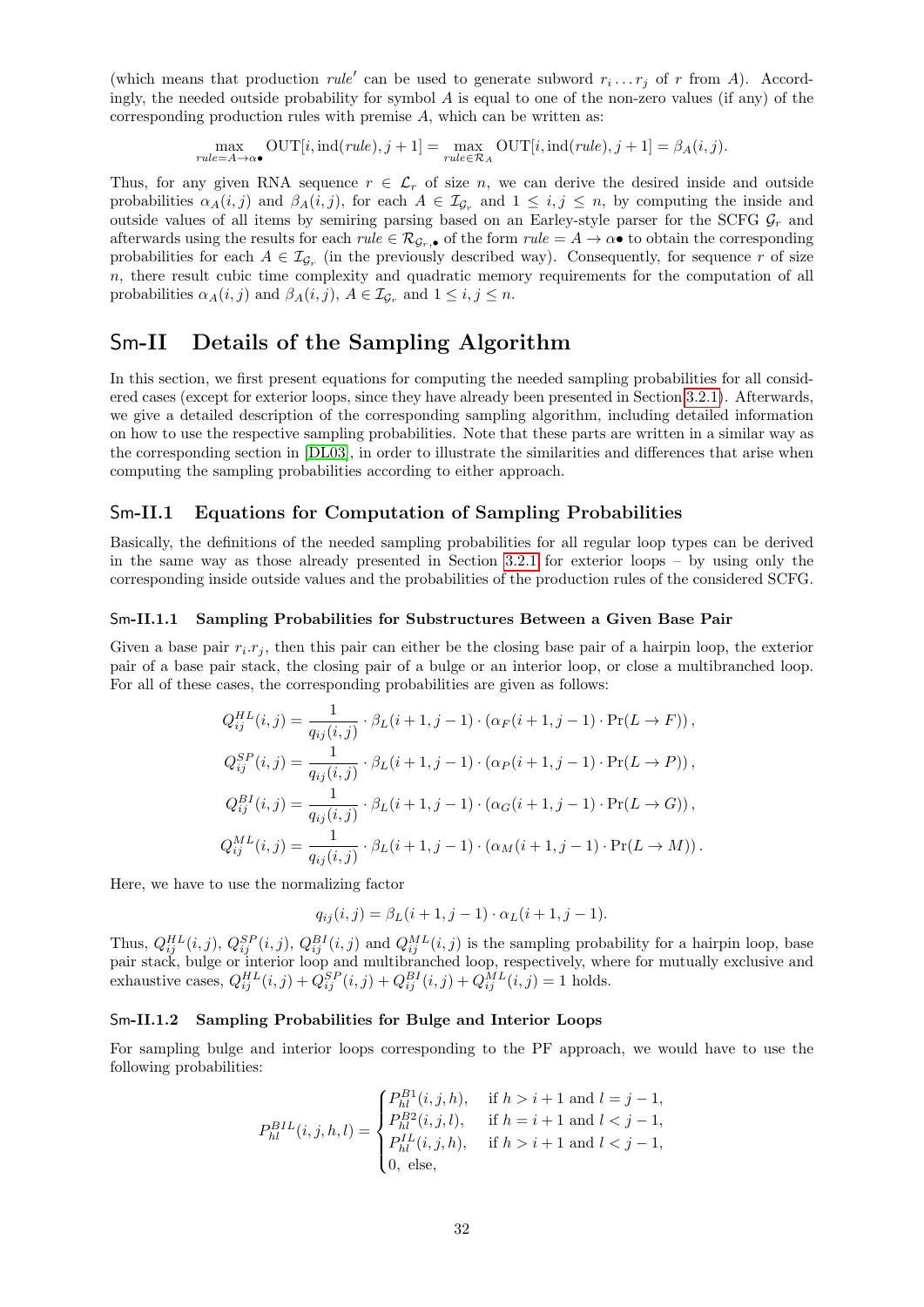where

$$
P_{hl}^{B1}(i,j,h) = \frac{1}{Q_{ij}^{BI}(i,j) \cdot q_{ij}(i,j)} \cdot \beta_L(i+1,j-1) \cdot \Pr(L \to G)
$$
  
\n
$$
P_{hl}^{B2}(i,j,l) = \frac{1}{Q_{ij}^{BI}(i,j) \cdot q_{ij}(i,j)} \cdot \beta_L(i+1,j-1) \cdot \Pr(L \to G)
$$
  
\n
$$
P_{hl}^{B2}(i,j,l) = \frac{1}{Q_{ij}^{BI}(i,j) \cdot q_{ij}(i,j)} \cdot \beta_L(i+1,j-1) \cdot \Pr(L \to G)
$$
  
\n
$$
P_{hl}^{IL}(i,j,h,l) = \frac{1}{Q_{ij}^{BI}(i,j) \cdot q_{ij}(i,j)} \cdot \beta_L(i+1,j-1) \cdot \Pr(L \to G)
$$
  
\n
$$
\times (\alpha_B(i+1,h-1) \cdot \alpha_A(h,l) \cdot \alpha_B(l+1,j-1) \cdot \Pr(G \to BAB)).
$$

After the case of bulge or interior loop was sampled,  $\{P_{hl}^{BIL}(i,j,h,l)\}\$  would then be used for sampling h and l (together in one single sampling step) and for mutually exclusive and exhaustive cases,  $\sum_{h=(i+1)}^{j-\min_{\text{ps}}}\sum_{l=(h-1)+\min_{\text{ps}}}^{(j-1)}P_{hl}^{BIL}(i,j,h,l)=1$  (under the condition that  $Q_{ij}^{BI}(i,j)>0$ ).

However, to ensure that the sampling algorithm runs in cubic time, we would then have to disregard long bulge and interior loops by using a constant max $_{BL}$  – just like with PFs<sup>[18](#page-32-0)</sup>. Nevertheless, we do not need to apply this restriction if we sample h and l one after the other with the following probabilities:

$$
P_{hj}^{BI}(i,j,h) = \frac{1}{p^{BI}(i,j)} \cdot \beta_G(i+1,j-1) \cdot (\alpha_B(i+1,h-1) \cdot \alpha_A(h,j-1) \cdot \Pr(G \to BA)),
$$
  
\n
$$
P_{il}^{BI}(i,j,l) = \frac{1}{p^{BI}(i,j)} \cdot \beta_G(i+1,j-1) \cdot (\alpha_A(i+1,l) \cdot \alpha_B(l+1,j-1) \cdot \Pr(G \to AB)),
$$
  
\n
$$
P_{hl}^{BI}(i,j,h) = \frac{1}{p^{BI}(i,j)} \cdot \beta_G(i+1,j-1) \cdot (\alpha_B(i+1,h-1) \cdot \alpha_{AB}(h-1,j) \cdot \Pr(G \to BAB)),
$$
  
\n
$$
\hat{P}_{hl}^{BI}(j,h,l) = \frac{1}{\alpha_{AB}(h-1,j)} \cdot (\alpha_A(h,l) \cdot \alpha_B(l+1,j-1)),
$$

where

$$
\alpha_{AB}(i,j) = \sum_{l=i+\text{min}_{ps}}^{(j-2)} (\alpha_A(i+1,l) \cdot \alpha_B(l+1,j-1))
$$

and

$$
p^{BI}(i,j) = \beta_G(i+1,j-1) \cdot \alpha_G(i+1,j-1).
$$

Obviously,  $\{P_{hj}^{BI}(i,j,h)\}\$  and  $\{P_{il}^{BI}(i,j,l)\}\$  are the sampling probabilities for bulges on the left and bulges on the right, respectively. Furthermore,  $\{P_{hl}^{BI}(i,j,h)\}$  are the probabilities for first sampling h for interior loops and  $\{\widehat{P}_{hl}^{BI}(j,h,l)\}\$  are the probabilities for sampling l after h is sampled (for interior loops). Since the probabilities of all mutually exclusive and exhaustive cases sum up to 1, we have  $\sum_{h=(i+2)}^{j-\min_{ps}} P_{hj}^{BI}(i, j, h)$ +  $\sum_{l=i+\text{min}_{ps}}^{(j-2)} P_{il}^{BI}(i, j, l) + \sum_{h=(i+2)}^{j-\text{min}_{ps}-1} P_{hl}^{BI}(i, j, h) = 1$ , and, under the condition that  $P_{hl}^{BI}(i, j, h) > 0$ , also  $\sum_{l=(h-1)+\min_{\text{ps}}}^{(j-2)} \hat{P}_{hl}^{BI}(j, h, l) = 1.$ 

### Sm-II.1.3 Sampling Probabilities for Multiloops

In the case of a multibranched loop, the probabilities for sampling the first accessible base pair  $r_{h_1}.r_{l_1}$ within this loop can be obtained by considering the intermediate symbols of  $\mathcal{G}_r$  that generate (parts of) multiloops. More specifically, we first sample  $h$  and  $l$  according to the following conditional probabilities:

$$
P_{hl}^{M_1}(i, j, h) = \frac{1}{p^{M_1}(i, j)} \cdot \beta_M(i + 1, j - 1) \cdot (\alpha_U^*(i + 1, h - 1) \cdot \alpha_{AO}(h, j) \cdot \Pr(M \to UAO)),
$$
  

$$
\hat{P}_{hl}^{M_1}(j, h, l) = \frac{1}{\alpha_{AO}(h, j)} \cdot (\alpha_A(h, l) \cdot \alpha_O(l + 1, j - 1)),
$$

where

$$
\alpha_{AO}(h,j) = \sum_{l=(h-1)+\min_{\text{ps}}}^{(j-1)-\min_{\text{ps}}} (\alpha_A(h,l) \cdot \alpha_O(l+1,j-1))
$$

and

$$
p^{M_1}(i,j) = \beta_M(i+1,j-1) \cdot \alpha_M(i+1,j-1).
$$

<span id="page-32-0"></span><sup>&</sup>lt;sup>18</sup>Note that when using the PF approach based on thermodynamics, h and l have to be sampled at once, since the free energy of a bulge or interior loops strongly depends on both the closing pair  $r_i$ .  $r_j$  and the accessible pair  $r_h$ .  $r_l$ .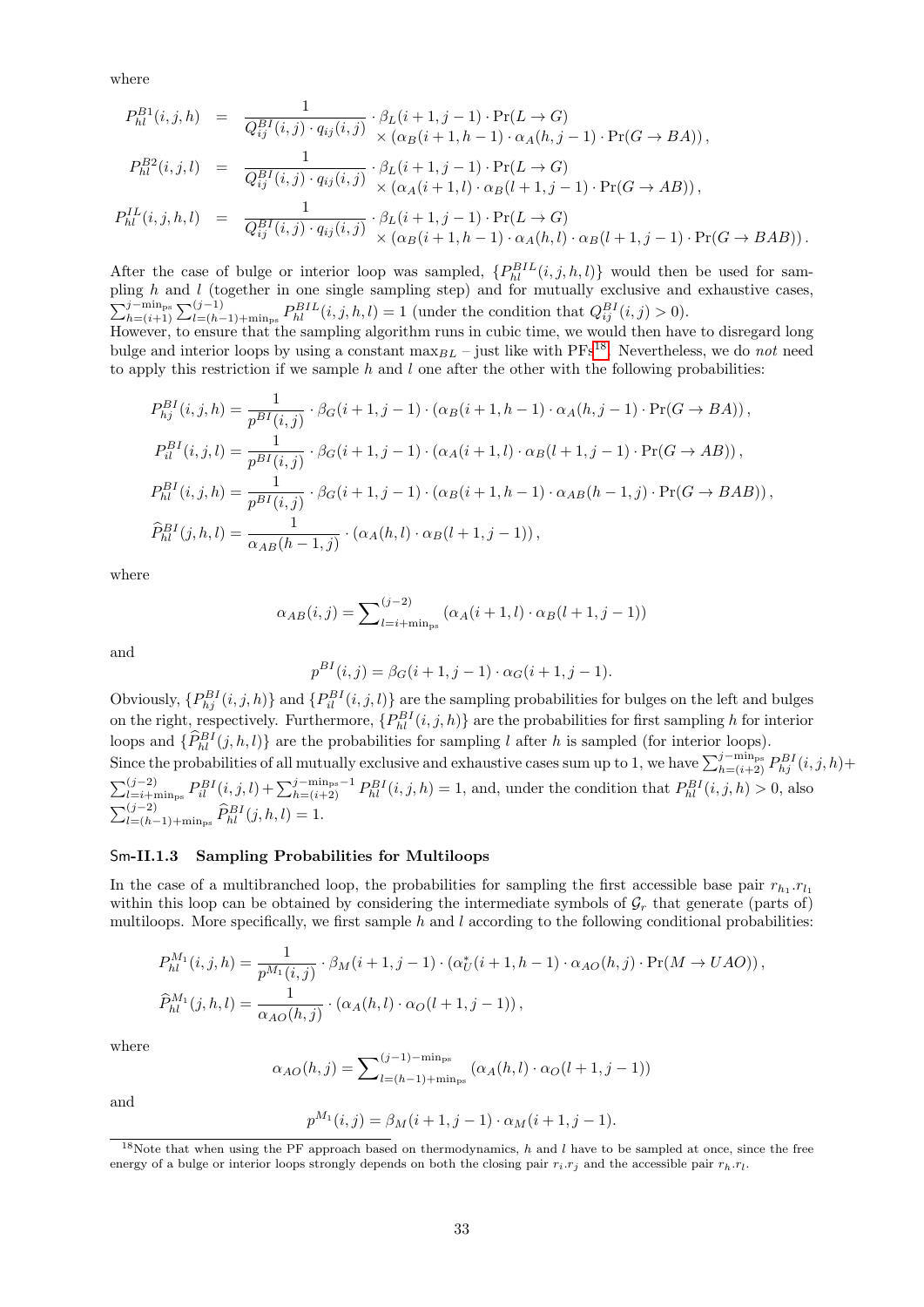Note that we have to take care of the  $\epsilon$ -rule  $U \to \epsilon$ , which implies that symbol U may generate words of size zero. For this reason,  $h = i + 1$  could be chosen, implying  $h - 1 < i + 1$ . However,  $\alpha_{U}(i + 1, h - 1)$ is only defined for  $i + 1 \leq h - 1$ . To fix this problem, we have used the term  $\alpha_U^*(i + 1, h - 1)$  instead of  $\alpha_U(i+1,h-1)$  in the previous two definitions, which is given as follows:

$$
\alpha_U^*(i+1, h-1) = \begin{cases} \alpha_U(i+1, h-1), & \text{if } i+1 \le h-1, \\ \Pr(U \to \epsilon), & \text{if } i+1 > h-1. \end{cases}
$$

Thus,  $\{\widehat{P}_{hl}^{M_1}(j, h, l)\}\$  are probabilities for sampling l after  $h \geq i+1$  is sampled with probabilities  ${P_{hl}^{M_1}(i,j,h)}$ . For mutually exclusive and exhaustive cases, we have  $\sum_{h=(i+1)}^{j-2\cdot\min_{ps}P_{hl}^{M_1}(i,j,h)=1$ , and accordingly,  $\sum_{l=(h-1)+\text{min}_{ps}}^{(j-1)-\text{min}_{ps}} \hat{P}_{hl}^{M_1}(j, h, l) = 1$ . Sampling both h and l yields the first accessible base pair  $r_{h_1}.r_{l_1} := r_h.r_l$  (which closes the first helix radiating out from this multiloop).

In order to sample the second accessible base pair  $r_{h_2}.r_{l_2}$ , we consider the remaining structure fragment  $R_{(l_1+1)(j-1)}$  (between the 3' base  $r_{l_1}$  of the first accessible base pair  $r_{h_1}.r_{l_1}$  and the 3' base  $r_j$  of the closing base pair  $r_i \cdot r_j$  of the considered multiloop). In fact, for any  $k \geq 1$ , the probabilities for sampling the  $(k+1)$ th accessible base pair  $r_{h_{k+1}}.r_{l_{k+1}}$  within this multibranched loop are computed by considering the structure fragment  $R_{(l_k+1)(j-1)}$  and using the corresponding inside and outside variables for some specific multiloop generating intermediate symbols of the grammar  $G_r$ . More specifically, we first sample  $h$  and  $l$  according to conditional probabilities, which are defined as follows:

$$
P_{hl}^{M_{k+1}}(l_k, j, h) = \frac{1}{p^{M_{k+1}}(l_k, j)} \cdot \beta_X(l_k + 1, j - 1) \cdot (\alpha_U^*(l_k + 1, h - 1) \cdot \alpha_{AN}(h, j) \cdot \Pr(X \to UAN)),
$$
  

$$
\widehat{P}_{hl}^{M_{k+1}}(j, h, l) = \frac{1}{\alpha_{AN}(h, j)} \cdot (\alpha_A(h, l) \cdot \alpha_N^*(l + 1, j - 1)),
$$

where

$$
\alpha_{AN}(h,j) = \sum_{l=(h-1)+\text{min}_{ps}}^{(j-1)} (\alpha_A(h,l) \cdot \alpha_N^*(l+1,j-1))
$$

and

$$
p^{M_{k+1}}(l_k, j) = \begin{cases} \beta_O(l_k + 1, j - 1) \cdot \alpha_O(l_k + 1, j - 1), & \text{if } (k+1) = 2, \\ \beta_N(l_k + 1, j - 1) \cdot \alpha_N(l_k + 1, j - 1) - \\ \beta_N(l_k + 1, j - 1) \cdot (\alpha_U(l + 1, j - 1) \cdot \Pr(N \to U)), & \text{if } (k+1) \ge 3, \end{cases}
$$

as well as

$$
X = \begin{cases} O, & \text{if } (k+1) = 2, \\ N, & \text{if } (k+1) \ge 3. \end{cases}
$$

Again, we have used  $\alpha^*_{U}$  instead of  $\alpha_{U}$  and  $\alpha^*_{N}$  instead of  $\alpha_{N}$ , which is defined as

$$
\alpha_N^*(l+1, j-1) = \begin{cases} \alpha_N(l+1, j-1), & \text{if } l+1 \leq j-1, \\ \Pr(N \to U) \cdot \Pr(U \to \epsilon), & \text{if } l+1 > j-1, \end{cases}
$$

in order to take care of possible cases where  $U$  and/or  $N$  generate words of size zero. According to these definitions,  $\{\widehat{P}_{hl}^{M_{k+1}}(j, h, l)\}\$  are probabilities for sampling l after  $h \geq l_k + 1$  is sampled with probabilities  ${P_{hl}^{M_{k+1}}(l_k, j, h)}$  and again, for mutually exclusive and exhaustive cases, we have  $\sum_{h=(l_k+1)}^{j-\min_{ps}} P_{hl}^{M_{k+1}}(l_k, j, h)$ 1, and  $\sum_{l=(h-1)+\min_{ps}}^{(j-1)} \hat{P}_{hl}^{M_{k+1}}(j,h,l) = 1$ . By sampling both h and l, we obtain the desired  $(k+1)$ th accessible base pair  $r_{h_{k+1}} r_{l_{k+1}} := r_h \cdot r_l$  (which closes the  $(k+1)$ th helix radiating out from this multiloop).

According to the definition of multibranched loops, we now have to address two different cases: either the considered multiloop contains no additional accessible base pair, or there is at least one more base pair accessible from the closing pair  $r_i.r_j$ . These two mutually exclusive cases are addressed by the following two probabilities: Conditional on the sampled values for  $h_k$  and  $l_k$  (for the kth accessible base pair  $r_{h_k}.r_{l_k}$  in the considered multiloop),  $k \geq 2$ , we consider the following "decision" probability for no additional accessible base pairs on the structure fragment  $R_{(l_k+1)(j-1)}$  (i.e., between the 3' base  $r_{l_k}$  of the kth accessible base pair  $r_{h_k}.r_{l_k}$  and the 3' base  $r_j$  of the closing base pair  $r_i.r_j$ ):

$$
P_{01}^{M_{k+1}}(l_k,j) = \frac{1}{p_{01}(l_k,j)} \cdot \beta_N(l_k+1,j-1) \cdot (\alpha_U(l_k+1,j-1) \cdot \Pr(N \to U)),
$$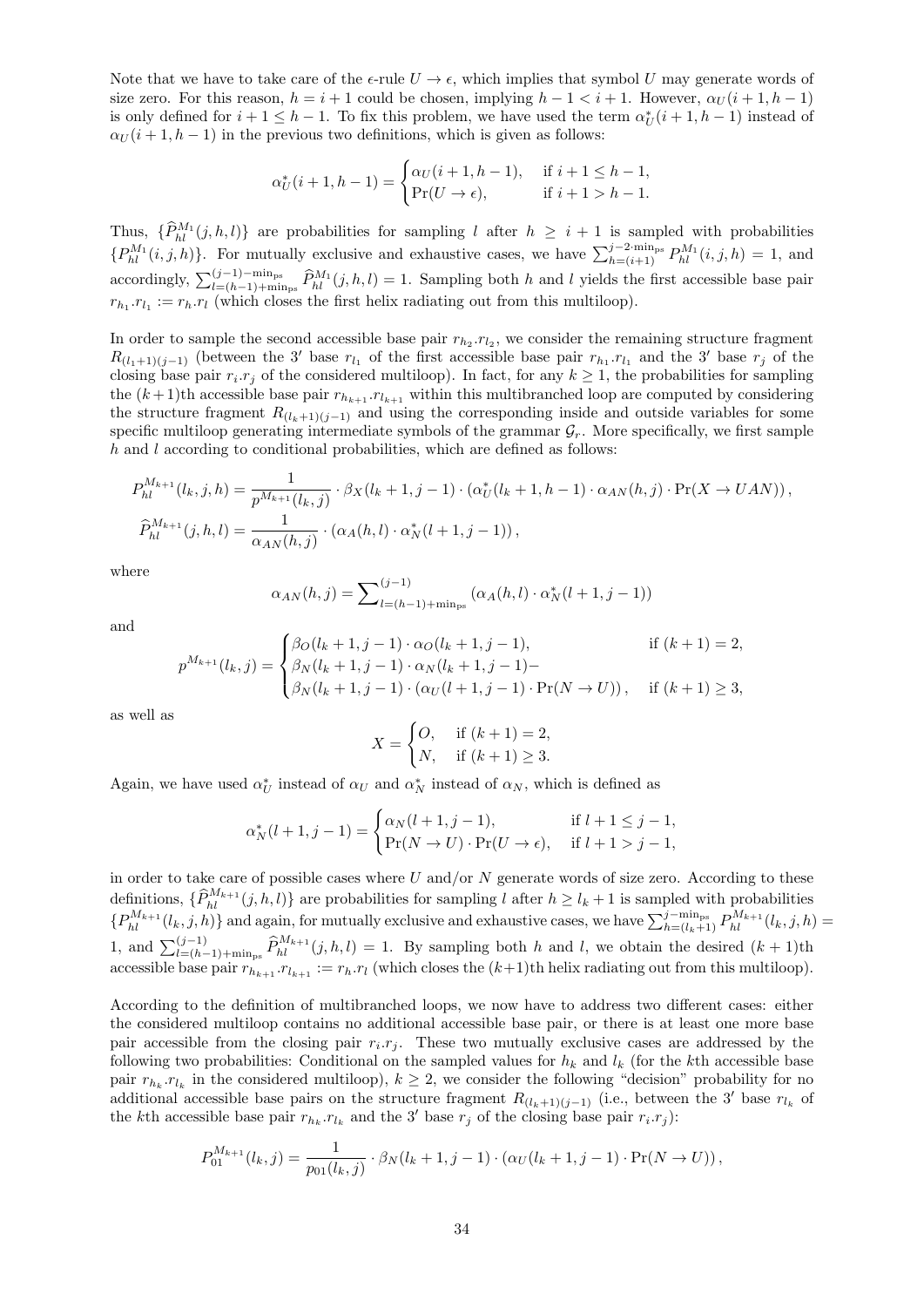where

$$
p_{01}(l_k, j) = \begin{cases} \beta_N(l_k + 1, j - 1) \cdot (\alpha_U(l_k + 1, j - 1) \cdot \Pr(N \to U)), & \text{if } (j - l_k - 1) < \min_{\text{ps}}, \\ \beta_N(l_k + 1, j - 1) \cdot \alpha_N(l_k + 1, j - 1), & \text{if } (j - l_k - 1) \ge \min_{\text{ps}}. \end{cases}
$$

Accordingly, the probability that there is at least one more accessible base pair in the considered multiloop (i.e., on the structure fragment  $R_{(l_k+1)(j-1)}$ ) is given by  $1 - P_{01}^{M_{k+1}}(l_k, j)$ .

If no additional accessible base pair is sampled, the sampling process for the considered multibranched loop (closed by pair  $r_i \cdot r_j$ ) is terminated; the resulting loop is thus a  $(k+1)$ -loop, with k internal helices closed by the k sampled base pairs  $r_{h_p}.r_{l_p}, 1 \leq p \leq k$ , accessible from the closing pair  $r_i.r_j$ . Otherwise, the next accessible base pair  $r_{h_{k+1}} \cdot r_{l_{k+1}}$  is sampled and afterwards, it has yet again to be decided whether the loop contains additional accessible base pairs or not (by another "decision" sampling). This process is then repeated until no additional base pair is sampled.

### <span id="page-34-0"></span>Sm-II.2 Formal Description of the Sampling Process

According to the previous discussion, it should be clear that a secondary structure for a given RNA sequence  $r \in \mathcal{L}_r$  of length n can be sampled in the following recursive way: Start with the entire RNA sequence  $R_{1n}$  and consecutively compute the adjacent substructures (single-stranded regions and paired substructures) of the exterior loop (from left to right). Any paired substructure, say the kth substructure of the exterior loops, has to be completed by successively folding other loops (hairpins, stacked pairs, bulges, interior and multibranched loops) before the  $(k + 1)$ th adjacent substructure is computed. This means that the folding process performed by the sampling algorithm corresponds to the native folding procedures of RNA molecules (from left to right, due to the aspects of co-transcriptional folding).

#### Algorithm 3 Sampling an entire secondary structure

**Require:** RNA sequence  $r \in \mathcal{L}_r$  of length  $n \geq 1$ , and all previously defined sampling probabilities computed for r (as global variables). procedure computeRandomExteriorLoop (n)  $\mathit{sec} = \emptyset$ Set  $i = 1$ ,  $j = n$  and  $k = 0$ while  $(j - i + 1) \neq 0$  do /\*Create  $(k + 1)$ th helix, starting with free base pair h.l,  $i < h < l < j$ , or leave  $R_{ij}$  unpaired:\*/  $extLoop Type =$  Sample exterior loop substructure type for  $R_{ij}$ if  $extLoop Type \cong P_0^E(i, j)$  /\*case (a):  $R_{ij}$  is single-stranded:\*/ then<br>return sec return sec else if  $extLoop Type \cong P_{ij}^{E}(i, j)$  /\*case (b):  $h = i$  and  $l = j:*/$  then Set  $h = i$  and  $l = j$ . Set  $h = i$  and  $l = j$ else if  $extLoop Type \cong \sum_{h=(i+1)}^{(j+1)-\min_{\text{ps}}} P_{hj}^{E}(i, j, h)$  /\*case (c):  $i < h < l = j:*/$  then Sample  $h \in [(i + 1), (j + 1) - \min_{ps}]$  according to probabilities  $\{P_{hj}^{E}(i, j, h)\}$ Set  $l = i$ else if  $extLoop Type \triangleq \sum_{l=(i-1)+\min_{\text{ps}}}^{(j-1)} P_{il}^{E}(i, j, l)$  /\*case (d):  $i = h < l < j:$ \*/ then Set  $h = i$ Sample  $l \in [(i-1) + \min_{\text{ps}}, (j-1)]$  according to probabilities  $\{P_{il}^E(i, j, l)\}$ else if  $extLoop Type \triangleq \sum_{h=(i+1)}^{j-\min_{ps}} P_{hl}^E(i, j, h)$  /\*case (e):  $i < h < l < j:$ \*/ then Sample  $h \in [(i + 1), j - \min_{ps}]$  according to probabilities  $\{P_{hl}^E(i, j, h)\}$ Sample  $l \in [(h-1) + \min_{\text{ps}}, (j-1)]$  according to probabilities  $\{\widehat{P}_{hl}^E(j, h, l)\}$ end if /\*Collect base pairs for  $(k + 1)$ th substructure and add them to the entire structure:\*/  $sub = \{h.l, (h + 1) . (l - 1), \ldots, (h + (min_{hel} - 1)) . (l - (min_{hel} - 1))\}$  $sub = sub \cup computeRandomLoop (h + (min_{hel} - 1), l - (min_{hel} - 1))$  $\mathit{sec} = \mathit{sec} \cup \mathit{sub}$ /\*Consider the remaining fragment  $R_{(l+1)j}$ :\*/ Set  $i = l + 1$  /\*=next unpaired base after free base pair  $h.l^*/$  and  $k = k + 1$ end while return sec end procedure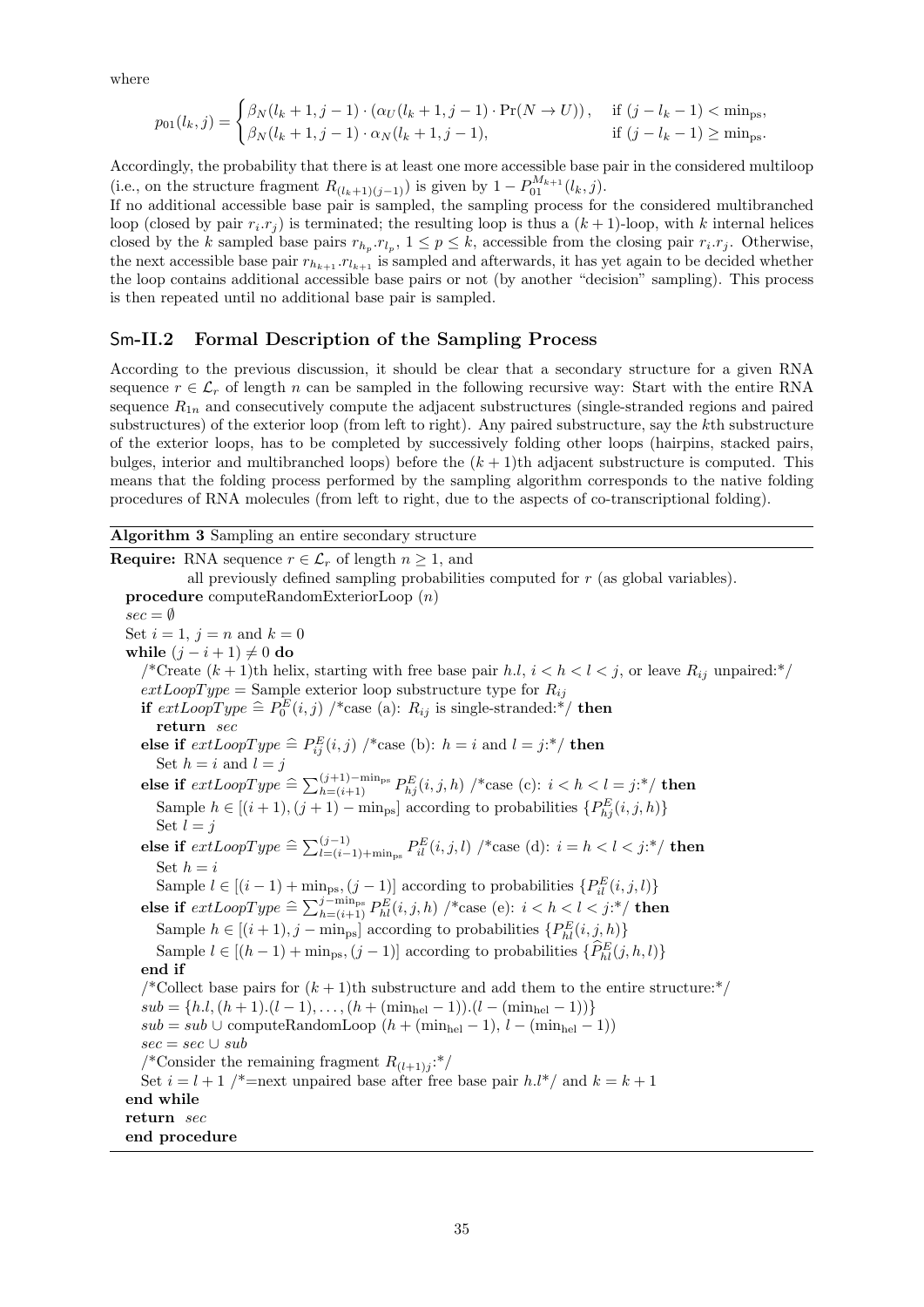### Algorithm 4 Sampling any substructure of an entire secondary structure

**procedure** computeRandomLoop  $(i, j)$ Set  $\sec = \emptyset$  $randLoopType = Sample loop type closed by i.j$ if  $randLoopType \cong Q_{ij}^{HL}(i, j)$  /\*i.j closes hairpin loop:\*/ then<br>return see return sec **else if**  $randLoopType \cong Q_{ij}^{SP}(i, j)$  /\**i.j* closes stacked pair:\*/ **then**<br> $sec = sec + (i + 1) (i + 1) (i - 1)$  $\sec = \sec \cup \{(i+1).(j-1)\}\$  $sec = sec \cup computeRandomLoop (i + 1, j - 1)$ else if  $randLoopType \cong Q_{ij}^{BI}(i, j)$  /\* $i. j$  closes bulge or interior loop:\*/ then  $\mathit{sec} = \mathit{sec} \cup \text{computeRandomBulgel}$ nteriorLoop $(i, j)$ **else if** randLoopType  $\cong Q_{ij}^{ML}(i, j)$  /\*i.j closes multiloop:\*/ **then**<br>sec = sec | compute  $\text{RandomMulti[00D]}$  (i, j)  $\textit{sec} = \textit{sec} \cup \text{computeRandomMultiLoop}(i, j)$ end if return sec end procedure

#### Algorithm 5 Sampling a bulge or interior loop within a secondary structure

procedure computeRandomBulgeInteriorLoop  $(i, j)$ if Sample strictly corresponding to PF approach then /\*This requires to use a constant  $\max_{BL}:*/$ Sample h and l according to probabilities  $\{P_{hl}^{BIL}(i,j,h,l)\}$ else /\*This allows  $\max_{BL} = \infty$  (then no restrictions are applied):\*/  $loopType =$  Sample bulge or interior loop type for  $R_{ij}$ **if**  $loopType \cong \sum_{h=(i+2)}^{j-\min_{ps}} P_{hj}^{BI}(i, j, h)$  /\*bulge on the left:\*/ **then** Sample  $h \in [(i + 2), j - \min_{ps}]$  according to probabilities  $\{P_{hj}^{BI}(i, j, h)\}$ Set  $l = i$ else if  $loopType \cong \sum_{l=i+\text{min}_{ps}}^{(j-2)} P_{il}^{BI}(i, j, l)$  /\*bulge on the right:\*/ then Set  $h = i$ Sample  $l \in [i + \min_{ps}, (j - 2)]$  according to probabilities  $\{P_{il}^{BI}(i, j, l)\}$ else if  $loopType \triangleq \sum_{h=(i+2)}^{j-\text{min}_{ps}-1} P_h^{BI}(i, j, h)$  /\*interior loop:\*/ then Sample  $h \in [(i + 2), j - \min_{ps} - 1]$  according to probabilities  $\{P_{hl}^{BI}(i, j, h)\}$ Sample  $l \in [(h-1) + \min_{\text{ps}} (j-2)]$  according to probabilities  $\{\widehat{P}_{hl}^{BI}(j,h,l)\}$ end if end if  $\text{sec} = \{h.l, (h+1) . (l-1), \ldots, (h + (\text{min}_{\text{hel}} - 1)) . (l - (\text{min}_{\text{hel}} - 1))\}$  $sec = sec \cup computeRandomLoop (h + (min_{hel} - 1), l - (min_{hel} - 1))$ return sec end procedure

For a formal description on how the sampling algorithm works and explicit information on where each of the previously defined sampling probabilities has to be considered in order to perform the needed random choices, see Algorithms [3](#page-0-1) to [6.](#page-0-1)

It remains to mention that when the probabilities  $\alpha_x(i,j), x \in \{AT, AB, AO, AN\}, 1 \le i, j \le n$ , are also precomputed, each of the needed sampling probabilities can be derived in constant time. Thus, after a preprocessing of the given RNA sequence (which includes the complete inside outside computation and takes cubic time and requires quadratic storage), corresponding secondary structures can be quickly generated. In fact, the time complexity of the sampling algorithm is bounded by  $\mathcal{O}(n^2)$ , since any structure of size n can have at most  $\lfloor \frac{n-\min_{H_L}}{2} \rfloor$  base pairs and any base pair can be sampled in linear time.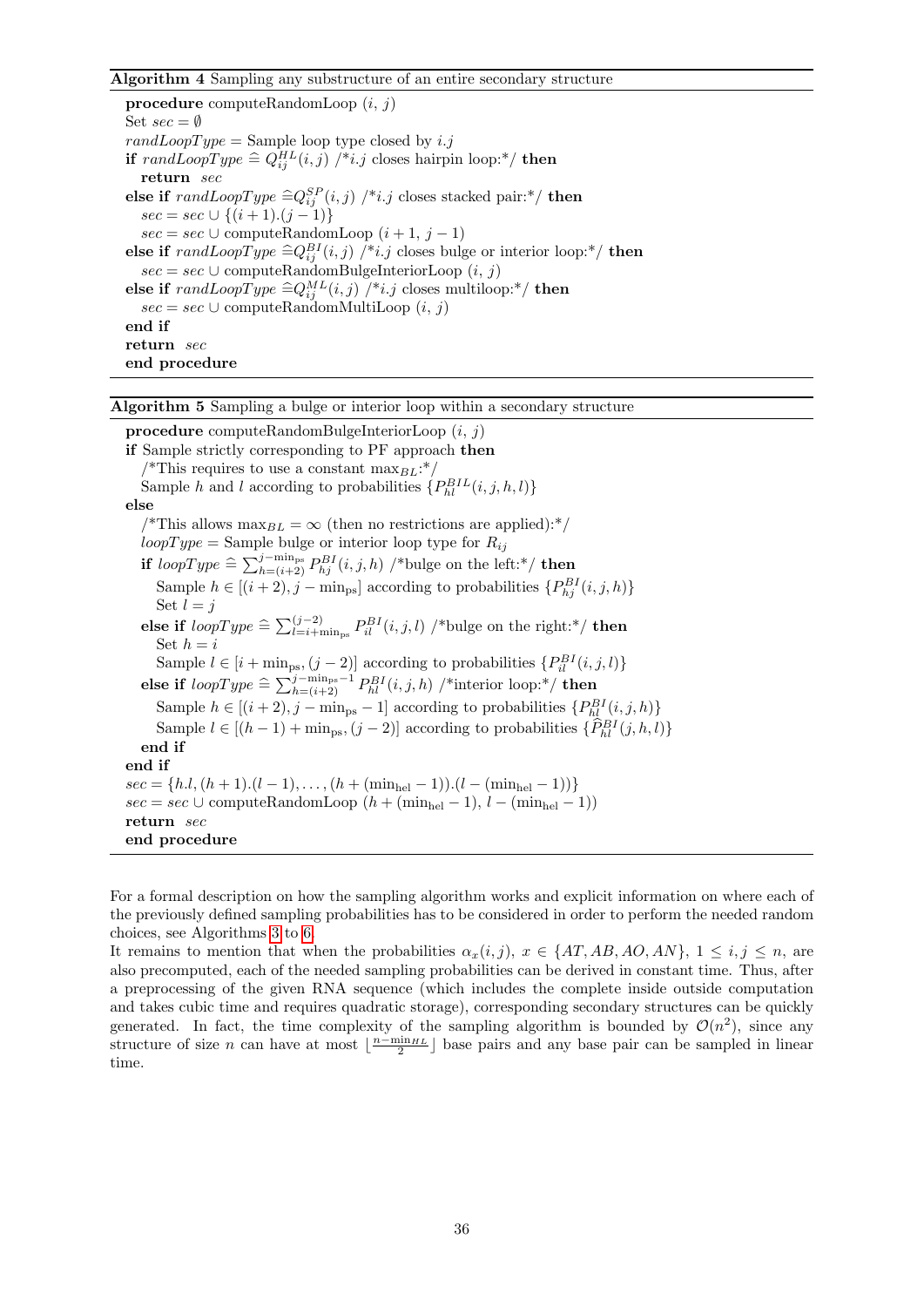#### Algorithm 6 Sampling a multiloop within a secondary structure

**procedure** computeRandomMultiLoop  $(i, j)$ Set  $\text{sec} = \emptyset$ ,  $k = 0$  and  $l_k = i$ while  $(j - l_k - 1) \ge \min_{\text{ps}}$  do /\*Create  $(k+1)$ th helix, starting with accessible pair  $h_{k+1}.l_{k+1}, l_k < h_{k+1} < l_{k+1} < j$ :\*/ if  $(k + 1) = 1$  then Sample  $h \in [(i + 1), j - 2 \cdot \min_{ps}]$  according to probabilities  $\{P_{hl}^{M_1}(i, j, h)\}$ Sample  $l \in [(h-1) + \min_{ps}, (j-1) - \min_{ps}]$  according to probabilities  $\{\widehat{P}_{hl}^{M_1}(j, h, l)\}$ Set  $h_1 = h$  and  $l_1 = l$ else Sample  $h \in [(i + 1), j - \min_{ps}]$  according to probabilities  $\{P_{hl}^{M_{k+1}}(i, j, h)\}$ Sample  $l \in [(h-1) + \min_{ps}, (j-1)]$  according to probabilities  $\{\widehat{P}_{hl}^{M_{k+1}}(j, h, l)\}$ Set  $h_{k+1} = h$  and  $l_{k+1} = l$ end if /\*Collect base pairs for  $(k + 1)$ th substructure and add them to the entire structure:\*/  $sub = \{h.l, (h + 1) . (l - 1), ..., (h + (min_{hel} - 1)) . (l - (min_{hel} - 1))\}$  $sub = sub \cup computeRandomLoop (h + (min_{hel} - 1), l - (min_{hel} - 1))$  $\mathit{sec} = \mathit{sec} \cup \mathit{sub}$ <sup>\*</sup>Decide whether to leave the remaining fragment  $R_{(l_{k+1}+1)(j-1)}$  unpaired or not:\*/ if  $(k+1) \geq 2$  then Sample "decision" according to  $P_{01}^{M_{k+1}}(l_{k+1},j)$  and  $1-P_{01}^{M_{k+1}}(l_{k+1},j)$ **if**  $P_{01}^{M_{k+1}}(l_{k+1}, j)$  /\*no additional base pairs on  $R_{(l_{k+1}+1)(j-1)}$ :\*/ **then** return sec else Set  $k = k + 1$ end if end if end while return sec end procedure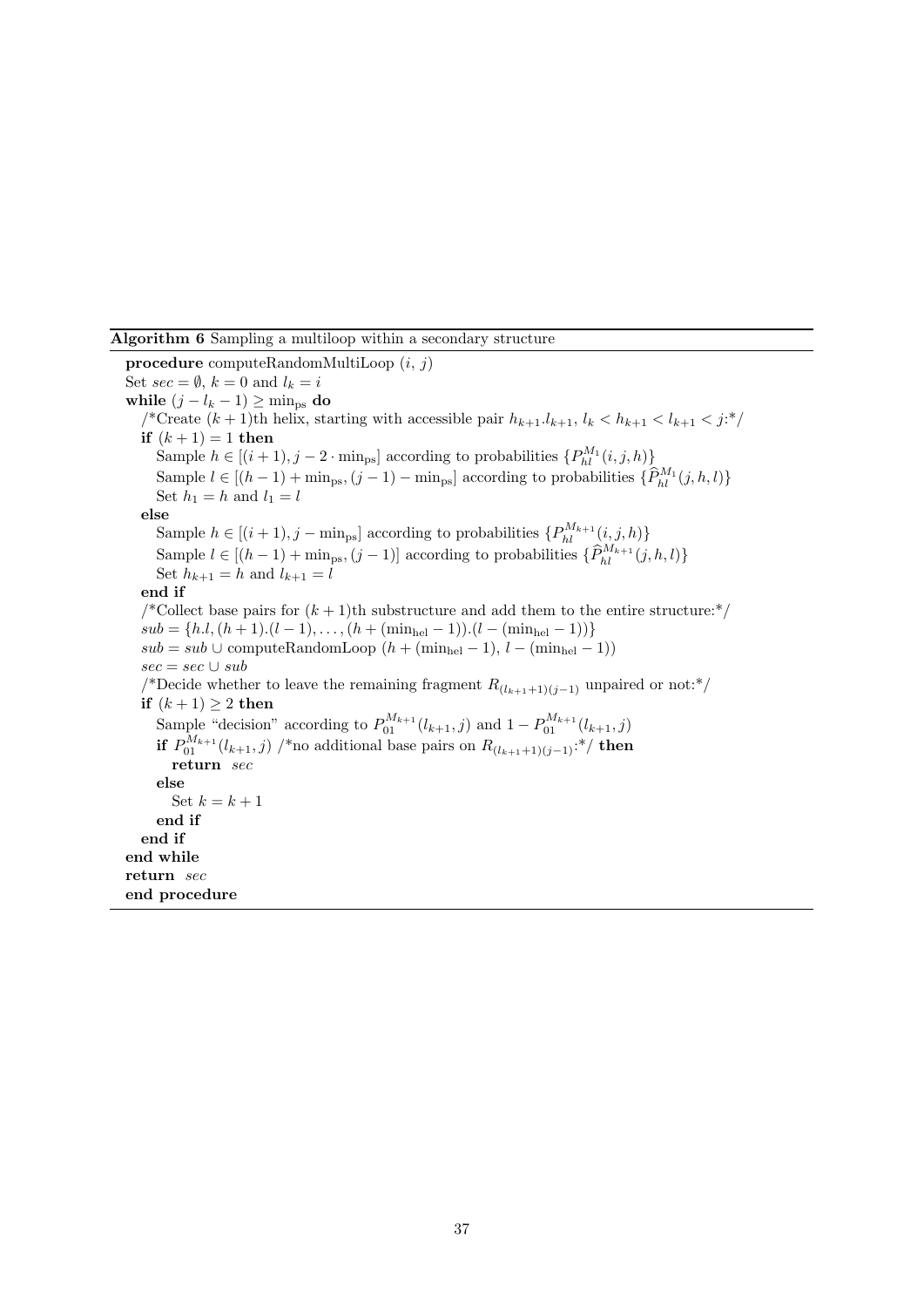## Sm-III Tables and Figures

| Approach    | Parameters                                                                                                            | Shape Level                                           |  |  |  |  |  |  |
|-------------|-----------------------------------------------------------------------------------------------------------------------|-------------------------------------------------------|--|--|--|--|--|--|
|             |                                                                                                                       |                                                       |  |  |  |  |  |  |
| PF          | $\max_{BL} = 30$                                                                                                      | $\parallel$ 0.0633 0.1216 0.2071 0.2117 0.2639 0.3694 |  |  |  |  |  |  |
| <b>SCFG</b> | $\min_{H/L} = 1$ , $\min_{hel} = 1 \parallel 0.2099 \quad 0.3699 \quad 0.5594 \quad 0.5594 \quad 0.5599 \quad 0.6302$ |                                                       |  |  |  |  |  |  |
|             | $\min_{HL} = 1, \min_{hel} = 2 \parallel 0.2187 \quad 0.3833 \quad 0.5830 \quad 0.5830 \quad 0.5835 \quad 0.6607$     |                                                       |  |  |  |  |  |  |
|             | $\min_{HL} = 3$ , $\min_{hel} = 1 \parallel 0.2450$ $0.4448$ $0.6417$ $0.6417$ $0.6422$ $0.7356$                      |                                                       |  |  |  |  |  |  |
|             | $\min_{HL} = 3$ , $\min_{hel} = 2 \parallel 0.2409$ 0.4364 0.6399 0.6399 0.6403 0.7379                                |                                                       |  |  |  |  |  |  |

<span id="page-37-0"></span> $\mathrm{CSP}_\mathrm{freq}$  (selection principle MF struct.):

 $\mathrm{CSP}_\mathrm{freq}$  (selection principle MEA struct.):

|             | Parameters                                                                                                                  | Shape Level                                           |  |  |  |  |  |  |
|-------------|-----------------------------------------------------------------------------------------------------------------------------|-------------------------------------------------------|--|--|--|--|--|--|
| Approach    |                                                                                                                             |                                                       |  |  |  |  |  |  |
| PF          | $\max_{B L} = 30$                                                                                                           | $\parallel$ 0.0416 0.1049 0.1923 0.1960 0.2496 0.3559 |  |  |  |  |  |  |
| <b>SCFG</b> | $\min_{HL} = 1, \min_{hel} = 1 \parallel 0.0555 \quad 0.2094 \quad 0.4193 \quad 0.4193 \quad 0.4207 \quad 0.4679 \parallel$ |                                                       |  |  |  |  |  |  |
|             | $\min_{HL} = 1, \min_{hel} = 2 \parallel 0.0656 \quad 0.2446 \quad 0.4961 \quad 0.4961 \quad 0.4984 \quad 0.5613$           |                                                       |  |  |  |  |  |  |
|             | $\min_{HL} = 3, \min_{hel} = 1 \parallel 0.0772 \quad 0.2510 \quad 0.4928 \quad 0.4928 \quad 0.4942 \quad 0.5497$           |                                                       |  |  |  |  |  |  |
|             | $\min_{HL} = 3, \min_{hel} = 2 \parallel 0.1008 \quad 0.2917 \quad 0.5525 \quad 0.5525 \quad 0.5543 \quad 0.6241$           |                                                       |  |  |  |  |  |  |

 $\mathrm{CSP}_\mathrm{freq}$  (selection principle Centroid):

|             | Parameters                                                                                                                                                                                          | Shape Level                                           |  |  |  |  |  |  |  |
|-------------|-----------------------------------------------------------------------------------------------------------------------------------------------------------------------------------------------------|-------------------------------------------------------|--|--|--|--|--|--|--|
| Approach    |                                                                                                                                                                                                     |                                                       |  |  |  |  |  |  |  |
| PF          | $\max_{BL} = 30$                                                                                                                                                                                    | $\parallel$ 0.0264 0.0800 0.1595 0.1627 0.1932 0.2677 |  |  |  |  |  |  |  |
| <b>SCFG</b> | $\min_{HL} = 1, \min_{hel} = 1 \parallel 0.0374 \quad 0.1276 \quad 0.2973 \quad 0.2973 \quad 0.2978 \quad 0.3130$                                                                                   |                                                       |  |  |  |  |  |  |  |
|             | $\text{min}_{HL} = 1, \text{min}_{\text{hel}} = 2 \ \textcolor{red}{\big\vert} \ \text{0.0485} \quad \text{0.1623} \quad \text{0.3791} \quad \text{0.3791} \quad \text{0.3800} \quad \text{0.4097}$ |                                                       |  |  |  |  |  |  |  |
|             | $\text{min}_{HL} = 3, \text{min}_{\text{hel}} = 1 \ \textcolor{red}{\parallel} \ 0.0536 \quad 0.1665 \quad 0.3773 \quad 0.3773 \quad 0.3778 \quad 0.4060$                                           |                                                       |  |  |  |  |  |  |  |
|             | $\min_{HL} = 3, \min_{hel} = 2 \parallel 0.0758 \quad 0.2150 \quad 0.4563 \quad 0.4563 \quad 0.4568 \quad 0.5003$                                                                                   |                                                       |  |  |  |  |  |  |  |

Table 13: Results related to the shapes of selected predictions, obtained from our tRNA database (by 10-fold cross-validation procedures, using sample size 1000).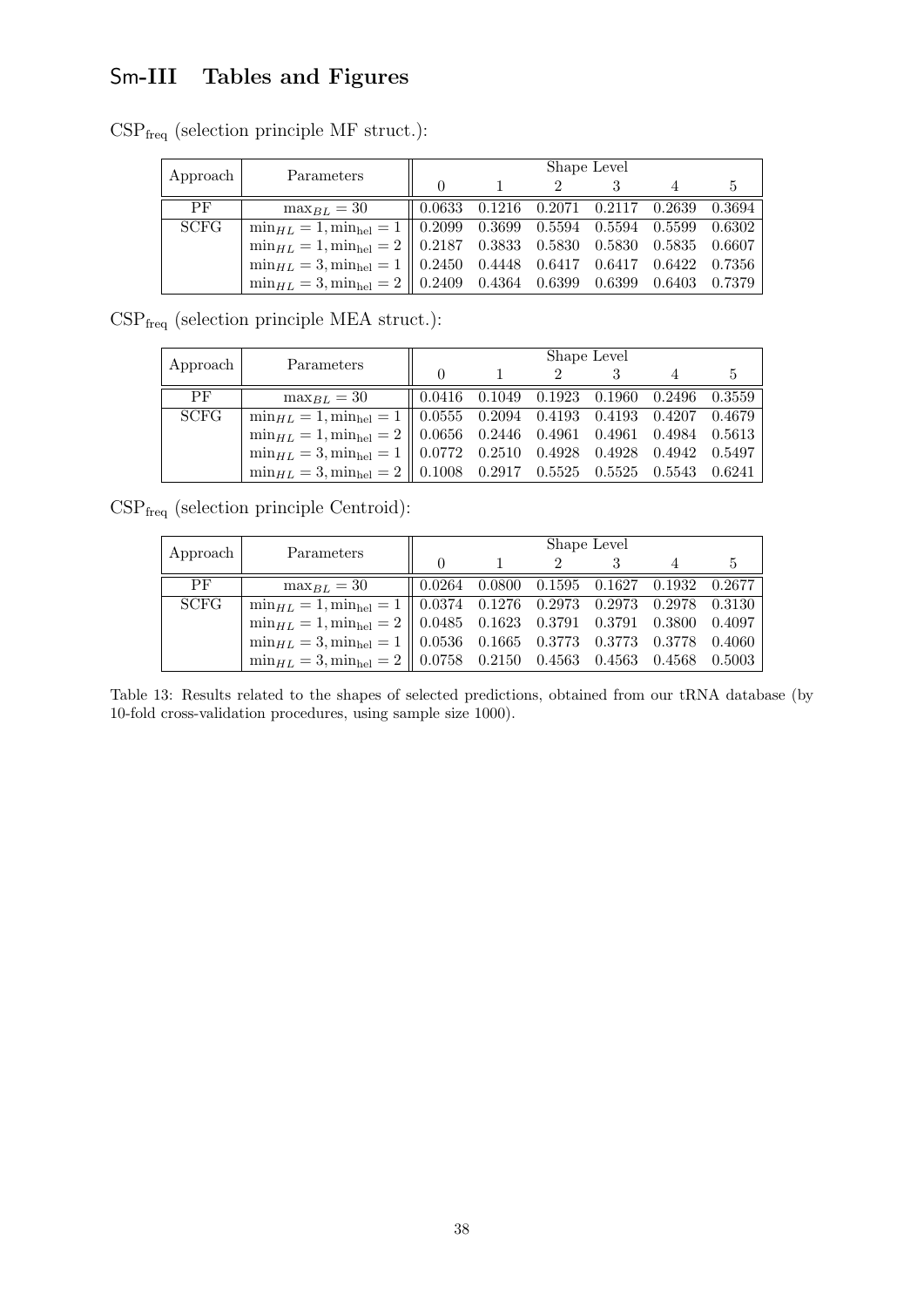CSOfreq:

| Approach    | Parameters                                                                                                        | Shape Level                                           |  |  |  |  |  |  |  |
|-------------|-------------------------------------------------------------------------------------------------------------------|-------------------------------------------------------|--|--|--|--|--|--|--|
|             |                                                                                                                   |                                                       |  |  |  |  |  |  |  |
| PF          | $\max_{B} I_{\ell} = 30$                                                                                          | $\parallel$ 0.5196 0.6740 0.8160 0.8239 0.8798 0.9556 |  |  |  |  |  |  |  |
| <b>SCFG</b> | $\min_{HL} = 1$ , $\min_{hel} = 1 \parallel 0.6838$ 0.9459 0.9903 0.9903 0.9908 0.9995                            |                                                       |  |  |  |  |  |  |  |
|             | $\min_{HL} = 1, \min_{hel} = 2 \parallel 0.6806 \quad 0.9006 \quad 0.9630 \quad 0.9635 \quad 0.9640 \quad 0.9991$ |                                                       |  |  |  |  |  |  |  |
|             | $\min_{HL} = 3, \min_{hel} = 1 \parallel 0.7148 \quad 0.9459 \quad 0.9875 \quad 0.9880 \quad 0.9885 \quad 0.9991$ |                                                       |  |  |  |  |  |  |  |
|             | $\min_{HL} = 3$ , $\min_{hel} = 2 \parallel 0.7111$ $0.8997$ $0.9677$ $0.9681$ $0.9686$ $0.9995$                  |                                                       |  |  |  |  |  |  |  |

CSnum:

| Approach    | Parameters                                                                                                        | Shape Level                                           |  |  |  |  |  |  |  |
|-------------|-------------------------------------------------------------------------------------------------------------------|-------------------------------------------------------|--|--|--|--|--|--|--|
|             |                                                                                                                   |                                                       |  |  |  |  |  |  |  |
| PF          | $\max_{B L} = 30$                                                                                                 | $\parallel$ 21.073 58.200 136.67 140.63 205.54 328.56 |  |  |  |  |  |  |  |
| <b>SCFG</b> | $\min_{HL} = 1$ , $\min_{hel} = 1$   16.202 98.357 327.26 327.27 327.51 418.80                                    |                                                       |  |  |  |  |  |  |  |
|             | $\min_{HL} = 1, \min_{hel} = 2 \parallel 25.205 \quad 142.50 \quad 453.03 \quad 453.03 \quad 453.10 \quad 527.04$ |                                                       |  |  |  |  |  |  |  |
|             | $\min_{HL} = 3, \min_{hel} = 1 \parallel 24.883$ 130.04 392.78 392.79 393.05 494.79                               |                                                       |  |  |  |  |  |  |  |
|             | $\min_{HL} = 3$ , $\min_{hel} = 2$   34.898 173.73 513.05 513.06 513.08 595.26                                    |                                                       |  |  |  |  |  |  |  |

DSnum:

| Approach | Parameters                                                                                                        | Shape Level                                           |  |  |  |  |  |  |  |
|----------|-------------------------------------------------------------------------------------------------------------------|-------------------------------------------------------|--|--|--|--|--|--|--|
|          |                                                                                                                   |                                                       |  |  |  |  |  |  |  |
| PF       | $\max_{BL} = 30$                                                                                                  | $\parallel$ 355.32 130.22 81.796 33.125 22.585 4.8848 |  |  |  |  |  |  |  |
| SCFG     | $\min_{HL} = 1, \min_{hel} = 1 \parallel 802.27$ 244.52 60.504 60.030 59.916 28.764                               |                                                       |  |  |  |  |  |  |  |
|          | $\min_{HL} = 1, \min_{hel} = 2 \parallel 652.75 \quad 125.69 \quad 24.687 \quad 24.687 \quad 24.687 \quad 16.019$ |                                                       |  |  |  |  |  |  |  |
|          | $\min_{HL} = 3$ , $\min_{hel} = 1$   752.71 208.65 48.257 47.797 47.691 21.838                                    |                                                       |  |  |  |  |  |  |  |
|          | $\min_{HL} = 3$ , $\min_{hel} = 2 \parallel 592.84$ 103.04 18.921 18.921 18.921 12.053                            |                                                       |  |  |  |  |  |  |  |

Table 14: Results related to the shapes of sampled structures, obtained from our tRNA database (by 10-fold cross-validation procedures, using sample size 1000).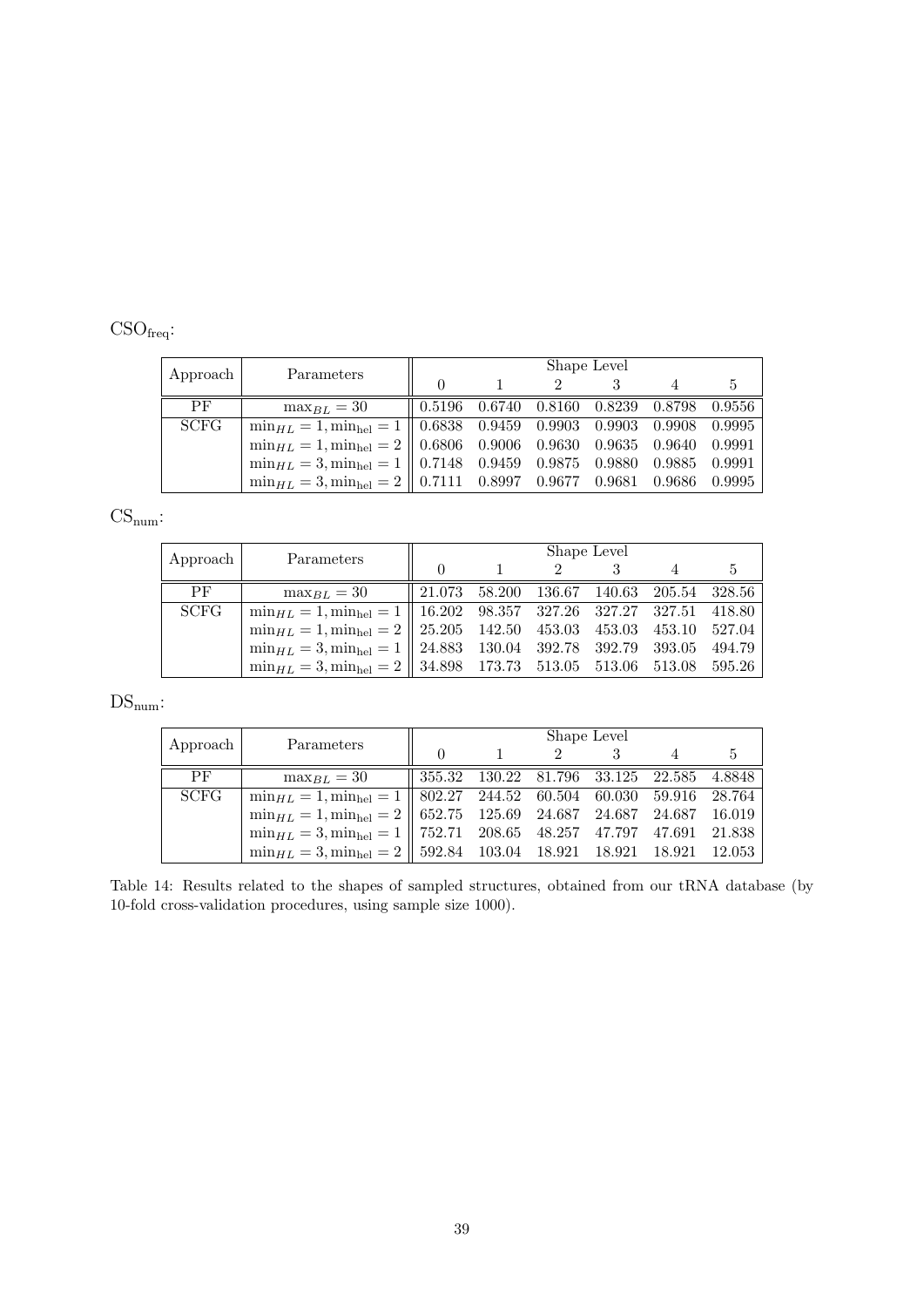|             | Parameters                                                                                                        | Shape Level                                           |  |  |  |  |  |  |  |
|-------------|-------------------------------------------------------------------------------------------------------------------|-------------------------------------------------------|--|--|--|--|--|--|--|
| Approach    |                                                                                                                   | $\Omega$                                              |  |  |  |  |  |  |  |
| <b>PF</b>   | $\max_{B} I_{\ell} = 30$                                                                                          | $\parallel$ 0.0000 0.0009 0.0078 0.0513 0.0261 0.6353 |  |  |  |  |  |  |  |
| <b>SCFG</b> | $\min_{HL} = 1, \min_{hel} = 1 \parallel 0.0000 \quad 0.0026 \quad 0.0052 \quad 0.0131 \quad 0.0357 \quad 0.7128$ |                                                       |  |  |  |  |  |  |  |
|             | $\min_{HL} = 1, \min_{hel} = 2 \parallel 0.0000 \quad 0.0052 \quad 0.0139 \quad 0.0331 \quad 0.0522 \quad 0.7502$ |                                                       |  |  |  |  |  |  |  |
|             | $\min_{HL} = 3, \min_{hel} = 1 \parallel 0.0000 \quad 0.0044 \quad 0.0113 \quad 0.0314 \quad 0.0766 \quad 0.7781$ |                                                       |  |  |  |  |  |  |  |
|             | $\min_{HL} = 3, \min_{hel} = 2 \parallel 0.0009 \quad 0.0096 \quad 0.0244 \quad 0.0609 \quad 0.1027 \quad 0.8207$ |                                                       |  |  |  |  |  |  |  |

 $\mathrm{CSP}_\mathrm{freq}$  (selection principle MF struct.):

 $\mathrm{CSP}_\mathrm{freq}$  (selection principle MEA struct.):

| Approach    | Parameters                                                                                                           | Shape Level                                           |  |               |  |  |  |  |  |
|-------------|----------------------------------------------------------------------------------------------------------------------|-------------------------------------------------------|--|---------------|--|--|--|--|--|
|             |                                                                                                                      |                                                       |  | $\mathcal{D}$ |  |  |  |  |  |
| PF          | $\max_{BL} = 30$                                                                                                     | $\parallel$ 0.0000 0.0052 0.0139 0.0835 0.0696 0.6640 |  |               |  |  |  |  |  |
| <b>SCFG</b> | $\min_{HL} = 1, \min_{hel} = 1 \parallel 0.0000 \quad 0.0000 \quad 0.0000 \quad 0.0000 \quad 0.0261 \quad 0.3820$    |                                                       |  |               |  |  |  |  |  |
|             | $\min_{HL} = 1, \min_{hel} = 2 \parallel 0.0000 \quad 0.0009 \quad 0.0009 \quad 0.0035 \quad 0.0566 \quad 0.4769$    |                                                       |  |               |  |  |  |  |  |
|             | $\min_{HL} = 3$ , $\min_{hel} = 1 \parallel 0.0000 \quad 0.0000 \quad 0.0000 \quad 0.0009 \quad 0.0261 \quad 0.3977$ |                                                       |  |               |  |  |  |  |  |
|             | $\min_{HL} = 3, \min_{hel} = 2 \parallel 0.0000 \quad 0.0009 \quad 0.0009 \quad 0.0035 \quad 0.0557 \quad 0.5387$    |                                                       |  |               |  |  |  |  |  |

 $\mathrm{CSP}_\mathrm{freq}$  (selection principle Centroid):

| Approach    | Parameters                                                                                                                            | Shape Level |                                                       |  |  |  |  |  |  |
|-------------|---------------------------------------------------------------------------------------------------------------------------------------|-------------|-------------------------------------------------------|--|--|--|--|--|--|
|             |                                                                                                                                       |             |                                                       |  |  |  |  |  |  |
| <b>PF</b>   | $\max_{BL} = 30$                                                                                                                      |             | $0.0000$ $0.0026$ $0.0104$ $0.0775$ $0.0731$ $0.7214$ |  |  |  |  |  |  |
| <b>SCFG</b> | $\min_{HL} = 1, \min_{hel} = 1 \parallel 0.0000 \setminus 0.0000 \setminus 0.0000 \setminus 0.0000 \setminus 0.0104 \setminus 0.1097$ |             |                                                       |  |  |  |  |  |  |
|             | $\min_{HL} = 1, \min_{hel} = 2 \parallel 0.0000 \quad 0.0000 \quad 0.0000 \quad 0.0000 \quad 0.0148 \quad 0.1279$                     |             |                                                       |  |  |  |  |  |  |
|             | $\min_{HL} = 3, \min_{hel} = 1 \parallel 0.0000 \quad 0.0000 \quad 0.0000 \quad 0.0000 \quad 0.0078 \quad 0.1236$                     |             |                                                       |  |  |  |  |  |  |
|             | $\min_{HL} = 3, \min_{hel} = 2 \parallel 0.0000 \quad 0.0000 \quad 0.0000 \quad 0.0009 \quad 0.0139 \quad 0.1549$                     |             |                                                       |  |  |  |  |  |  |

Table 15: Results related to the shapes of selected predictions, obtained from our 5S rRNA database (by 10-fold cross-validation procedures, using sample size 1000).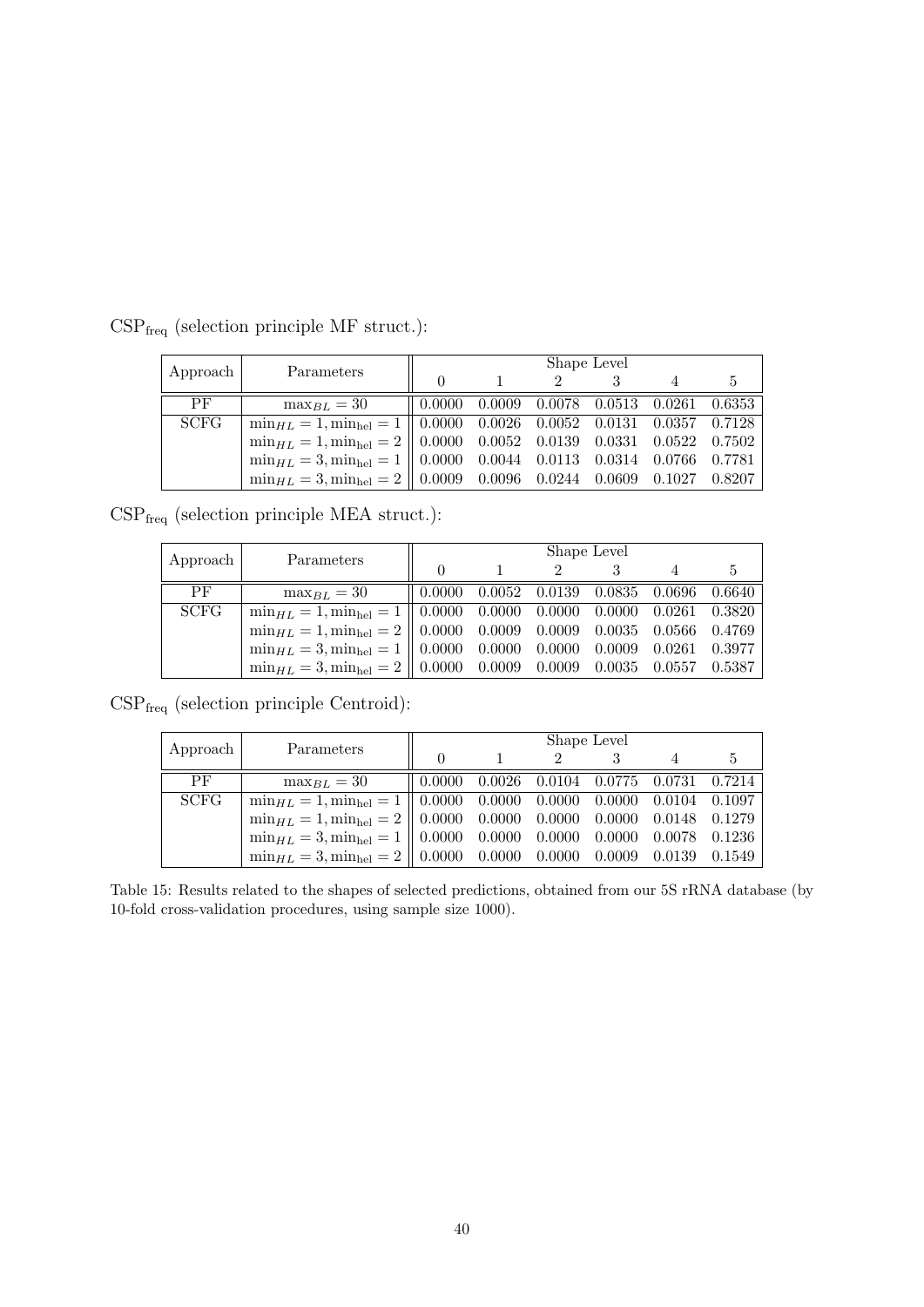<span id="page-40-0"></span>CSOfreq:

| Approach    | Parameters                                                                                                        | Shape Level                                           |  |  |  |  |  |  |  |
|-------------|-------------------------------------------------------------------------------------------------------------------|-------------------------------------------------------|--|--|--|--|--|--|--|
|             |                                                                                                                   |                                                       |  |  |  |  |  |  |  |
| PF          | $\max_{B} I_{\ell} = 30$                                                                                          | $\parallel$ 0.0009 0.1662 0.3063 0.7580 0.6883 0.9817 |  |  |  |  |  |  |  |
| <b>SCFG</b> | $\min_{HL} = 1, \min_{hel} = 1 \parallel 0.0000 \quad 0.2855 \quad 0.4526 \quad 0.9852 \quad 0.9974 \quad 1.0000$ |                                                       |  |  |  |  |  |  |  |
|             | $\min_{HL} = 1, \min_{hel} = 2 \parallel 0.0017 \quad 0.4135 \quad 0.5754 \quad 0.9861 \quad 0.9983 \quad 0.9991$ |                                                       |  |  |  |  |  |  |  |
|             | $\min_{HL} = 3, \min_{hel} = 1 \parallel 0.0000 \quad 0.3308 \quad 0.4883 \quad 0.9904 \quad 0.9974 \quad 1.0000$ |                                                       |  |  |  |  |  |  |  |
|             | $\min_{HL} = 3$ , $\min_{hel} = 2 \parallel 0.0026$ 0.4509 0.6372 0.9904 0.9974 0.9991                            |                                                       |  |  |  |  |  |  |  |

 $CS_{num}$ :

| Approach | Parameters                                                                                                        | Shape Level                                           |  |  |  |  |  |  |  |
|----------|-------------------------------------------------------------------------------------------------------------------|-------------------------------------------------------|--|--|--|--|--|--|--|
|          |                                                                                                                   |                                                       |  |  |  |  |  |  |  |
| PF       | $\max_{BL} = 30$                                                                                                  | $\parallel$ 0.0009 0.7571 3.4207 36.641 30.288 600.35 |  |  |  |  |  |  |  |
| SCFG     | $\min_{HL} = 1, \min_{hel} = 1 \parallel 0.0000 \quad 0.5432 \quad 1.1811 \quad 20.640 \quad 51.834 \quad 573.72$ |                                                       |  |  |  |  |  |  |  |
|          | $\min_{HL} = 1, \min_{hel} = 2 \parallel 0.0017 \quad 1.1428 \quad 2.6615 \quad 32.051 \quad 64.332 \quad 608.06$ |                                                       |  |  |  |  |  |  |  |
|          | $\min_{HL} = 3, \min_{hel} = 1 \parallel 0.0000 \quad 0.6651 \quad 1.4309 \quad 22.983 \quad 54.635 \quad 569.80$ |                                                       |  |  |  |  |  |  |  |
|          | $\min_{HL} = 3, \min_{hel} = 2 \parallel 0.0026 \quad 1.3795 \quad 3.1949 \quad 36.673 \quad 71.080 \quad 609.58$ |                                                       |  |  |  |  |  |  |  |

DSnum:

| Approach | Parameters                                                                                                        | Shape Level                                           |  |  |  |  |  |  |  |
|----------|-------------------------------------------------------------------------------------------------------------------|-------------------------------------------------------|--|--|--|--|--|--|--|
|          |                                                                                                                   |                                                       |  |  |  |  |  |  |  |
| PF.      | $\max_{BL} = 30$                                                                                                  | $\parallel$ 710.75 333.72 237.71 93.335 63.661 7.0951 |  |  |  |  |  |  |  |
| SCFG     | $\min_{HL} = 1, \min_{hel} = 1$   999.67 941.77 866.98 336.69 167.10 16.476                                       |                                                       |  |  |  |  |  |  |  |
|          | $\min_{HL} = 1, \min_{hel} = 2 \parallel 999.18$ 884.49 764.79 249.02 129.35 14.198                               |                                                       |  |  |  |  |  |  |  |
|          | $\min_{HL} = 3, \min_{hel} = 1 \parallel 999.93 \quad 947.19 \quad 874.03 \quad 331.75 \quad 163.09 \quad 15.620$ |                                                       |  |  |  |  |  |  |  |
|          | $\min_{HL} = 3, \min_{hel} = 2 \parallel 999.68$ 885.81 762.67 239.28 123.91 13.558                               |                                                       |  |  |  |  |  |  |  |

Table 16: Results related to the shapes of sampled structures, obtained from our 5S rRNA database (by 10-fold cross-validation procedures, using sample size 1000).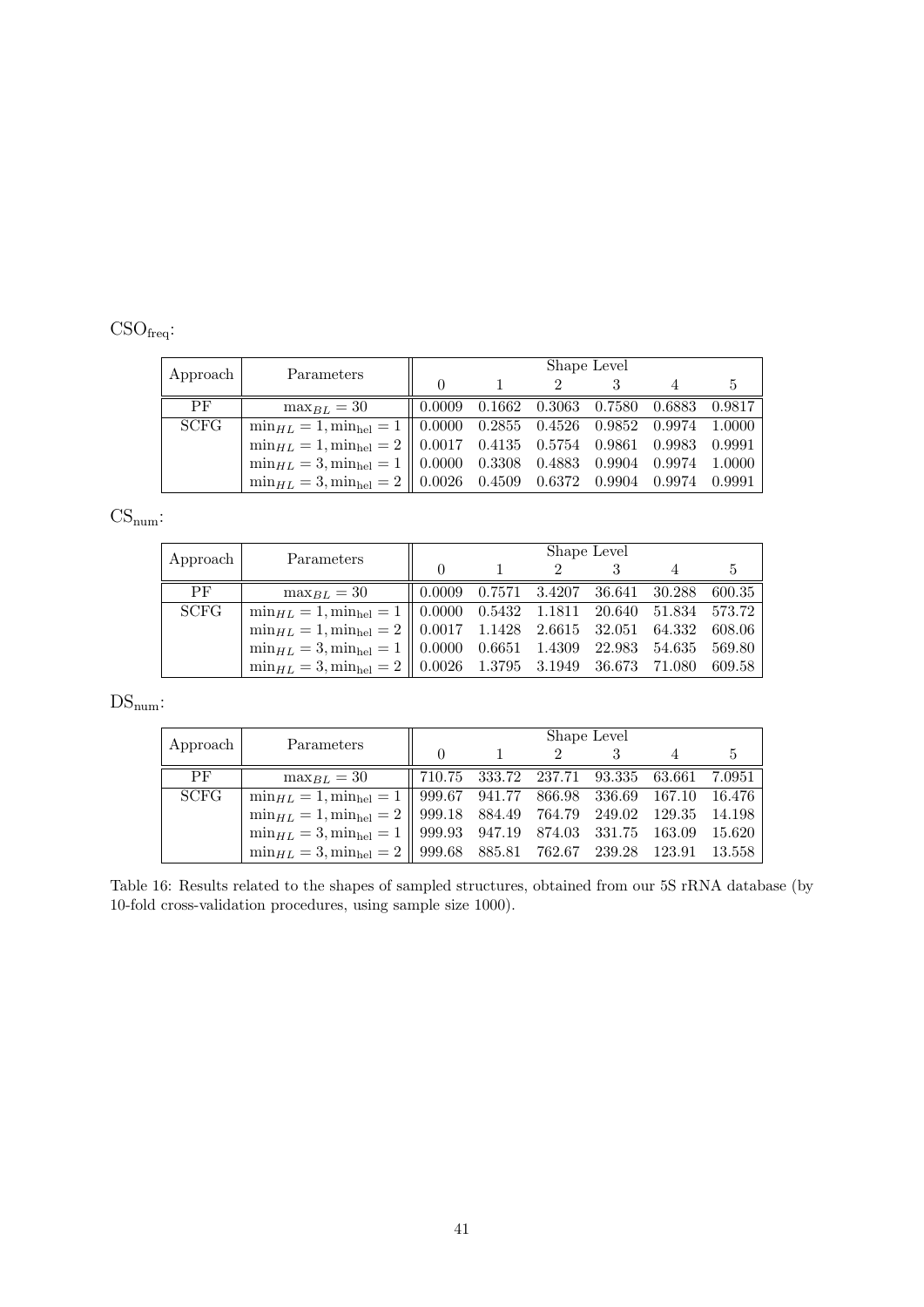|             | Parameters                                                                                                                               | Shape Level                                           |  |  |  |  |  |  |  |
|-------------|------------------------------------------------------------------------------------------------------------------------------------------|-------------------------------------------------------|--|--|--|--|--|--|--|
| Approach    |                                                                                                                                          | $\Omega$                                              |  |  |  |  |  |  |  |
| PF          | $\max_{B} I_{\ell} = 30$                                                                                                                 | $\parallel$ 0.0661 0.1255 0.1586 0.2050 0.2183 0.4834 |  |  |  |  |  |  |  |
| <b>SCFG</b> | $\min_{HL} = 1, \min_{hel} = 1 \parallel 0.0530 \quad 0.0993 \quad 0.1191 \quad 0.1324 \quad 0.1589 \quad 0.3776$                        |                                                       |  |  |  |  |  |  |  |
|             | $\min_{HL} = 1, \min_{hel} = 2 \parallel 0.0398 \quad 0.1193 \quad 0.1457 \quad 0.1656 \quad 0.1856 \quad 0.4106$                        |                                                       |  |  |  |  |  |  |  |
|             | $\min_{HL} = 3, \min_{hel} = 1 \parallel 0.0530 \quad 0.1259 \quad 0.1390 \quad 0.1590 \quad 0.1789 \quad 0.4107$                        |                                                       |  |  |  |  |  |  |  |
|             | $\min_{HL} = 3$ , $\min_{hel} = 2 \parallel 0.0530 \parallel 0.1258 \parallel 0.1522 \parallel 0.1788 \parallel 0.1985 \parallel 0.4240$ |                                                       |  |  |  |  |  |  |  |

 $\mathrm{CSP}_\mathrm{freq}$  (selection principle MF struct.):

 $\mathrm{CSP}_\mathrm{freq}$  (selection principle MEA struct.):

| Approach    | Parameters                                                                                                                           | Shape Level                                           |  |                             |  |  |  |  |  |
|-------------|--------------------------------------------------------------------------------------------------------------------------------------|-------------------------------------------------------|--|-----------------------------|--|--|--|--|--|
|             |                                                                                                                                      |                                                       |  | $\mathcal{D}_{\mathcal{L}}$ |  |  |  |  |  |
| PF.         | $\max_{B} I_{\ell} = 30$                                                                                                             | $\parallel$ 0.0660 0.1123 0.1453 0.1984 0.2051 0.4902 |  |                             |  |  |  |  |  |
| <b>SCFG</b> | $\min_{HL} = 1, \min_{hel} = 1 \parallel 0.0264 \quad 0.0927 \quad 0.0993 \quad 0.1125 \quad 0.1325 \quad 0.3778$                    |                                                       |  |                             |  |  |  |  |  |
|             | $\text{min}_{HL}=1, \text{min}_{\text{hel}}=2 \ \big\Vert \ 0.0264 \quad 0.1193 \quad 0.1391 \quad 0.1523 \quad 0.1789 \quad 0.4239$ |                                                       |  |                             |  |  |  |  |  |
|             | $\min_{HL} = 3, \min_{hel} = 1 \parallel 0.0264 \quad 0.0927 \quad 0.0993 \quad 0.1125 \quad 0.1325 \quad 0.3777$                    |                                                       |  |                             |  |  |  |  |  |
|             | $\min_{HL} = 3, \min_{hel} = 2 \parallel 0.0197 \quad 0.1127 \quad 0.1391 \quad 0.1656 \quad 0.2055 \quad 0.4109$                    |                                                       |  |                             |  |  |  |  |  |

 $\mathrm{CSP}_\mathrm{freq}$  (selection principle Centroid):

| Approach $ $ | Parameters                                                                                                           | Shape Level                                           |  |  |  |  |  |  |
|--------------|----------------------------------------------------------------------------------------------------------------------|-------------------------------------------------------|--|--|--|--|--|--|
|              |                                                                                                                      |                                                       |  |  |  |  |  |  |
| PF           | $\max_{BL} = 30$                                                                                                     | $\parallel$ 0.0793 0.1321 0.1653 0.1917 0.2449 0.5100 |  |  |  |  |  |  |
| <b>SCFG</b>  | $\min_{HL} = 1, \min_{hel} = 1 \parallel 0.0197 \quad 0.0861 \quad 0.1059 \quad 0.1190 \quad 0.1258 \quad 0.3181$    |                                                       |  |  |  |  |  |  |
|              | $\min_{HL} = 1, \min_{hel} = 2 \parallel 0.0197 \quad 0.0795 \quad 0.0926 \quad 0.1191 \quad 0.1192 \quad 0.3578$    |                                                       |  |  |  |  |  |  |
|              | $\min_{HL} = 3, \min_{hel} = 1 \parallel 0.0197 \quad 0.0795 \quad 0.0926 \quad 0.1125 \quad 0.1125 \quad 0.3181$    |                                                       |  |  |  |  |  |  |
|              | $\min_{HL} = 3$ , $\min_{hel} = 2 \parallel 0.0197 \quad 0.0927 \quad 0.1125 \quad 0.1390 \quad 0.1391 \quad 0.3577$ |                                                       |  |  |  |  |  |  |

Table 17: Results related to the shapes of selected predictions, obtained from the S-151Rfam database (by 2-fold cross-validation procedures, using sample size 1000).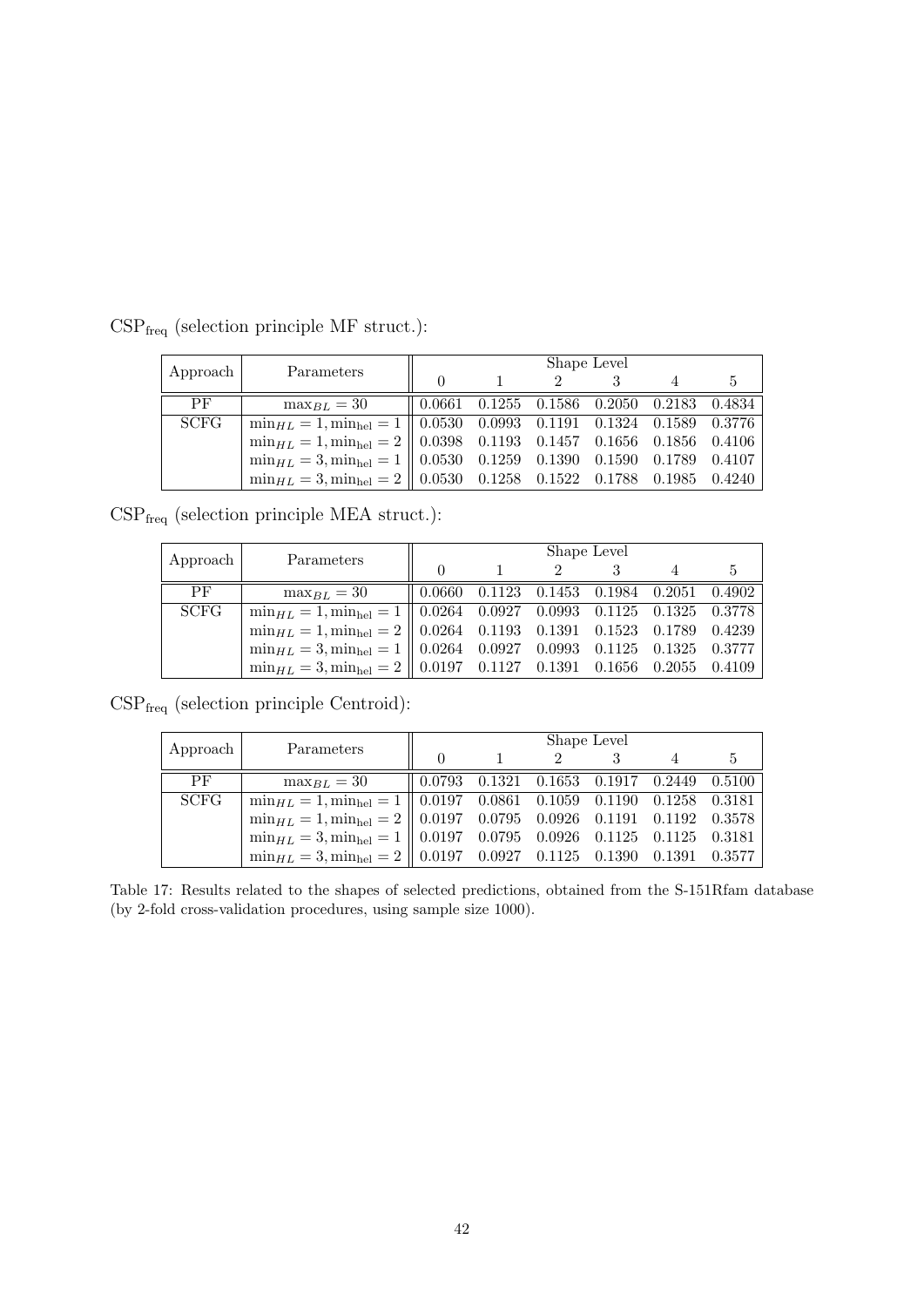<span id="page-42-0"></span>CSOfreq:

| Approach    | Parameters                                                                                                        | Shape Level                                           |  |  |  |  |  |  |
|-------------|-------------------------------------------------------------------------------------------------------------------|-------------------------------------------------------|--|--|--|--|--|--|
|             |                                                                                                                   |                                                       |  |  |  |  |  |  |
| PF          | $\max_{BL} = 30$                                                                                                  | $\parallel$ 0.3638 0.4433 0.4766 0.5231 0.6488 0.7947 |  |  |  |  |  |  |
| <b>SCFG</b> | $\min_{HL} = 1, \min_{hel} = 1 \parallel 0.2520 \quad 0.5497 \quad 0.6095 \quad 0.6888 \quad 0.7683 \quad 0.9604$ |                                                       |  |  |  |  |  |  |
|             | $\min_{HL} = 1, \min_{hel} = 2 \parallel 0.2717 \quad 0.5630 \quad 0.6158 \quad 0.7284 \quad 0.8079 \quad 0.9605$ |                                                       |  |  |  |  |  |  |
|             | $\min_{HL} = 3, \min_{hel} = 1 \parallel 0.2518 \quad 0.5429 \quad 0.6093 \quad 0.7218 \quad 0.7815 \quad 0.9472$ |                                                       |  |  |  |  |  |  |
|             | $\min_{HL} = 3$ , $\min_{hel} = 2 \parallel 0.2715$ 0.5564 0.6027 0.7087 0.7484 0.9604                            |                                                       |  |  |  |  |  |  |

 $CS_{num}$ :

| Approach    | Parameters                                                                          | Shape Level |  |  |  |                                           |  |  |
|-------------|-------------------------------------------------------------------------------------|-------------|--|--|--|-------------------------------------------|--|--|
|             |                                                                                     |             |  |  |  |                                           |  |  |
| PF          | $\max_{B} I_{L} = 30$                                                               |             |  |  |  | 40.390 88.886 121.55 158.32 195.83 453.58 |  |  |
| <b>SCFG</b> | $\min_{HL} = 1, \min_{hel} = 1 \parallel 10.743$ 47.281 63.587 97.088 121.64 362.44 |             |  |  |  |                                           |  |  |
|             | $\min_{HL} = 1, \min_{hel} = 2 \parallel 12.968$ 58.796 78.776 115.96 139.09 387.16 |             |  |  |  |                                           |  |  |
|             | $\min_{HL} = 3, \min_{hel} = 1 \parallel 12.468$ 51.569 67.603 104.67 125.50 365.84 |             |  |  |  |                                           |  |  |
|             | $\min_{HL} = 3, \min_{hel} = 2 \parallel 15.059$ 63.707 83.965 125.82 142.99 391.39 |             |  |  |  |                                           |  |  |

DSnum:

| Approach    | Parameters                                                                                                        | Shape Level |  |  |  |                                           |  |  |
|-------------|-------------------------------------------------------------------------------------------------------------------|-------------|--|--|--|-------------------------------------------|--|--|
|             |                                                                                                                   |             |  |  |  |                                           |  |  |
| <b>PF</b>   | $\max_{BL} = 30$                                                                                                  |             |  |  |  | 540.74 304.36 255.40 150.89 117.24 18.795 |  |  |
| <b>SCFG</b> | $\min_{HL} = 1, \min_{hel} = 1 \parallel 892.14 \quad 600.39 \quad 526.36 \quad 368.49 \quad 322.88 \quad 99.601$ |             |  |  |  |                                           |  |  |
|             | $\min_{HL} = 1, \min_{hel} = 2 \parallel 849.32 \quad 538.56 \quad 466.17 \quad 322.99 \quad 286.12 \quad 84.480$ |             |  |  |  |                                           |  |  |
|             | $\min_{HL} = 3$ , $\min_{hel} = 1$    888.89 588.97 516.66 358.72 315.25 94.603                                   |             |  |  |  |                                           |  |  |
|             | $\min_{HL} = 3, \min_{hel} = 2 \parallel 840.03 \quad 522.53 \quad 452.04 \quad 307.61 \quad 273.92 \quad 77.536$ |             |  |  |  |                                           |  |  |

Table 18: Results related to the shapes of sampled structures, obtained from the S-151Rfam database (by 2-fold cross-validation procedures, using sample size 1000).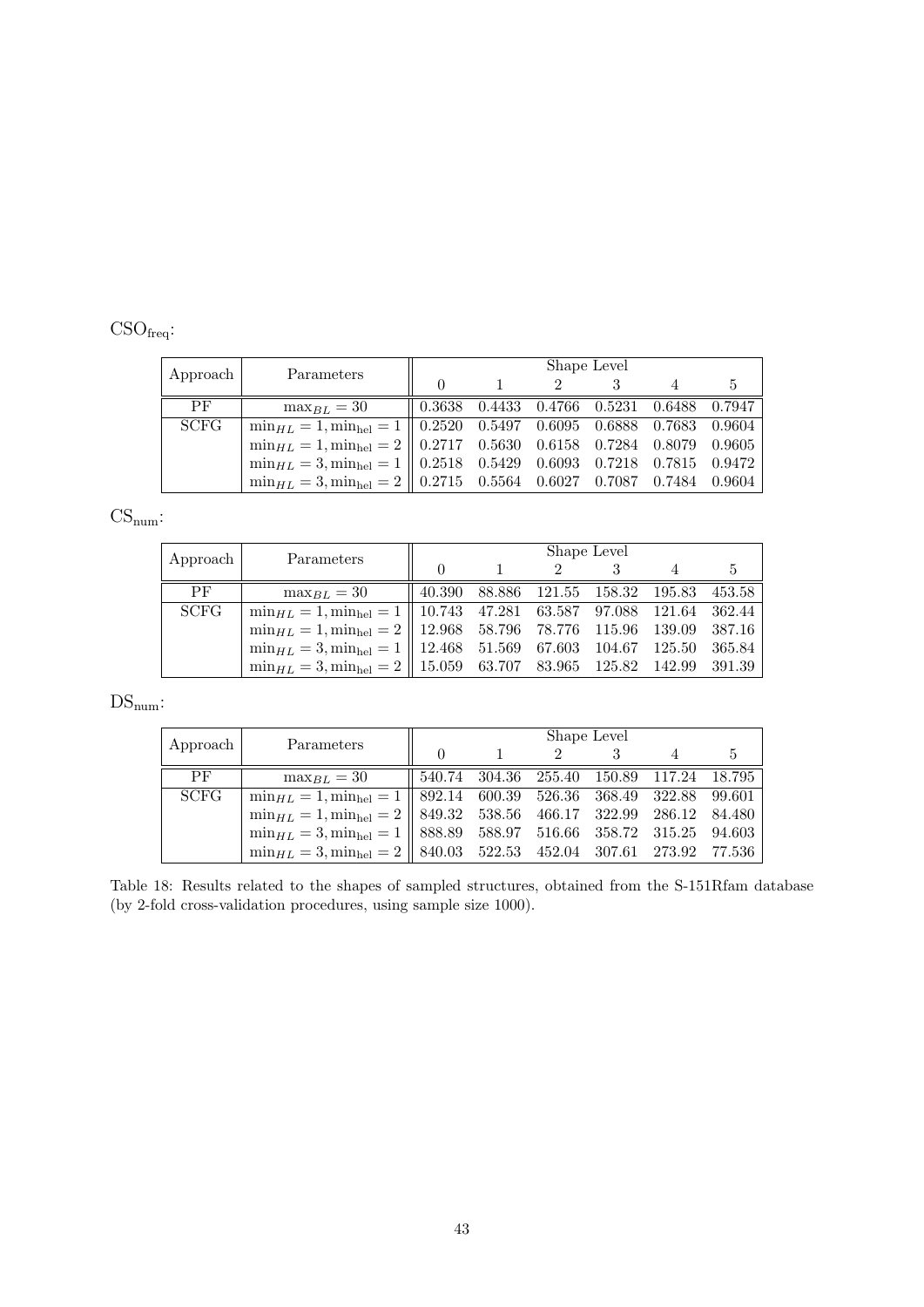

Figure 2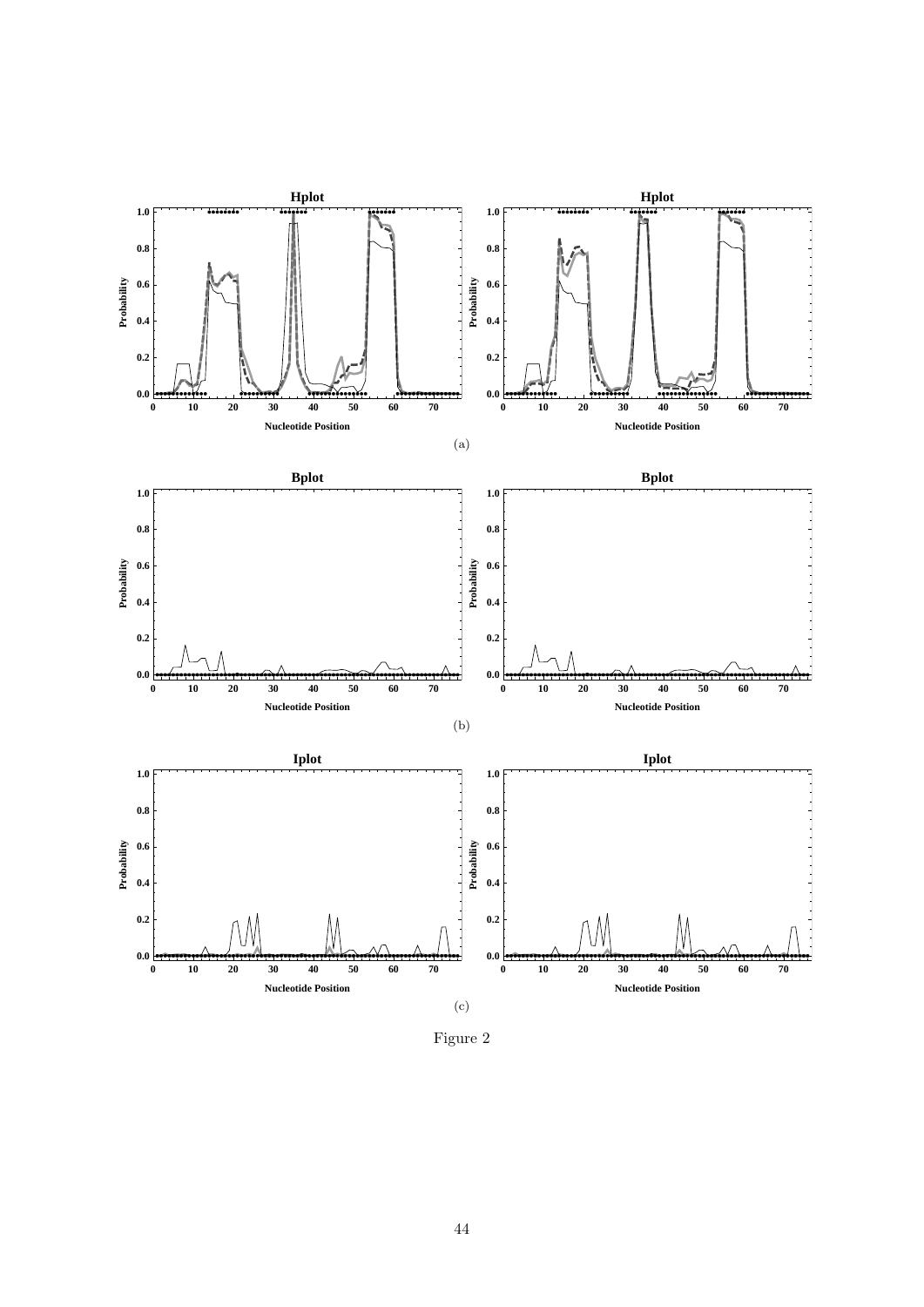<span id="page-44-0"></span>

Figure 2: Comparison of loop profiles for E.coli tRNA<sup>Ala</sup>. Hplot, Bplot, Iplot, Mplot and Extplot display the probability that an unpaired base lies in a hairpin, bulge, interior, multibranched and exterior loop, respectively. For each considered variant, these five probabilities are computed by a sample of 1000 structures. Results for the PF approach (for  $\max_{BL} = 30$ ) are displayed by the thin black lines. For the SCFG approach, we chose  $\min_{\text{hel}} = 1$  (thick gray lines) and  $\min_{\text{hel}} = 2$  (thick dashed darker gray lines), combined with  $\min_{HL} = 1$  (figures shown on the left) and  $\min_{HL} = 3$  (figures on the right), respectively. The corresponding probabilities for the correct structure of  $E.\text{coli tRNA}^{Ala}$  are also displayed (by black points).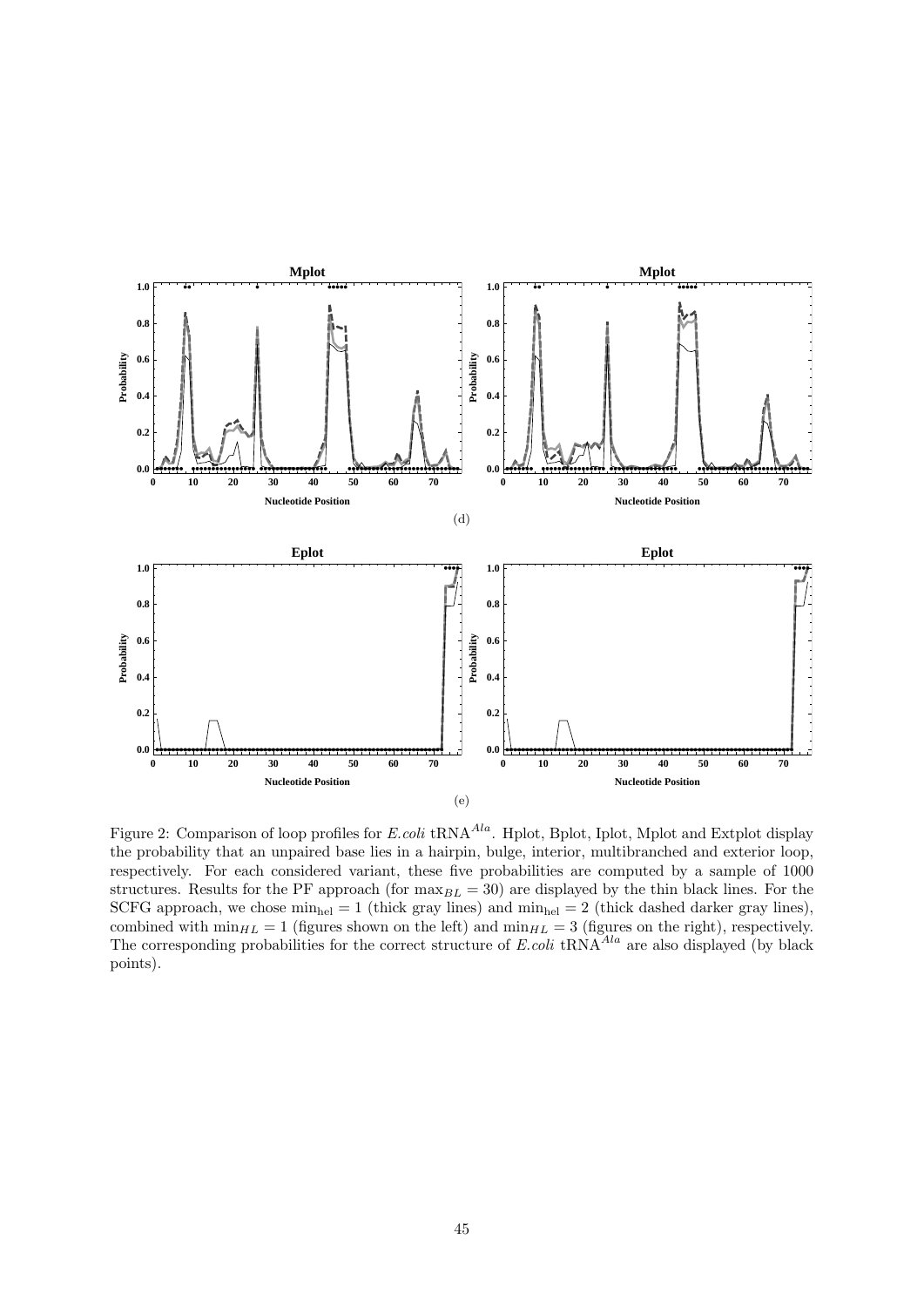<span id="page-45-0"></span>

Figure 3: Comparison of the (areas under) ROC curves obtained for our tRNA database (computed by 10-fold cross-validation procedures, using sample size 1000). For each considered sampling variant, the corresponding ROC curves are shown for prediction principle MEA structure (figure on the left) and centroid (figure on the right), respectively.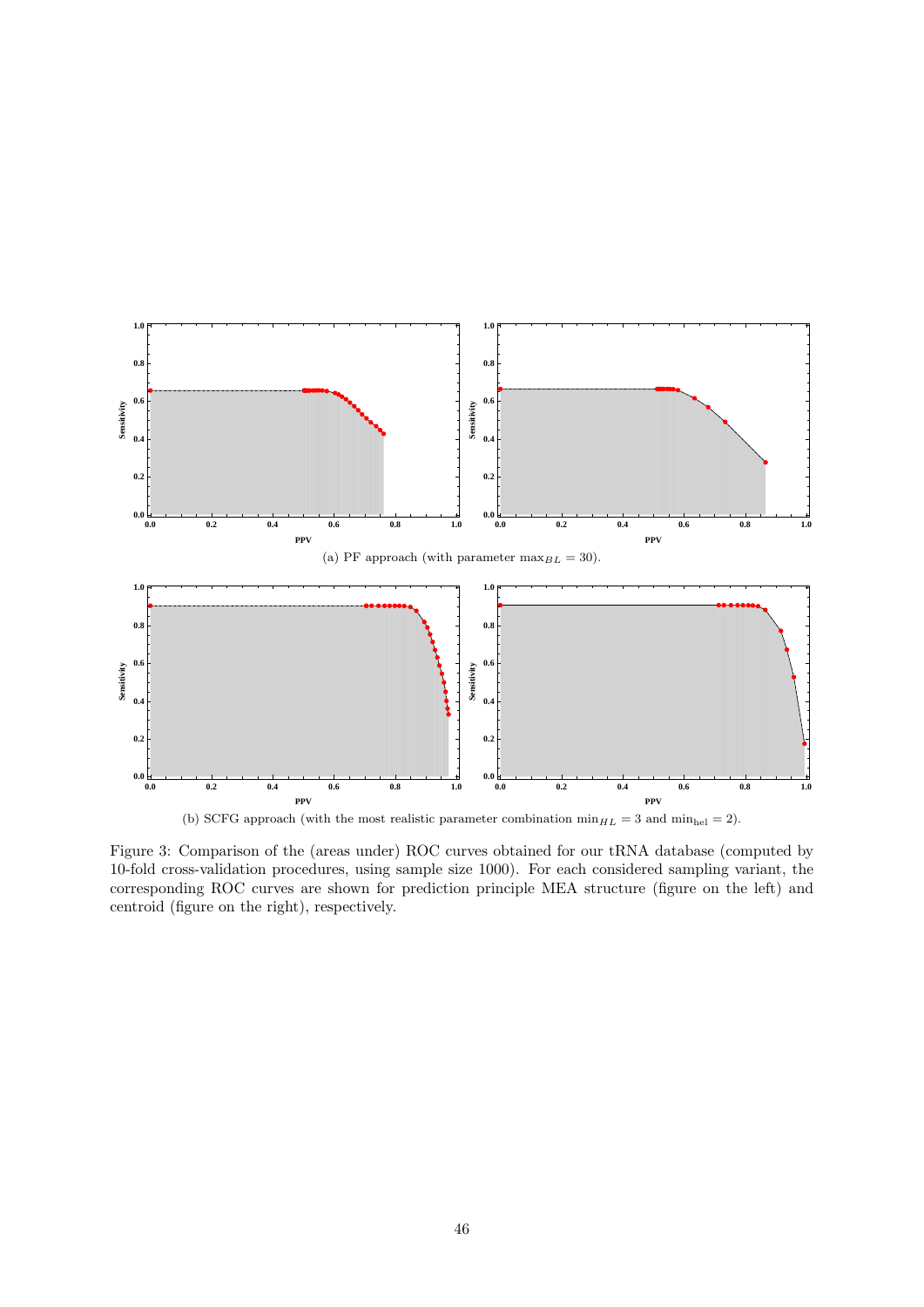<span id="page-46-0"></span>

Figure 4: Comparison of the (areas under) ROC curves obtained for our 5SrRNA database (computed by 10-fold cross-validation procedures, using sample size 1000). For each considered sampling variant, the corresponding ROC curves are shown for prediction principle MEA structure (figure on the left) and centroid (figure on the right), respectively.